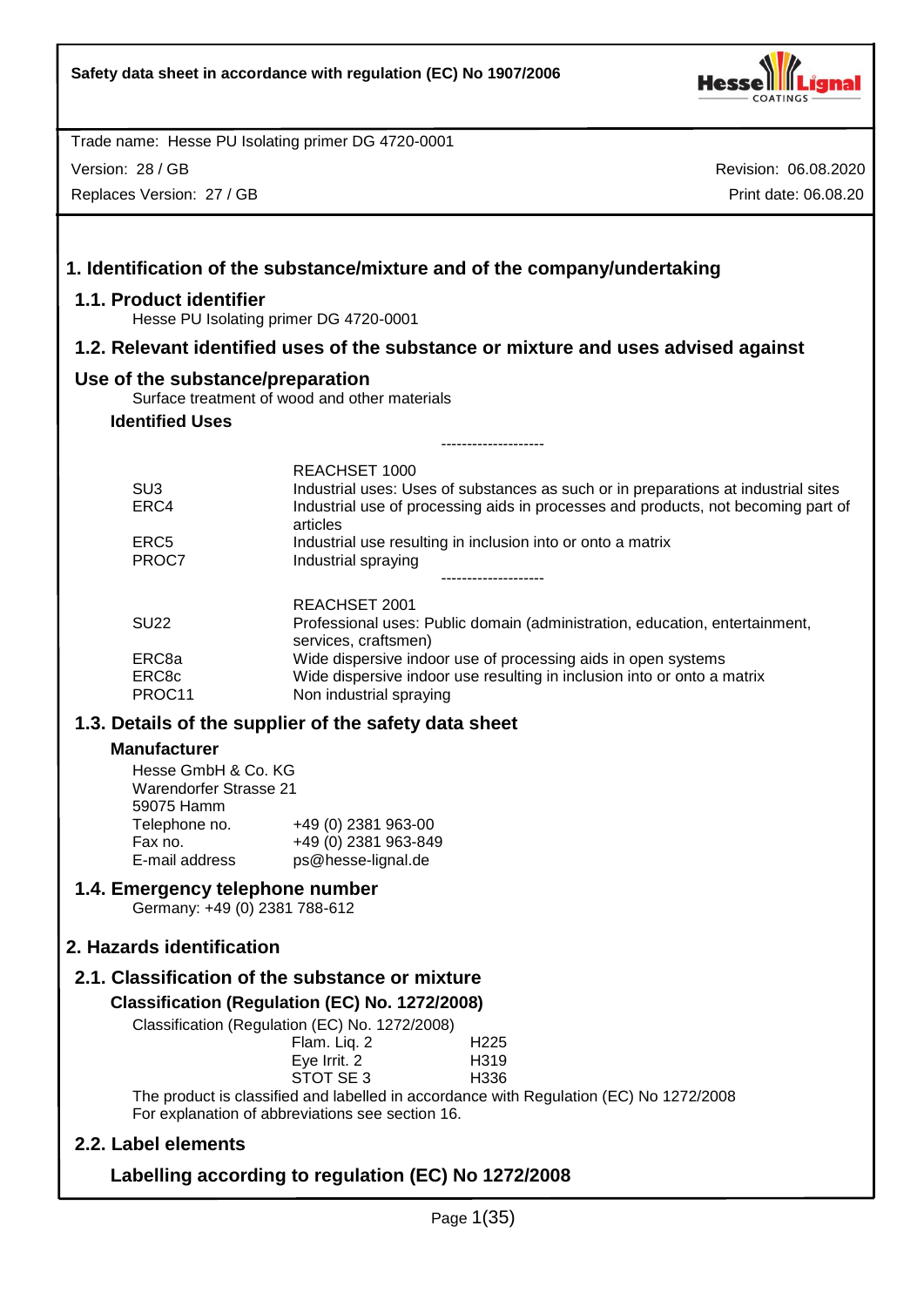

Revision: 06.08.2020 Trade name: Hesse PU Isolating primer DG 4720-0001 Print date: 06.08.20 Version: 28 / GB Replaces Version: 27 / GB Page 2(35) **Hazard pictograms Signal word** Danger **Hazard statements** H225 Highly flammable liquid and vapour. H319 Causes serious eye irritation. H336 May cause drowsiness or dizziness. **Precautionary statements** P210 Keep away from heat, hot surfaces, sparks, open flames and other ignition sources. No smoking. P261 Avoid breathing dust/fume/gas/mist/vapours/spray. P280 Wear protective gloves/protective clothing/eye protection/face protection. P304+P340 IF INHALED: Remove person to fresh air and keep comfortable for breathing. P305+P351+P338 IF IN EYES: Rinse cautiously with water for several minutes. Remove contact lenses, if present and easy to do. Continue rinsing. P308+P313 IF exposed or concerned: Get medical advice/ attention. **Hazardous component(s) to be indicated on label (Regulation (EC) No. 1272/2008)** contains ethyl acetate; isobutyl acetate; n-butyl acetate; 2-methoxy-1-methylethyl acetate **Supplemental information** EUH066 Repeated exposure may cause skin dryness or cracking. **2.3. Other hazards** This mixture contains no substance considered to be persistent, bioaccumulating nor toxic (PBT). This mixture contains no substance considered to be very persistent nor very bioaccumulating (vPvB) (if not listed in Section 3). **3. Composition/information on ingredients Hazardous ingredients isobutyl acetate** 110-19-0 EINECS no. 203-745-1<br>Registration no. 01-211948 01-2119488971-22  $\text{Concentration}$   $\text{>=}$  25 < 50 % Classification (Regulation (EC) No. 1272/2008) Flam. Liq. 2 H225 STOT SE 3 H336 Nervous system EUH066 **ethyl acetate** CAS No. 141-78-6 EINECS no. 205-500-4 Registration no. 01-2119475103-46 Concentration  $\rightarrow$  25 < 50 % Classification (Regulation (EC) No. 1272/2008)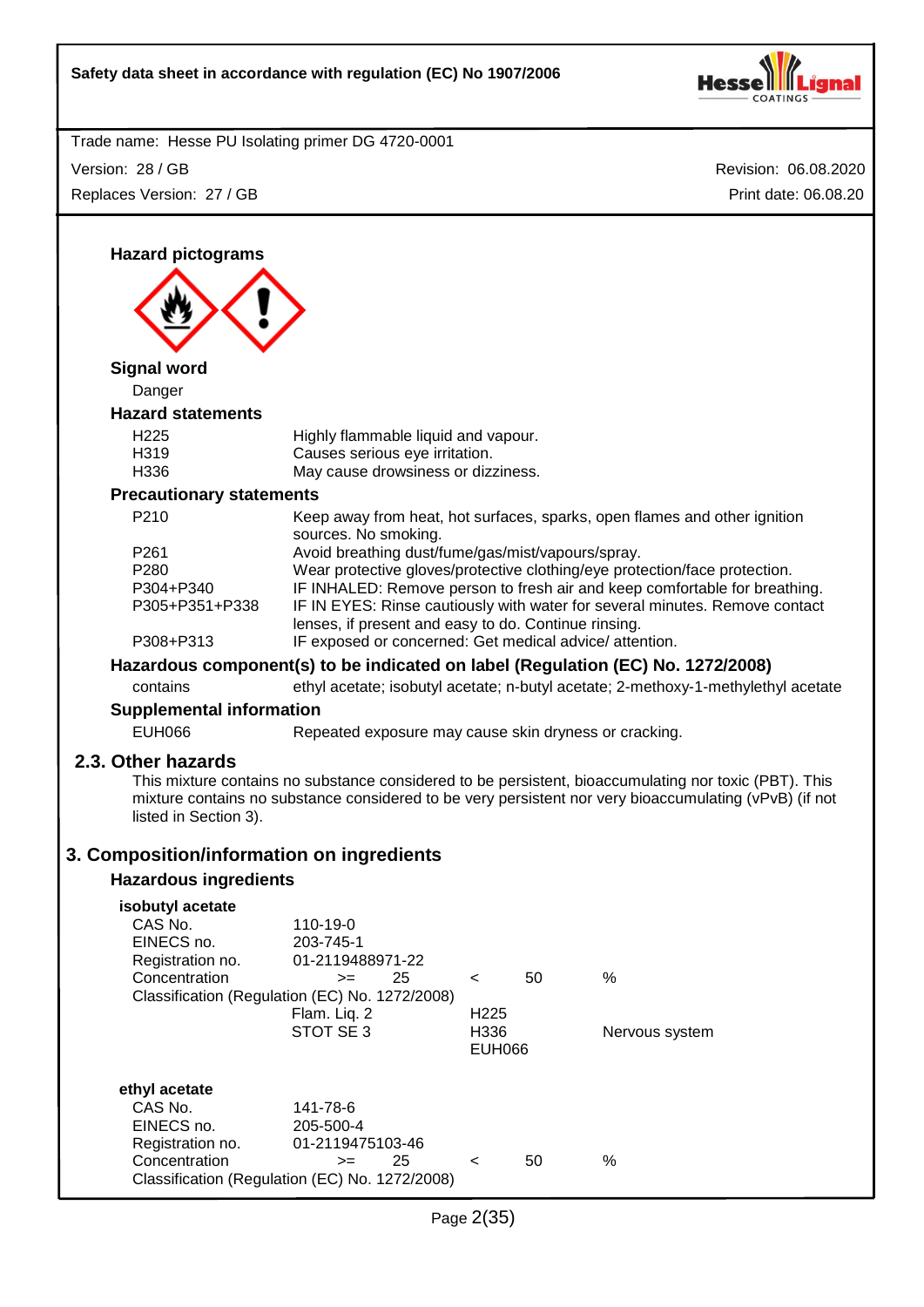| Safety data sheet in accordance with regulation (EC) No 1907/2006                             |                                                                                                                                                                        |                                                                      |             |                                                                                             |
|-----------------------------------------------------------------------------------------------|------------------------------------------------------------------------------------------------------------------------------------------------------------------------|----------------------------------------------------------------------|-------------|---------------------------------------------------------------------------------------------|
| Trade name: Hesse PU Isolating primer DG 4720-0001                                            |                                                                                                                                                                        |                                                                      |             |                                                                                             |
| Version: 28 / GB                                                                              |                                                                                                                                                                        |                                                                      |             | Revision: 06.08.2020                                                                        |
| Replaces Version: 27 / GB                                                                     |                                                                                                                                                                        |                                                                      |             | Print date: 06.08.20                                                                        |
|                                                                                               |                                                                                                                                                                        |                                                                      |             |                                                                                             |
|                                                                                               | Flam. Liq. 2<br>Eye Irrit. 2<br>STOT SE 3                                                                                                                              | H <sub>225</sub><br>H319<br>H336<br><b>EUH066</b>                    |             | Nervous system                                                                              |
| 4-methylpentan-2-one<br>CAS No.<br>EINECS no.<br>Registration no.<br>Concentration            | 108-10-1<br>203-550-1<br>01-2119473980-30<br>10<br>$>=$<br>Classification (Regulation (EC) No. 1272/2008)<br>Flam. Liq. 2<br>Acute Tox. 4<br>Eye Irrit. 2<br>STOT SE 3 | $\prec$<br>H <sub>225</sub><br>H332<br>H319<br>H335<br><b>EUH066</b> | 20          | $\%$<br>Route of exposure: Inhalation<br>exposure<br>Respiratory tract                      |
| n-butyl acetate<br>CAS No.<br>EINECS no.<br>Registration no.<br>Concentration                 | 123-86-4<br>204-658-1<br>01-2119485493-29<br>1<br>$>=$<br>Classification (Regulation (EC) No. 1272/2008)<br>Flam. Liq. 3<br>STOT SE 3                                  | $\lt$<br>H <sub>226</sub><br>H336<br><b>EUH066</b>                   | 10          | %<br>Nervous system                                                                         |
| 2-methoxy-1-methylethyl acetate<br>CAS No.<br>EINECS no.<br>Registration no.<br>Concentration | 108-65-6<br>203-603-9<br>01-2119475791-29<br>1<br>$>=$<br>Classification (Regulation (EC) No. 1272/2008)<br>Flam. Liq. 3<br>STOT SE 3                                  | $\prec$<br>H <sub>226</sub><br>H336                                  | 10          | $\%$                                                                                        |
| 1-(2-Dimethylaminoethyl)-4-methylpiperazine<br>CAS No.<br>EINECS no.<br>Concentration         | 104-19-8<br>203-183-7<br>0,1<br>$>=$<br>Classification (Regulation (EC) No. 1272/2008)<br>Acute Tox. 4<br>Acute Tox. 3<br>Skin Corr. 1A<br><b>Aquatic Chronic 3</b>    | $\prec$<br>H302<br>H311<br>H314<br>H412                              | $\mathbf 1$ | $\%$<br>Route of exposure: Oral exposure<br>Route of exposure: Dermal<br>exposure           |
| <b>Note</b>                                                                                   | For explanation of abbreviations see section 16.<br>(REACH), Article 57) (if not listed in Section 3).                                                                 |                                                                      |             | This product does not contain substances of very high concern (Regulation (EC) No 1907/2006 |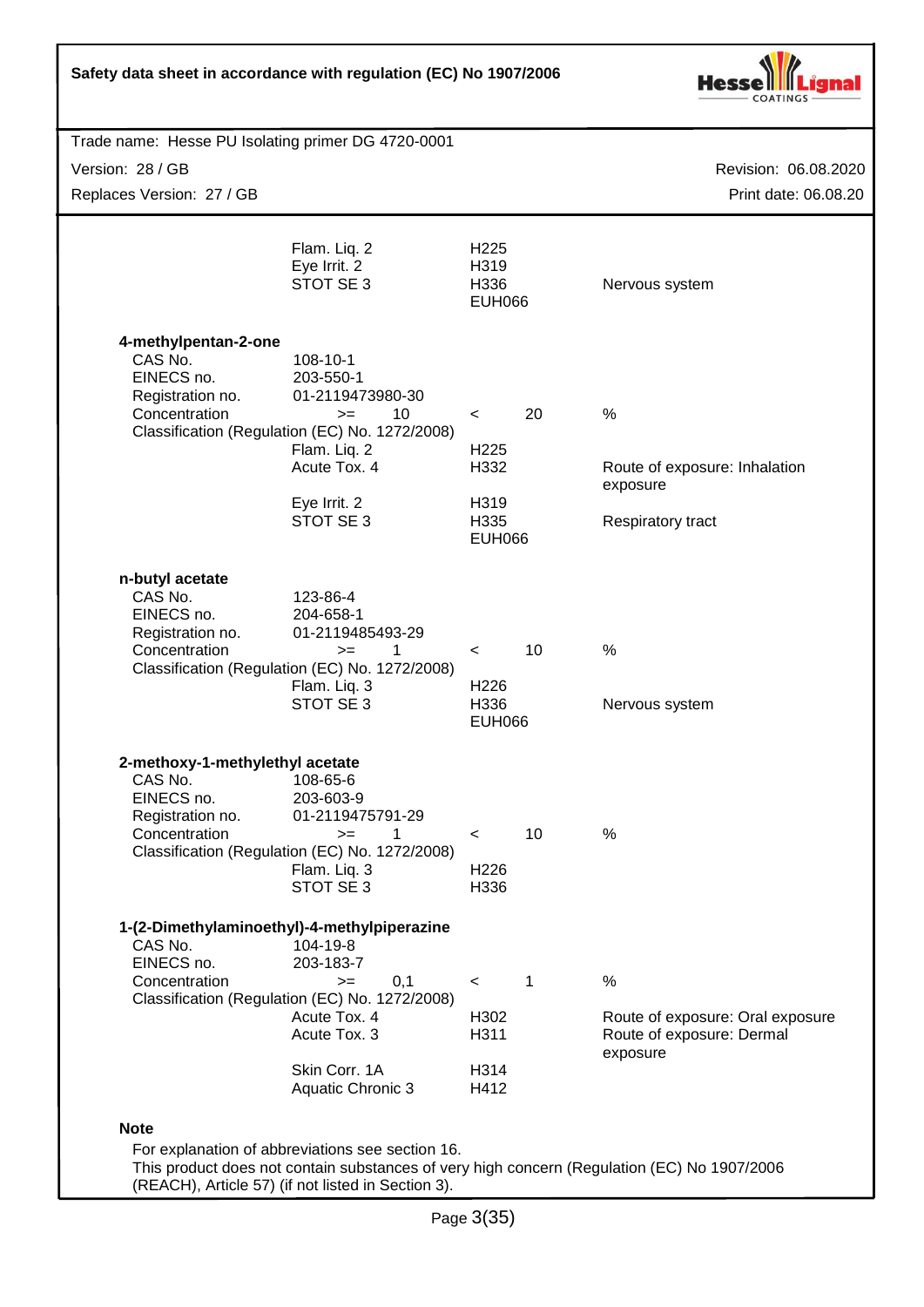

Version: 28 / GB

Replaces Version: 27 / GB

Revision: 06.08.2020 Print date: 06.08.20

# **4. First aid measures**

# **4.1. Description of first aid measures**

# **General information**

If unconscious place in recovery position and seek medical advice. In all cases of doubt, or when symptoms persist, seek medical attention. First aider: Pay attention to self-protection! Remove affected person from danger area, lay him down.

#### **After inhalation**

In case of accident by inhalation: remove casualty to fresh air and keep at rest. Keep warm, calm and covered up. In all cases of doubt, or when symptoms persist, seek medical attention.

#### **After skin contact**

Wash off immediately with soap and water. Do NOT use solvents or thinners. Consult a doctor if skin irritation persists.

#### **After eye contact**

Remove contact lenses, irrigate copiously with clean, fresh water, holding the eyelids apart for at least 10 minutes and seek immediate medical advice. Take medical treatment.

#### **After ingestion**

Do not induce vomiting. Take medical treatment.

# **4.2. Most important symptoms and effects, both acute and delayed**

Symptoms and signs include headache, dizziness, fatigue, muscular weakness, drowsiness and in extreme cases, loss of consciousness. High concentration of vapours may cause irritation to eyes and respiratory system and produce narcotic effects.

# **4.3. Indication of any immediate medical attention and special treatment needed**

# **Hints for the physician / treatment**

Treat symptomatically.

# **5. Firefighting measures**

# **5.1. Extinguishing media**

# **Suitable extinguishing media**

Recommended: alcohol resistant foam, CO2, powders, water spray/mist

#### **Non suitable extinguishing media**

Do not use a solid water stream as it may scatter and spread fire.

# **5.2. Special hazards arising from the substance or mixture**

Fire will produce dense black smoke. In a fire, hazardous decomposition products may be produced. Exposure to decomposition products may cause a health hazard. Vapours can form an explosive mixture with air.

# **5.3. Advice for firefighters**

# **Special protective equipment for fire-fighting**

In case of combustion evolution of dangerous gases possible. Use self-contained breathing apparatus.

# **Other information**

Cool closed containers exposed to fire with water. Do not allow run-off from fire fighting to enter drains or water courses. Standard procedure for chemical fires.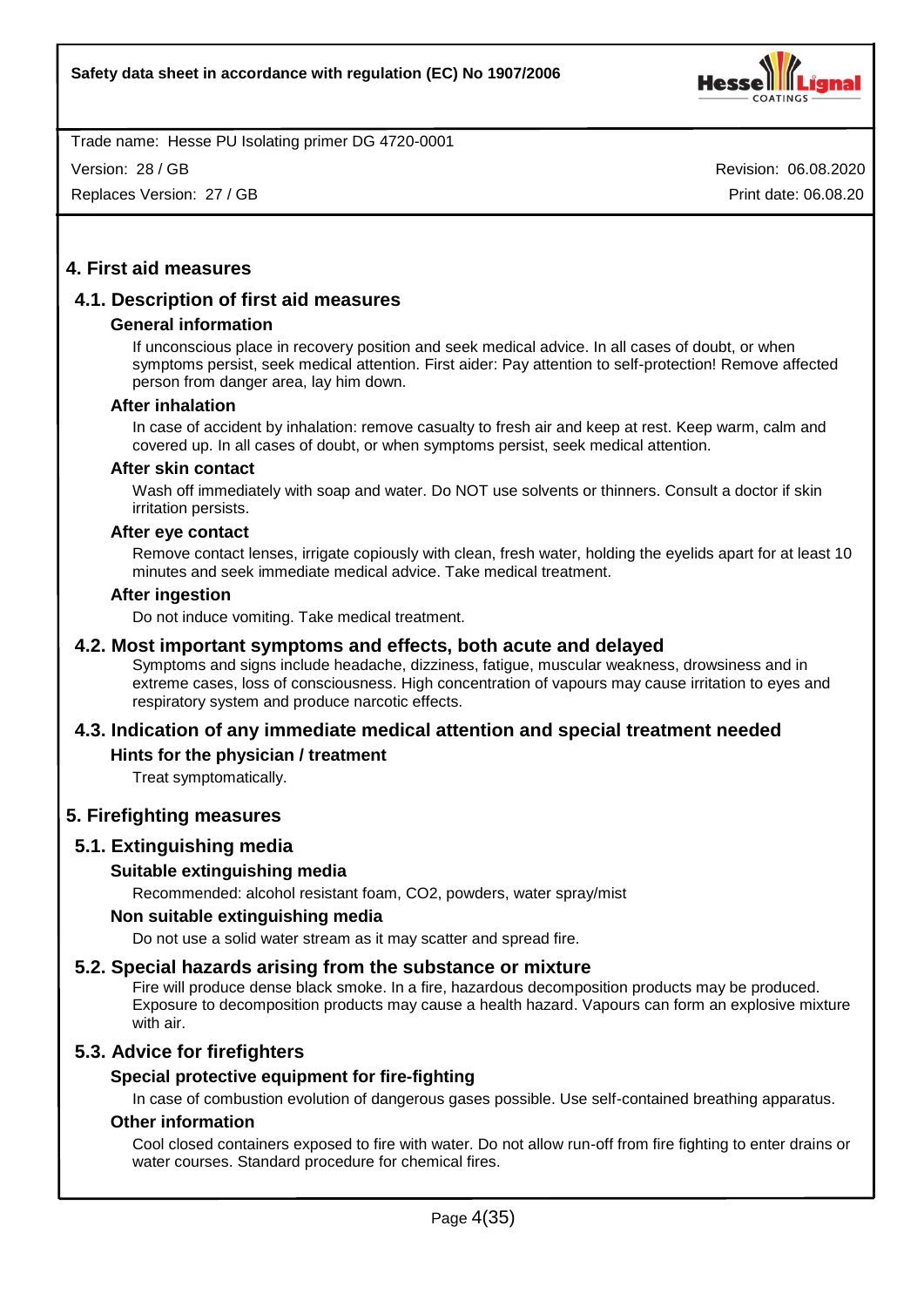

Version: 28 / GB

Replaces Version: 27 / GB

Revision: 06.08.2020 Print date: 06.08.20

# **6. Accidental release measures**

#### **6.1. Personal precautions, protective equipment and emergency procedures**

Eliminate all ignition sources if safe to do so. Ensure adequate ventilation. Do not inhale vapours. Do not inhale gases. Do not inhale mist.

#### **6.2. Environmental precautions**

Do not allow to enter drains or waterways. Do not allow to enter soil, waterways or waste water canal. In case of gas escape or of entry into waterways, soil or drains, inform the responsible authorities.

#### **6.3. Methods and material for containment and cleaning up**

Contain and collect spillage with non-combustible absorbent materials, e.g. sand, earth, vermiculite, diatomaceous earth and place in container for disposal according to local regulations (see section 13). Clean contaminated floors and objects thoroughly with water and detergents, observing environmental regulations. Do NOT use solvents or thinners. Send in suitable containers for recovery or disposal.

# **6.4. Reference to other sections**

Refer to protective measures listed in Sections 7 and 8.

# **7. Handling and storage**

# **7.1. Precautions for safe handling**

#### **Advice on safe handling**

Prevent the creation of flammable or explosive concentrations of vapour in air and avoid vapour concentration higher than the occupational exposure limits. Keep container tightly closed and dry in a cool, well-ventilated place. Use only with adequate ventilation/personal protection. Ensure adequate ventilation. Provide for sufficient ventilation. This can be achieved by local exhaust or general exhaust air collection. Wear a suitable respirator if the ventilation is not sufficient to keep the solvent vapour concentration below the occupational limit values. Avoid contact with skin and eyes. Avoid inhalation of vapour and spray mist. Do no eat, drink or smoke when using this product. Use personal protective clothing. For personal protection see Section 8.

#### **Advice on protection against fire and explosion**

Vapours can form an explosive mixture with air. Vapours are heavier than air and may spread along floors. In addition, the product should only be used in areas from which all naked lights and other sources of ignition have been excluded. Mixture may charge electrostatically: always use earthing leads when transferring from one container to another. Take measures to prevent the build up of electrostatic charge. Wear shoes with conductive soles. No sparking tools should be used. Fight fire with normal precautions from a reasonable distance.

# **7.2. Conditions for safe storage, including any incompatibilities**

# **Requirements for storage rooms and vessels**

Provide solvent-resistant and impermeable floor. Keep only in the original container in a cool, well ventilated place. Containers which are opened must be carefully resealed and kept upright to prevent leakage.

#### **Hints on storage assembly**

Store away from oxidising agents, from strongly alkaline and strongly acid materials.

#### **Storage classes**

Storage class according to TRGS 510 3 Flammable liquid

# **Further information on storage conditions**

Protect from frost. Protect from heat and direct sunlight. Keep away from sources of ignition - No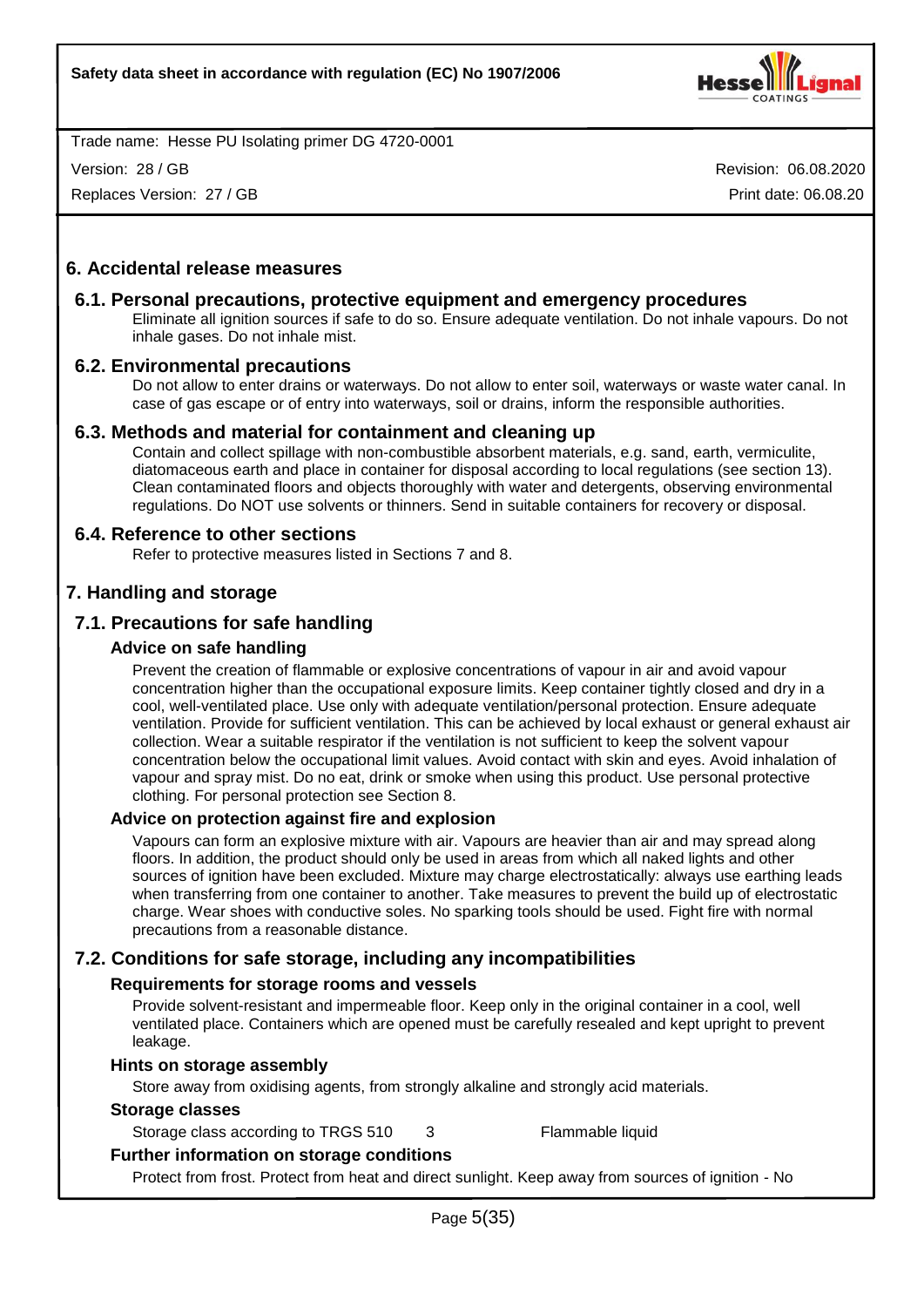

Version: 28 / GB

Replaces Version: 27 / GB

Revision: 06.08.2020 Print date: 06.08.20

smoking. Store in accordance with the particular national regulations.

# **7.3. Specific end use(s)**

See exposure scenario, if available.

# **8. Exposure controls/personal protection**

# **8.1. Control parameters**

#### **Exposure limit values**

| 2-methoxy-1-methylethyl acetate                        |             |                       |     |        |
|--------------------------------------------------------|-------------|-----------------------|-----|--------|
| List                                                   |             | Directive 2017/164 EG |     |        |
| Value                                                  | 275         | mg/m <sup>3</sup>     | 50  | ppm(V) |
| Short term exposure limit                              | 550         | mg/m <sup>3</sup>     | 100 | ppm(V) |
| Status: 12/2009                                        |             |                       |     |        |
| 2-methoxy-1-methylethyl acetate                        |             |                       |     |        |
| List                                                   | EH40        |                       |     |        |
| Value                                                  | 274         | mg/m <sup>3</sup>     | 50  | ppm(V) |
| Short term exposure limit                              | 548         | mg/m <sup>3</sup>     | 100 | ppm(V) |
| Skin resorption / sensibilisation: Sk; Status: 01/2020 |             |                       |     |        |
| 4-methylpentan-2-one                                   |             |                       |     |        |
| List                                                   |             | Directive 2017/164 EG |     |        |
| Value                                                  | 83          | mg/m <sup>3</sup>     | 20  | ppm(V) |
| Short term exposure limit                              | 208         | mg/m <sup>3</sup>     | 50  | ppm(V) |
| Status: 12/2009                                        |             |                       |     |        |
| 4-methylpentan-2-one                                   |             |                       |     |        |
| List                                                   | EH40        |                       |     |        |
| Value                                                  | 208         | mg/m <sup>3</sup>     | 50  | ppm(V) |
| Short term exposure limit                              | 416         | mg/m <sup>3</sup>     | 100 | ppm(V) |
| Skin resorption / sensibilisation: Sk; Status: 01/2020 |             |                       |     |        |
| ethyl acetate                                          |             |                       |     |        |
| List                                                   |             | Directive 2017/164 EG |     |        |
| Value                                                  | 734         | mg/m <sup>3</sup>     | 200 | ppm(V) |
| Short term exposure limit                              | 1468        | mg/m <sup>3</sup>     | 400 | ppm(V) |
| Status: 02/2017                                        |             |                       |     |        |
| ethyl acetate                                          |             |                       |     |        |
| List                                                   | <b>EH40</b> |                       |     |        |
| Value                                                  | 734         | mg/m <sup>3</sup>     | 200 | ppm(V) |
| Short term exposure limit                              | 1468        | mg/m <sup>3</sup>     | 400 | ppm(V) |
| Status: 01/2020                                        |             |                       |     |        |
| isobutyl acetate                                       |             |                       |     |        |
| List                                                   | EH40        |                       |     |        |
| Value                                                  | 724         | mg/m <sup>3</sup>     | 150 | ppm(V) |
| Short term exposure limit                              | 903         | mg/m <sup>3</sup>     | 187 | ppm(V) |
| Status: 01/2020                                        |             |                       |     |        |
| isobutyl acetate                                       |             |                       |     |        |
| List                                                   |             | Directive 2017/164 EG |     |        |
| Value                                                  | 241         | mg/m <sup>3</sup>     | 50  | ppm(V) |
| Short term exposure limit                              | 723         | mg/m <sup>3</sup>     | 150 | ppm(V) |
| Status: 10/2019                                        |             |                       |     |        |
| n-butyl acetate                                        |             |                       |     |        |
| List                                                   | <b>EH40</b> |                       |     |        |
|                                                        |             |                       |     |        |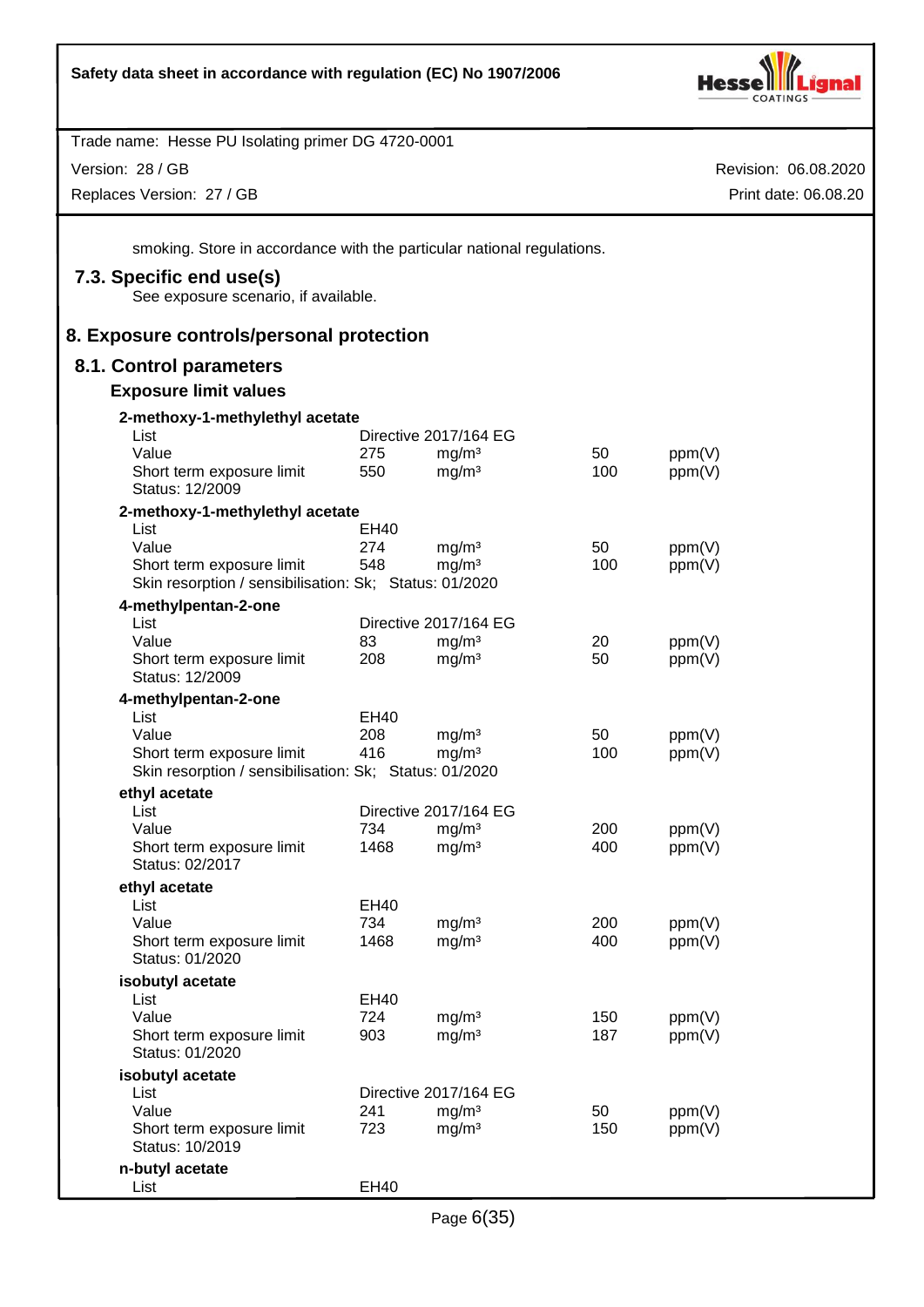| Safety data sheet in accordance with regulation (EC) No 1907/2006                                                                                   |                                        |                                                                                                 |            |                   |                      |
|-----------------------------------------------------------------------------------------------------------------------------------------------------|----------------------------------------|-------------------------------------------------------------------------------------------------|------------|-------------------|----------------------|
| Trade name: Hesse PU Isolating primer DG 4720-0001                                                                                                  |                                        |                                                                                                 |            |                   |                      |
| Version: 28 / GB                                                                                                                                    |                                        |                                                                                                 |            |                   | Revision: 06.08.2020 |
| Replaces Version: 27 / GB                                                                                                                           |                                        |                                                                                                 |            |                   | Print date: 06.08.20 |
|                                                                                                                                                     |                                        |                                                                                                 |            |                   |                      |
| Value<br>Short term exposure limit<br>Status: 01/2020                                                                                               | 724<br>966                             | mg/m <sup>3</sup><br>mg/m <sup>3</sup>                                                          | 150<br>200 | ppm(V)<br>ppm(V)  |                      |
| n-butyl acetate                                                                                                                                     |                                        |                                                                                                 |            |                   |                      |
| List<br>Value                                                                                                                                       | 241                                    | Directive 2017/164 EG<br>mg/m <sup>3</sup>                                                      | 50         | ppm(V)            |                      |
| Short term exposure limit<br>Status: 10/2019                                                                                                        | 723                                    | mg/m <sup>3</sup>                                                                               | 150        | ppm(V)            |                      |
| <b>Other information</b>                                                                                                                            |                                        |                                                                                                 |            |                   |                      |
|                                                                                                                                                     |                                        |                                                                                                 |            |                   |                      |
| <b>Derived No/Minimal Effect Levels (DNEL/DMEL)</b>                                                                                                 |                                        |                                                                                                 |            |                   |                      |
| 2-methoxy-1-methylethyl acetate<br>Type of value<br>Reference group<br>Duration of exposure<br>Route of exposure<br>Mode of action<br>Concentration | Long-term<br>inhalative                | Derived No Effect Level (DNEL)<br>Workers (professional)<br>Systemic effects<br>275             |            | mg/m <sup>3</sup> |                      |
| Type of value<br>Reference group<br>Duration of exposure<br>Route of exposure<br>Mode of action                                                     | Long-term                              | Derived No Effect Level (DNEL)<br>Workers (professional)<br>Dermal exposure<br>Systemic effects |            |                   |                      |
| Concentration                                                                                                                                       |                                        | 153,5                                                                                           |            | mg/kg/d           |                      |
| Type of value<br>Reference group<br>Duration of exposure<br>Route of exposure<br>Mode of action                                                     | Consumer<br>Long-term<br>Oral exposure | Derived No Effect Level (DNEL)<br>Systemic effects                                              |            |                   |                      |
| Concentration                                                                                                                                       |                                        | 1,67                                                                                            |            | mg/kg/d           |                      |
| Type of value<br>Reference group<br>Duration of exposure<br>Route of exposure<br>Mode of action<br>Concentration                                    | Consumer<br>Long-term<br>inhalative    | Derived No Effect Level (DNEL)<br>Systemic effects<br>33                                        |            | mg/m <sup>3</sup> |                      |
| Type of value                                                                                                                                       |                                        | Derived No Effect Level (DNEL)                                                                  |            |                   |                      |
| Reference group<br>Duration of exposure<br>Route of exposure<br>Mode of action<br>Concentration                                                     | Consumer<br>Long-term                  | Dermal exposure<br>Systemic effects<br>54,8                                                     |            | mg/kg             |                      |
| isobutyl acetate<br>Type of value<br>Reference group<br>Duration of exposure                                                                        | Long-term                              | Derived No Effect Level (DNEL)<br>Workers (professional)                                        |            |                   |                      |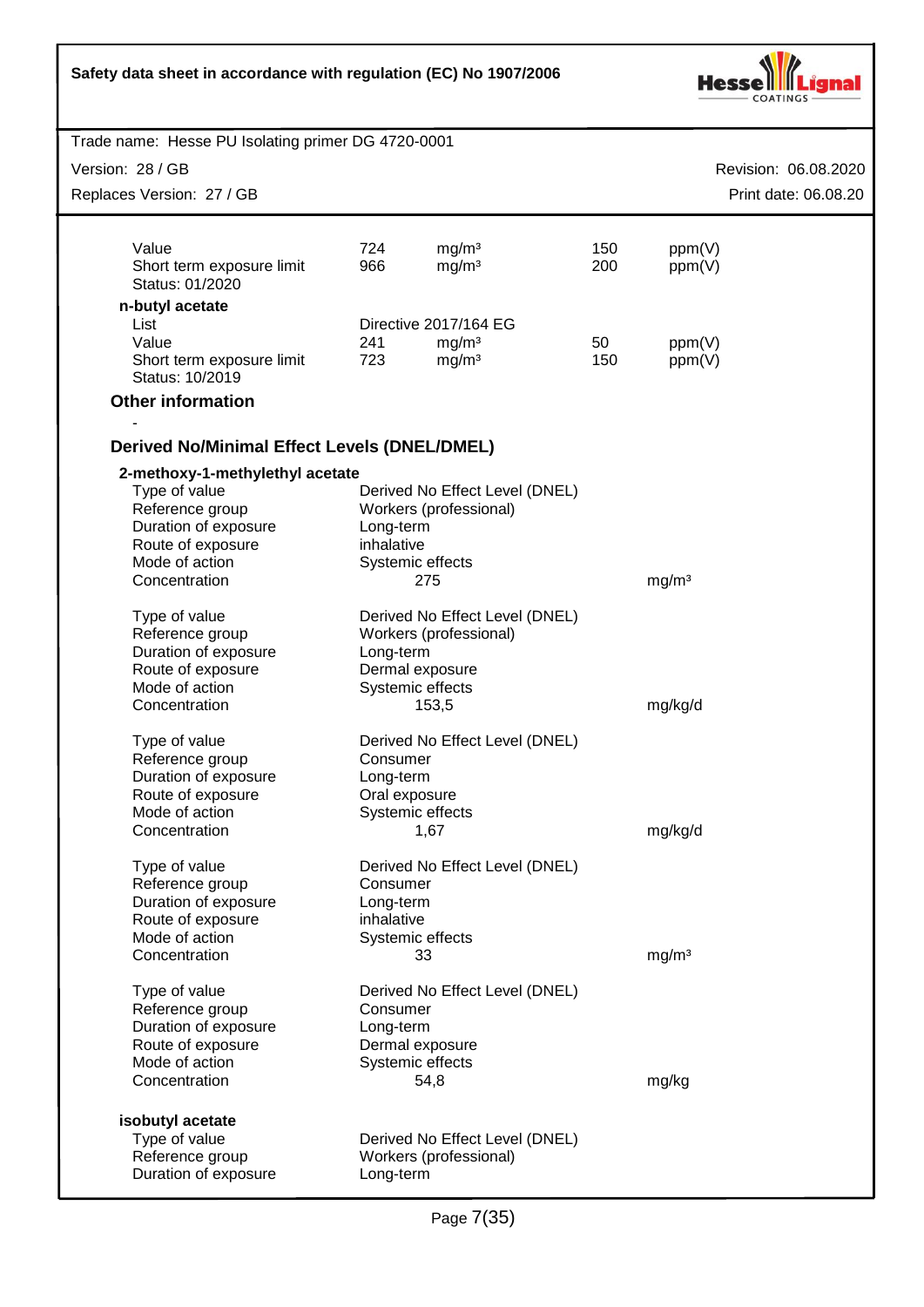

# Trade name: Hesse PU Isolating primer DG 4720-0001

Version: 28 / GB

Replaces Version: 27 / GB

| Route of exposure<br>Mode of action<br>Concentration | Dermal exposure<br>Systemic effects<br>10 | mg/kg/d           |
|------------------------------------------------------|-------------------------------------------|-------------------|
| Type of value                                        | Derived No Effect Level (DNEL)            |                   |
| Reference group                                      | Workers (professional)                    |                   |
| Duration of exposure                                 | Long-term                                 |                   |
| Route of exposure                                    | inhalative                                |                   |
| Mode of action                                       | Systemic effects                          |                   |
| Concentration                                        | 300                                       | mg/m <sup>3</sup> |
| Type of value                                        | Derived No Effect Level (DNEL)            |                   |
| Reference group                                      | Workers (professional)                    |                   |
| Duration of exposure                                 | Long-term                                 |                   |
| Route of exposure                                    | inhalative                                |                   |
| Mode of action                                       | Local effects                             |                   |
| Concentration                                        | 300                                       | mg/m <sup>3</sup> |
| Type of value                                        | Derived No Effect Level (DNEL)            |                   |
| Reference group                                      | Consumer                                  |                   |
| Duration of exposure                                 | Long-term                                 |                   |
| Route of exposure                                    | Dermal exposure                           |                   |
| Mode of action                                       | Systemic effects                          |                   |
| Concentration                                        | 5                                         | mg/kg/d           |
| Type of value                                        | Derived No Effect Level (DNEL)            |                   |
| Reference group                                      | Consumer                                  |                   |
| Duration of exposure                                 | Long-term                                 |                   |
| Route of exposure                                    | inhalative                                |                   |
| Mode of action                                       | Systemic effects                          |                   |
| Concentration                                        | 35,7                                      | mg/m <sup>3</sup> |
| Type of value                                        | Derived No Effect Level (DNEL)            |                   |
| Reference group                                      | Consumer                                  |                   |
| Duration of exposure                                 | Long-term                                 |                   |
| Route of exposure                                    | inhalative                                |                   |
| Mode of action                                       | Local effects                             |                   |
| Concentration                                        | 35,7                                      | mg/m <sup>3</sup> |
| Type of value                                        | Derived No Effect Level (DNEL)            |                   |
| Reference group                                      | Consumer                                  |                   |
| Duration of exposure                                 | Short-term                                |                   |
| Route of exposure                                    | inhalative                                |                   |
| Mode of action                                       | Systemic effects                          |                   |
| Concentration                                        | 300                                       | mg/m <sup>3</sup> |
| Type of value                                        | Derived No Effect Level (DNEL)            |                   |
| Reference group                                      | Consumer                                  |                   |
| Duration of exposure                                 | Short-term                                |                   |
| Route of exposure                                    | inhalative                                |                   |
| Mode of action                                       | Local effects                             |                   |
| Concentration                                        | 300                                       | mg/m <sup>3</sup> |
|                                                      |                                           |                   |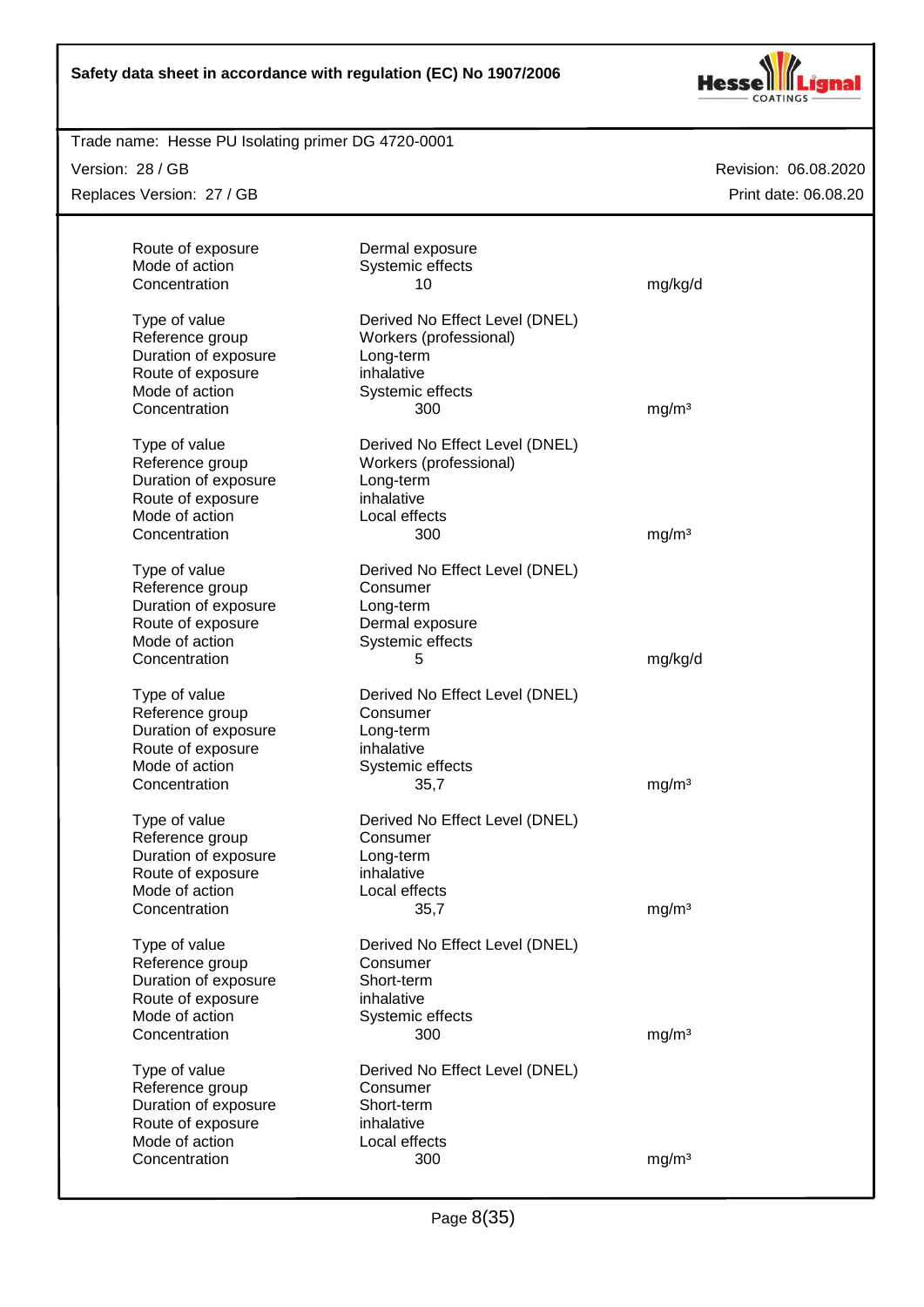

| Trade name: Hesse PU Isolating primer DG 4720-0001 |                                |                      |
|----------------------------------------------------|--------------------------------|----------------------|
| Version: 28 / GB                                   |                                | Revision: 06.08.2020 |
| Replaces Version: 27 / GB                          |                                | Print date: 06.08.20 |
|                                                    |                                |                      |
| Type of value                                      | Derived No Effect Level (DNEL) |                      |
| Reference group                                    | Workers (professional)         |                      |
| Duration of exposure                               | Short-term                     |                      |
| Route of exposure                                  | inhalative                     |                      |
| Mode of action                                     | Systemic effects               |                      |
| Concentration                                      | 600                            | mg/m <sup>3</sup>    |
|                                                    |                                |                      |
| Type of value                                      | Derived No Effect Level (DNEL) |                      |
| Reference group                                    | Workers (professional)         |                      |
| Duration of exposure                               | Short-term                     |                      |
| Route of exposure                                  | inhalative                     |                      |
| Mode of action                                     | Local effects                  |                      |
| Concentration                                      | 600                            | mg/m <sup>3</sup>    |
|                                                    |                                |                      |
| n-butyl acetate                                    |                                |                      |
| Type of value                                      | Derived No Effect Level (DNEL) |                      |
| Reference group                                    | Workers (professional)         |                      |
| Duration of exposure                               | Long-term                      |                      |
| Route of exposure                                  | Dermal exposure                |                      |
| Mode of action                                     | Systemic effects               |                      |
| Concentration                                      | 11                             | mg/kg/d              |
|                                                    |                                |                      |
| Type of value                                      | Derived No Effect Level (DNEL) |                      |
| Reference group                                    | Workers (professional)         |                      |
| Duration of exposure                               | Short-term                     |                      |
| Route of exposure                                  | inhalative                     |                      |
| Mode of action                                     | Systemic effects               |                      |
| Concentration                                      | 600                            | mg/m <sup>3</sup>    |
| Type of value                                      | Derived No Effect Level (DNEL) |                      |
| Reference group                                    | Workers (professional)         |                      |
| Duration of exposure                               | Short-term                     |                      |
| Route of exposure                                  | inhalative                     |                      |
| Mode of action                                     | Local effects                  |                      |
| Concentration                                      | 600                            | mg/m <sup>3</sup>    |
|                                                    |                                |                      |
| Type of value                                      | Derived No Effect Level (DNEL) |                      |
| Reference group                                    | Workers (professional)         |                      |
| Duration of exposure                               | Long-term                      |                      |
| Route of exposure                                  | inhalative                     |                      |
| Mode of action                                     | Local effects                  |                      |
| Concentration                                      | 300                            | mg/m <sup>3</sup>    |
| Type of value                                      | Derived No Effect Level (DNEL) |                      |
|                                                    |                                |                      |
| Reference group                                    | Workers (professional)         |                      |
| Duration of exposure                               | Long-term                      |                      |
| Route of exposure                                  | inhalative                     |                      |
| Mode of action                                     | Systemic effects               |                      |
| Concentration                                      | 300                            | mg/m <sup>3</sup>    |
| Type of value                                      | Derived No Effect Level (DNEL) |                      |
| Reference group                                    | Consumer                       |                      |
| Duration of exposure                               | Long-term                      |                      |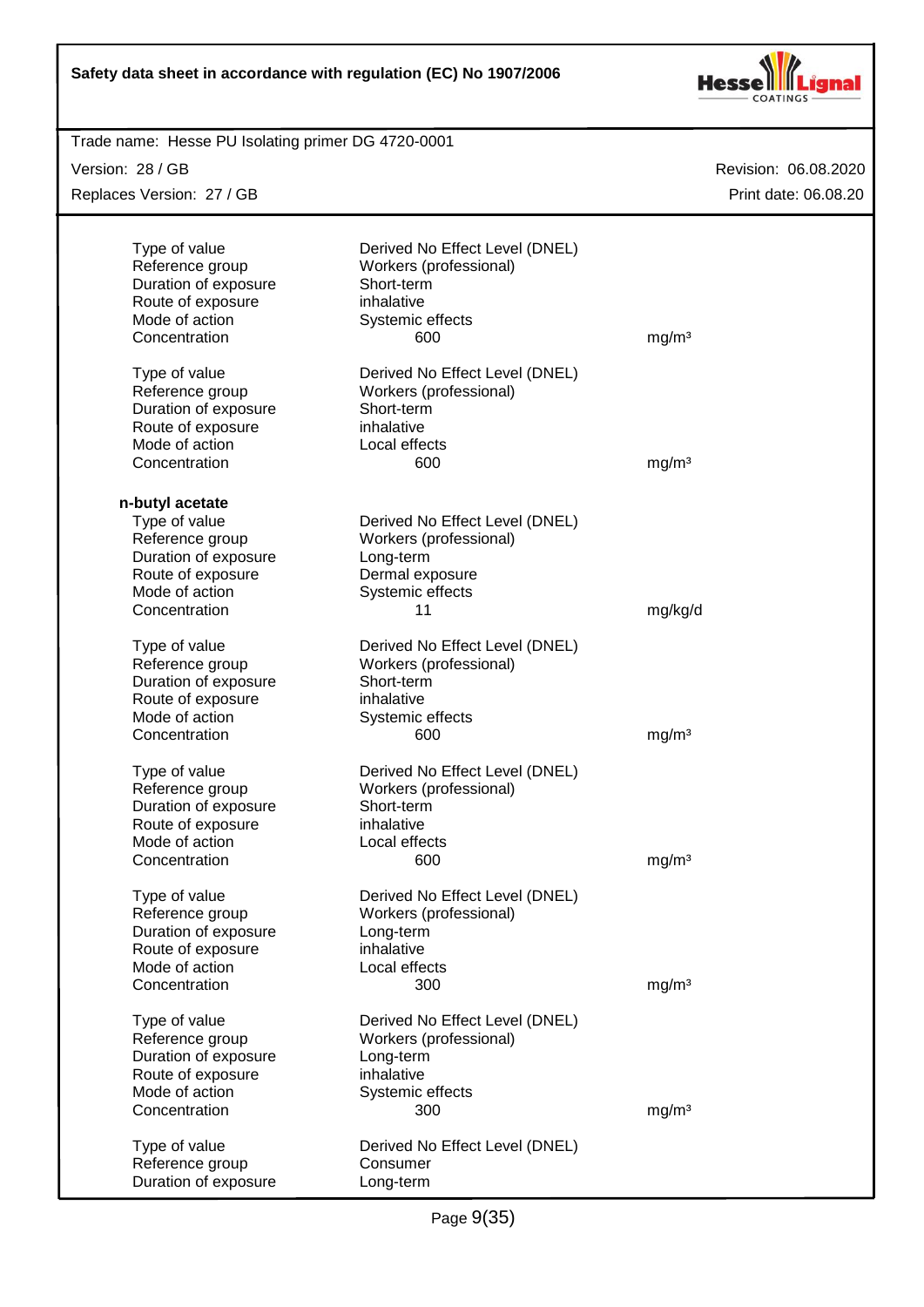

# Trade name: Hesse PU Isolating primer DG 4720-0001

Version: 28 / GB

Replaces Version: 27 / GB

| Concentration<br>6<br>mg/kg/d<br>Type of value<br>Derived No Effect Level (DNEL)<br>Reference group<br>Consumer<br>Duration of exposure<br>Long-term<br>Route of exposure<br>Oral exposure<br>Mode of action<br>Systemic effects<br>Concentration<br>mg/kg/d<br>2<br>Type of value<br>Derived No Effect Level (DNEL)<br>Reference group<br>Consumer<br>Duration of exposure<br>Short-term<br>Route of exposure<br>inhalative<br>Mode of action<br>Systemic effects<br>Concentration<br>mg/m <sup>3</sup><br>300<br>Type of value<br>Derived No Effect Level (DNEL)<br>Reference group<br>Consumer<br>Duration of exposure<br>Short-term<br>Route of exposure<br>inhalative<br>Mode of action<br>Local effects<br>Concentration<br>300<br>mg/m <sup>3</sup><br>Type of value<br>Derived No Effect Level (DNEL)<br>Reference group<br>Consumer<br>Duration of exposure<br>Long-term<br>Route of exposure<br>inhalative<br>Mode of action<br>Systemic effects<br>mg/m <sup>3</sup><br>Concentration<br>35,7<br>Type of value<br>Derived No Effect Level (DNEL)<br>Reference group<br>Consumer<br>Duration of exposure<br>Long-term<br>Route of exposure<br>inhalative<br>Mode of action<br>Local effects<br>35,7<br>Concentration<br>mg/m <sup>3</sup><br>4-methylpentan-2-one<br>Type of value<br>Derived No Effect Level (DNEL)<br>Reference group<br>Workers (professional)<br>Duration of exposure<br>Short-term<br>Route of exposure<br>inhalative<br>Mode of action<br>Systemic effects<br>Concentration<br>208<br>mg/m <sup>3</sup><br>Type of value<br>Derived No Effect Level (DNEL)<br>Workers (professional)<br>Reference group<br>Duration of exposure<br>Short-term<br>inhalative<br>Route of exposure<br>Mode of action<br>Local effects<br>Concentration<br>208<br>mg/m <sup>3</sup> | Route of exposure<br>Mode of action | Dermal exposure<br>Systemic effects |  |
|--------------------------------------------------------------------------------------------------------------------------------------------------------------------------------------------------------------------------------------------------------------------------------------------------------------------------------------------------------------------------------------------------------------------------------------------------------------------------------------------------------------------------------------------------------------------------------------------------------------------------------------------------------------------------------------------------------------------------------------------------------------------------------------------------------------------------------------------------------------------------------------------------------------------------------------------------------------------------------------------------------------------------------------------------------------------------------------------------------------------------------------------------------------------------------------------------------------------------------------------------------------------------------------------------------------------------------------------------------------------------------------------------------------------------------------------------------------------------------------------------------------------------------------------------------------------------------------------------------------------------------------------------------------------------------------------------------------------------------------------------------------------------------------------------|-------------------------------------|-------------------------------------|--|
|                                                                                                                                                                                                                                                                                                                                                                                                                                                                                                                                                                                                                                                                                                                                                                                                                                                                                                                                                                                                                                                                                                                                                                                                                                                                                                                                                                                                                                                                                                                                                                                                                                                                                                                                                                                                  |                                     |                                     |  |
|                                                                                                                                                                                                                                                                                                                                                                                                                                                                                                                                                                                                                                                                                                                                                                                                                                                                                                                                                                                                                                                                                                                                                                                                                                                                                                                                                                                                                                                                                                                                                                                                                                                                                                                                                                                                  |                                     |                                     |  |
|                                                                                                                                                                                                                                                                                                                                                                                                                                                                                                                                                                                                                                                                                                                                                                                                                                                                                                                                                                                                                                                                                                                                                                                                                                                                                                                                                                                                                                                                                                                                                                                                                                                                                                                                                                                                  |                                     |                                     |  |
|                                                                                                                                                                                                                                                                                                                                                                                                                                                                                                                                                                                                                                                                                                                                                                                                                                                                                                                                                                                                                                                                                                                                                                                                                                                                                                                                                                                                                                                                                                                                                                                                                                                                                                                                                                                                  |                                     |                                     |  |
|                                                                                                                                                                                                                                                                                                                                                                                                                                                                                                                                                                                                                                                                                                                                                                                                                                                                                                                                                                                                                                                                                                                                                                                                                                                                                                                                                                                                                                                                                                                                                                                                                                                                                                                                                                                                  |                                     |                                     |  |
|                                                                                                                                                                                                                                                                                                                                                                                                                                                                                                                                                                                                                                                                                                                                                                                                                                                                                                                                                                                                                                                                                                                                                                                                                                                                                                                                                                                                                                                                                                                                                                                                                                                                                                                                                                                                  |                                     |                                     |  |
|                                                                                                                                                                                                                                                                                                                                                                                                                                                                                                                                                                                                                                                                                                                                                                                                                                                                                                                                                                                                                                                                                                                                                                                                                                                                                                                                                                                                                                                                                                                                                                                                                                                                                                                                                                                                  |                                     |                                     |  |
|                                                                                                                                                                                                                                                                                                                                                                                                                                                                                                                                                                                                                                                                                                                                                                                                                                                                                                                                                                                                                                                                                                                                                                                                                                                                                                                                                                                                                                                                                                                                                                                                                                                                                                                                                                                                  |                                     |                                     |  |
|                                                                                                                                                                                                                                                                                                                                                                                                                                                                                                                                                                                                                                                                                                                                                                                                                                                                                                                                                                                                                                                                                                                                                                                                                                                                                                                                                                                                                                                                                                                                                                                                                                                                                                                                                                                                  |                                     |                                     |  |
|                                                                                                                                                                                                                                                                                                                                                                                                                                                                                                                                                                                                                                                                                                                                                                                                                                                                                                                                                                                                                                                                                                                                                                                                                                                                                                                                                                                                                                                                                                                                                                                                                                                                                                                                                                                                  |                                     |                                     |  |
|                                                                                                                                                                                                                                                                                                                                                                                                                                                                                                                                                                                                                                                                                                                                                                                                                                                                                                                                                                                                                                                                                                                                                                                                                                                                                                                                                                                                                                                                                                                                                                                                                                                                                                                                                                                                  |                                     |                                     |  |
|                                                                                                                                                                                                                                                                                                                                                                                                                                                                                                                                                                                                                                                                                                                                                                                                                                                                                                                                                                                                                                                                                                                                                                                                                                                                                                                                                                                                                                                                                                                                                                                                                                                                                                                                                                                                  |                                     |                                     |  |
|                                                                                                                                                                                                                                                                                                                                                                                                                                                                                                                                                                                                                                                                                                                                                                                                                                                                                                                                                                                                                                                                                                                                                                                                                                                                                                                                                                                                                                                                                                                                                                                                                                                                                                                                                                                                  |                                     |                                     |  |
|                                                                                                                                                                                                                                                                                                                                                                                                                                                                                                                                                                                                                                                                                                                                                                                                                                                                                                                                                                                                                                                                                                                                                                                                                                                                                                                                                                                                                                                                                                                                                                                                                                                                                                                                                                                                  |                                     |                                     |  |
|                                                                                                                                                                                                                                                                                                                                                                                                                                                                                                                                                                                                                                                                                                                                                                                                                                                                                                                                                                                                                                                                                                                                                                                                                                                                                                                                                                                                                                                                                                                                                                                                                                                                                                                                                                                                  |                                     |                                     |  |
|                                                                                                                                                                                                                                                                                                                                                                                                                                                                                                                                                                                                                                                                                                                                                                                                                                                                                                                                                                                                                                                                                                                                                                                                                                                                                                                                                                                                                                                                                                                                                                                                                                                                                                                                                                                                  |                                     |                                     |  |
|                                                                                                                                                                                                                                                                                                                                                                                                                                                                                                                                                                                                                                                                                                                                                                                                                                                                                                                                                                                                                                                                                                                                                                                                                                                                                                                                                                                                                                                                                                                                                                                                                                                                                                                                                                                                  |                                     |                                     |  |
|                                                                                                                                                                                                                                                                                                                                                                                                                                                                                                                                                                                                                                                                                                                                                                                                                                                                                                                                                                                                                                                                                                                                                                                                                                                                                                                                                                                                                                                                                                                                                                                                                                                                                                                                                                                                  |                                     |                                     |  |
|                                                                                                                                                                                                                                                                                                                                                                                                                                                                                                                                                                                                                                                                                                                                                                                                                                                                                                                                                                                                                                                                                                                                                                                                                                                                                                                                                                                                                                                                                                                                                                                                                                                                                                                                                                                                  |                                     |                                     |  |
|                                                                                                                                                                                                                                                                                                                                                                                                                                                                                                                                                                                                                                                                                                                                                                                                                                                                                                                                                                                                                                                                                                                                                                                                                                                                                                                                                                                                                                                                                                                                                                                                                                                                                                                                                                                                  |                                     |                                     |  |
|                                                                                                                                                                                                                                                                                                                                                                                                                                                                                                                                                                                                                                                                                                                                                                                                                                                                                                                                                                                                                                                                                                                                                                                                                                                                                                                                                                                                                                                                                                                                                                                                                                                                                                                                                                                                  |                                     |                                     |  |
|                                                                                                                                                                                                                                                                                                                                                                                                                                                                                                                                                                                                                                                                                                                                                                                                                                                                                                                                                                                                                                                                                                                                                                                                                                                                                                                                                                                                                                                                                                                                                                                                                                                                                                                                                                                                  |                                     |                                     |  |
|                                                                                                                                                                                                                                                                                                                                                                                                                                                                                                                                                                                                                                                                                                                                                                                                                                                                                                                                                                                                                                                                                                                                                                                                                                                                                                                                                                                                                                                                                                                                                                                                                                                                                                                                                                                                  |                                     |                                     |  |
|                                                                                                                                                                                                                                                                                                                                                                                                                                                                                                                                                                                                                                                                                                                                                                                                                                                                                                                                                                                                                                                                                                                                                                                                                                                                                                                                                                                                                                                                                                                                                                                                                                                                                                                                                                                                  |                                     |                                     |  |
|                                                                                                                                                                                                                                                                                                                                                                                                                                                                                                                                                                                                                                                                                                                                                                                                                                                                                                                                                                                                                                                                                                                                                                                                                                                                                                                                                                                                                                                                                                                                                                                                                                                                                                                                                                                                  |                                     |                                     |  |
|                                                                                                                                                                                                                                                                                                                                                                                                                                                                                                                                                                                                                                                                                                                                                                                                                                                                                                                                                                                                                                                                                                                                                                                                                                                                                                                                                                                                                                                                                                                                                                                                                                                                                                                                                                                                  |                                     |                                     |  |
|                                                                                                                                                                                                                                                                                                                                                                                                                                                                                                                                                                                                                                                                                                                                                                                                                                                                                                                                                                                                                                                                                                                                                                                                                                                                                                                                                                                                                                                                                                                                                                                                                                                                                                                                                                                                  |                                     |                                     |  |
|                                                                                                                                                                                                                                                                                                                                                                                                                                                                                                                                                                                                                                                                                                                                                                                                                                                                                                                                                                                                                                                                                                                                                                                                                                                                                                                                                                                                                                                                                                                                                                                                                                                                                                                                                                                                  |                                     |                                     |  |
|                                                                                                                                                                                                                                                                                                                                                                                                                                                                                                                                                                                                                                                                                                                                                                                                                                                                                                                                                                                                                                                                                                                                                                                                                                                                                                                                                                                                                                                                                                                                                                                                                                                                                                                                                                                                  |                                     |                                     |  |
|                                                                                                                                                                                                                                                                                                                                                                                                                                                                                                                                                                                                                                                                                                                                                                                                                                                                                                                                                                                                                                                                                                                                                                                                                                                                                                                                                                                                                                                                                                                                                                                                                                                                                                                                                                                                  |                                     |                                     |  |
|                                                                                                                                                                                                                                                                                                                                                                                                                                                                                                                                                                                                                                                                                                                                                                                                                                                                                                                                                                                                                                                                                                                                                                                                                                                                                                                                                                                                                                                                                                                                                                                                                                                                                                                                                                                                  |                                     |                                     |  |
|                                                                                                                                                                                                                                                                                                                                                                                                                                                                                                                                                                                                                                                                                                                                                                                                                                                                                                                                                                                                                                                                                                                                                                                                                                                                                                                                                                                                                                                                                                                                                                                                                                                                                                                                                                                                  |                                     |                                     |  |
|                                                                                                                                                                                                                                                                                                                                                                                                                                                                                                                                                                                                                                                                                                                                                                                                                                                                                                                                                                                                                                                                                                                                                                                                                                                                                                                                                                                                                                                                                                                                                                                                                                                                                                                                                                                                  |                                     |                                     |  |
|                                                                                                                                                                                                                                                                                                                                                                                                                                                                                                                                                                                                                                                                                                                                                                                                                                                                                                                                                                                                                                                                                                                                                                                                                                                                                                                                                                                                                                                                                                                                                                                                                                                                                                                                                                                                  |                                     |                                     |  |
|                                                                                                                                                                                                                                                                                                                                                                                                                                                                                                                                                                                                                                                                                                                                                                                                                                                                                                                                                                                                                                                                                                                                                                                                                                                                                                                                                                                                                                                                                                                                                                                                                                                                                                                                                                                                  |                                     |                                     |  |
|                                                                                                                                                                                                                                                                                                                                                                                                                                                                                                                                                                                                                                                                                                                                                                                                                                                                                                                                                                                                                                                                                                                                                                                                                                                                                                                                                                                                                                                                                                                                                                                                                                                                                                                                                                                                  |                                     |                                     |  |
|                                                                                                                                                                                                                                                                                                                                                                                                                                                                                                                                                                                                                                                                                                                                                                                                                                                                                                                                                                                                                                                                                                                                                                                                                                                                                                                                                                                                                                                                                                                                                                                                                                                                                                                                                                                                  |                                     |                                     |  |
|                                                                                                                                                                                                                                                                                                                                                                                                                                                                                                                                                                                                                                                                                                                                                                                                                                                                                                                                                                                                                                                                                                                                                                                                                                                                                                                                                                                                                                                                                                                                                                                                                                                                                                                                                                                                  |                                     |                                     |  |
|                                                                                                                                                                                                                                                                                                                                                                                                                                                                                                                                                                                                                                                                                                                                                                                                                                                                                                                                                                                                                                                                                                                                                                                                                                                                                                                                                                                                                                                                                                                                                                                                                                                                                                                                                                                                  |                                     |                                     |  |
|                                                                                                                                                                                                                                                                                                                                                                                                                                                                                                                                                                                                                                                                                                                                                                                                                                                                                                                                                                                                                                                                                                                                                                                                                                                                                                                                                                                                                                                                                                                                                                                                                                                                                                                                                                                                  |                                     |                                     |  |
|                                                                                                                                                                                                                                                                                                                                                                                                                                                                                                                                                                                                                                                                                                                                                                                                                                                                                                                                                                                                                                                                                                                                                                                                                                                                                                                                                                                                                                                                                                                                                                                                                                                                                                                                                                                                  |                                     |                                     |  |
|                                                                                                                                                                                                                                                                                                                                                                                                                                                                                                                                                                                                                                                                                                                                                                                                                                                                                                                                                                                                                                                                                                                                                                                                                                                                                                                                                                                                                                                                                                                                                                                                                                                                                                                                                                                                  |                                     |                                     |  |
|                                                                                                                                                                                                                                                                                                                                                                                                                                                                                                                                                                                                                                                                                                                                                                                                                                                                                                                                                                                                                                                                                                                                                                                                                                                                                                                                                                                                                                                                                                                                                                                                                                                                                                                                                                                                  |                                     |                                     |  |
|                                                                                                                                                                                                                                                                                                                                                                                                                                                                                                                                                                                                                                                                                                                                                                                                                                                                                                                                                                                                                                                                                                                                                                                                                                                                                                                                                                                                                                                                                                                                                                                                                                                                                                                                                                                                  |                                     |                                     |  |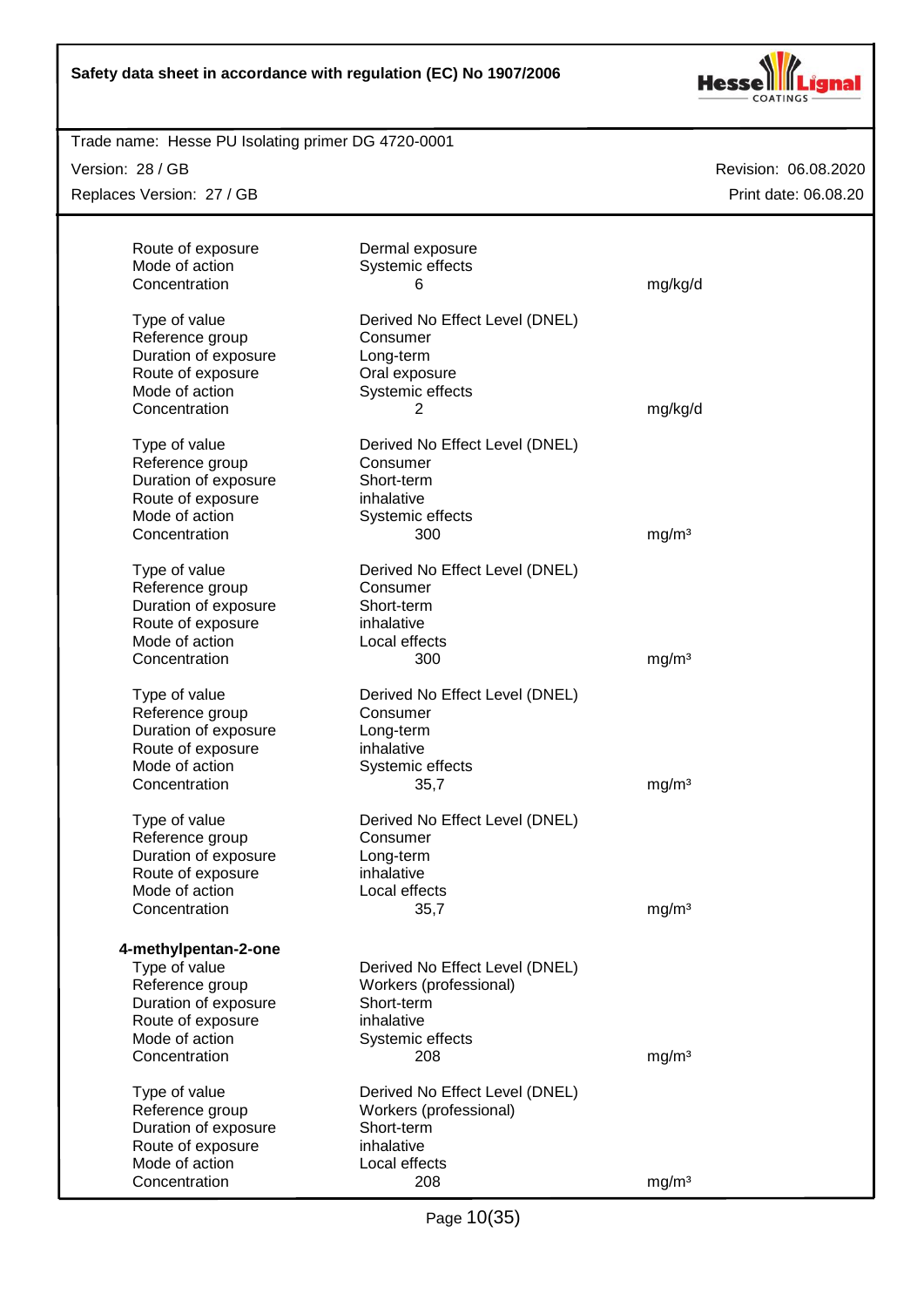

Trade name: Hesse PU Isolating primer DG 4720-0001

Version: 28 / GB Replaces Version: 27 / GB

| Type of value<br>Reference group<br>Duration of exposure<br>Route of exposure<br>Mode of action<br>Concentration | Derived No Effect Level (DNEL)<br>Workers (professional)<br>Long-term<br>inhalative<br>Systemic effects<br>83        | mg/m <sup>3</sup> |
|------------------------------------------------------------------------------------------------------------------|----------------------------------------------------------------------------------------------------------------------|-------------------|
| Type of value<br>Reference group<br>Duration of exposure<br>Route of exposure<br>Mode of action<br>Concentration | Derived No Effect Level (DNEL)<br>Workers (professional)<br>Long-term<br>inhalative<br>Local effects<br>83           | mg/m <sup>3</sup> |
| Type of value<br>Reference group<br>Duration of exposure<br>Route of exposure<br>Mode of action<br>Concentration | Derived No Effect Level (DNEL)<br>Workers (professional)<br>Long-term<br>Dermal exposure<br>Systemic effects<br>11,8 | mg/kg/d           |
| Type of value<br>Reference group<br>Duration of exposure<br>Route of exposure<br>Mode of action<br>Concentration | Derived No Effect Level (DNEL)<br>Consumer<br>Long-term<br>inhalative<br>Systemic effects<br>14,7                    | mg/m <sup>3</sup> |
| Type of value<br>Reference group<br>Duration of exposure<br>Route of exposure<br>Mode of action<br>Concentration | Derived No Effect Level (DNEL)<br>Consumer<br>Long-term<br>inhalative<br>Local effects<br>14,7                       | mg/m <sup>3</sup> |
| Type of value<br>Reference group<br>Duration of exposure<br>Route of exposure<br>Mode of action<br>Concentration | Derived No Effect Level (DNEL)<br>Consumer<br>Short-term<br>inhalative<br>Systemic effects<br>155,2                  | mg/m <sup>3</sup> |
| Type of value<br>Reference group<br>Duration of exposure<br>Route of exposure<br>Mode of action<br>Concentration | Derived No Effect Level (DNEL)<br>Consumer<br>Short-term<br>inhalative<br>Local effects<br>155,2                     | mg/m <sup>3</sup> |
| Type of value<br>Reference group<br>Duration of exposure                                                         | Derived No Effect Level (DNEL)<br>Consumer<br>Long-term                                                              |                   |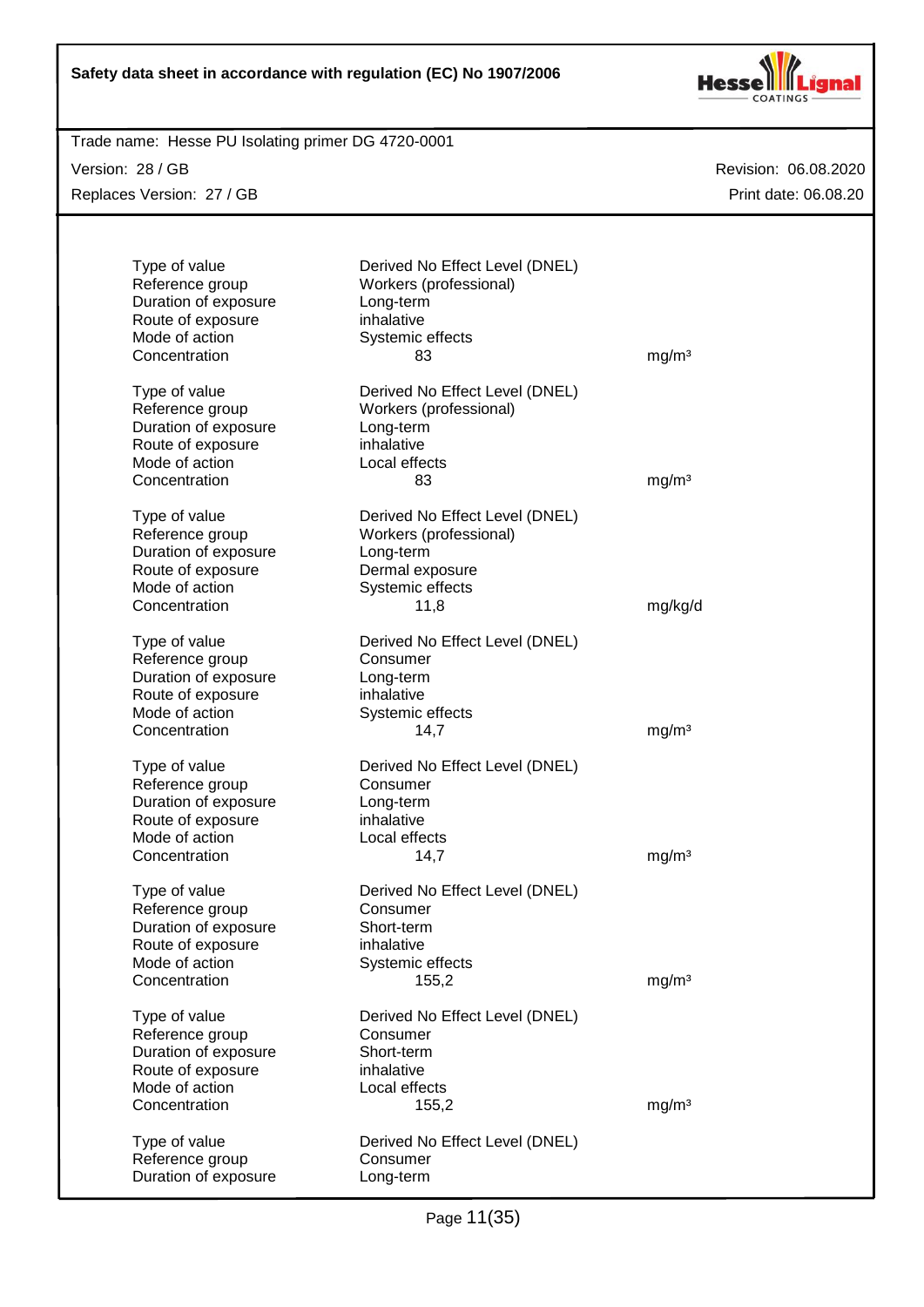

#### Trade name: Hesse PU Isolating primer DG 4720-0001

Version: 28 / GB

Replaces Version: 27 / GB

| Route of exposure<br>Mode of action<br>Concentration | Dermal exposure<br>Systemic effects<br>4,2 | mg/kg/d           |  |
|------------------------------------------------------|--------------------------------------------|-------------------|--|
|                                                      |                                            |                   |  |
| Type of value                                        | Derived No Effect Level (DNEL)             |                   |  |
| Reference group                                      | Consumer                                   |                   |  |
| Duration of exposure                                 | Long-term                                  |                   |  |
| Route of exposure                                    | Oral exposure                              |                   |  |
| Mode of action                                       | Systemic effects                           |                   |  |
| Concentration                                        | 4,2                                        | mg/kg/d           |  |
| ethyl acetate                                        |                                            |                   |  |
| Type of value                                        | Derived No Effect Level (DNEL)             |                   |  |
| Reference group                                      | Workers (professional)                     |                   |  |
| Duration of exposure                                 | Long-term                                  |                   |  |
| Route of exposure                                    | Dermal exposure                            |                   |  |
| Mode of action                                       | Systemic effects                           |                   |  |
| Concentration                                        | 63                                         | mg/kg/d           |  |
|                                                      |                                            |                   |  |
| Type of value                                        | Derived No Effect Level (DNEL)             |                   |  |
| Reference group                                      | Workers (professional)                     |                   |  |
| Duration of exposure                                 | Long-term                                  |                   |  |
| Route of exposure                                    | inhalative                                 |                   |  |
| Mode of action                                       | Systemic effects                           |                   |  |
| Concentration                                        | 734                                        | mg/m <sup>3</sup> |  |
| Type of value                                        | Derived No Effect Level (DNEL)             |                   |  |
| Reference group                                      | Workers (professional)                     |                   |  |
| Duration of exposure                                 | Long-term                                  |                   |  |
| Route of exposure                                    | inhalative                                 |                   |  |
| Mode of action                                       | Local effects                              |                   |  |
| Concentration                                        | 734                                        | mg/m <sup>3</sup> |  |
| Type of value                                        | Derived No Effect Level (DNEL)             |                   |  |
| Reference group                                      | Workers (professional)                     |                   |  |
| Duration of exposure                                 | Short-term                                 |                   |  |
| Route of exposure                                    | inhalative                                 |                   |  |
| Mode of action                                       | Local effects                              |                   |  |
| Concentration                                        | 1468                                       | mg/m <sup>3</sup> |  |
| Type of value                                        | Derived No Effect Level (DNEL)             |                   |  |
| Reference group                                      | Workers (professional)                     |                   |  |
| Duration of exposure                                 | Short-term                                 |                   |  |
| Route of exposure                                    | inhalative                                 |                   |  |
| Mode of action                                       | Systemic effects                           |                   |  |
| Concentration                                        | 1468                                       | mg/m <sup>3</sup> |  |
|                                                      |                                            |                   |  |
| Type of value                                        | Derived No Effect Level (DNEL)             |                   |  |
| Reference group                                      | Consumer                                   |                   |  |
| Duration of exposure                                 | Short-term                                 |                   |  |
| Route of exposure                                    | inhalative                                 |                   |  |
| Mode of action                                       | Systemic effects                           |                   |  |
| Concentration                                        | 734                                        | mg/m <sup>3</sup> |  |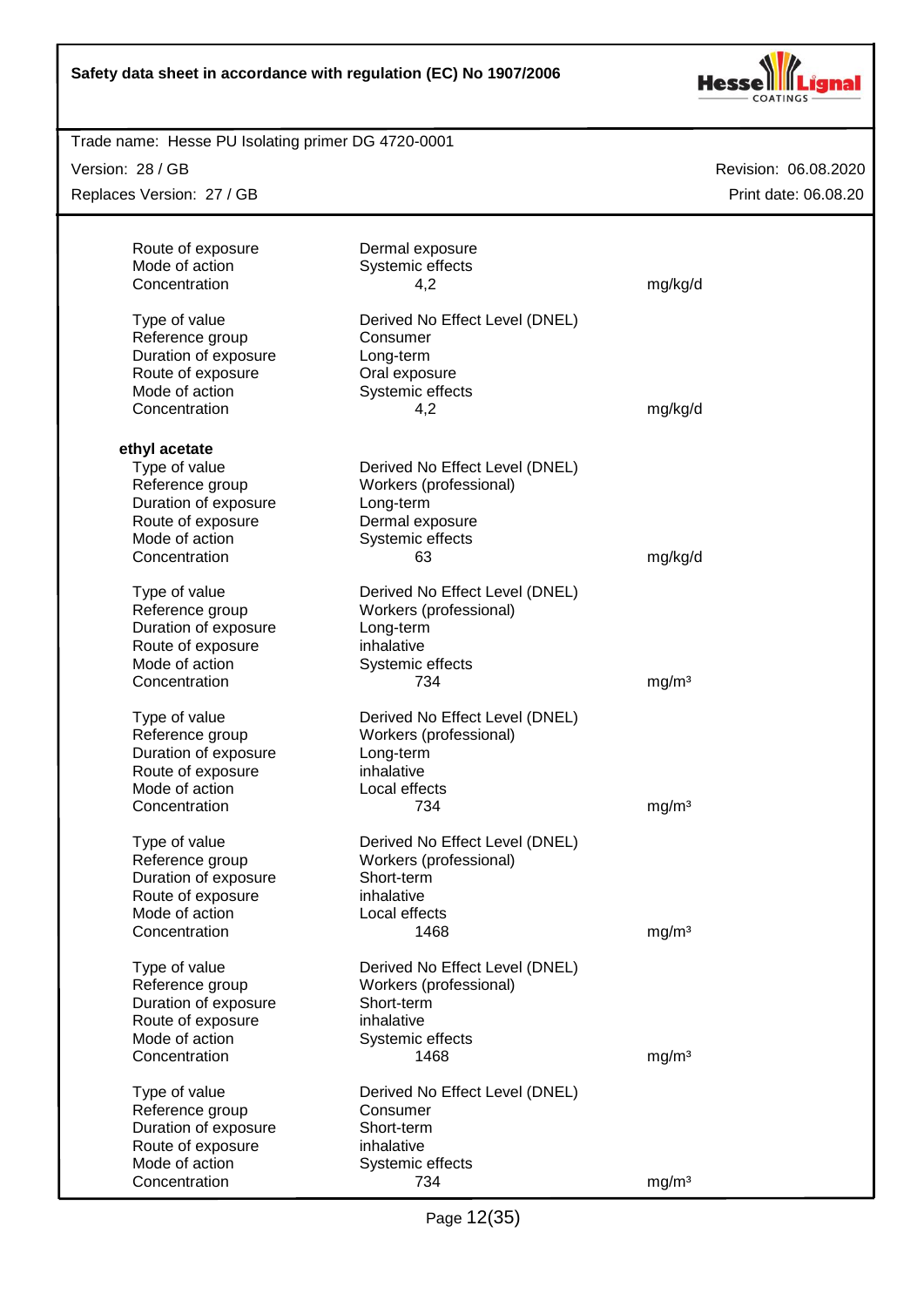

Trade name: Hesse PU Isolating primer DG 4720-0001

Version: 28 / GB Replaces Version: 27 / GB

| Type of value<br>Reference group<br>Duration of exposure<br>Route of exposure<br>Mode of action<br>Concentration | Derived No Effect Level (DNEL)<br>Consumer<br>Short-term<br>inhalative<br>Local effects<br>734       | mg/m <sup>3</sup> |
|------------------------------------------------------------------------------------------------------------------|------------------------------------------------------------------------------------------------------|-------------------|
| Type of value<br>Reference group<br>Duration of exposure<br>Route of exposure<br>Mode of action<br>Concentration | Derived No Effect Level (DNEL)<br>Consumer<br>Long-term<br>Dermal exposure<br>Systemic effects<br>37 | mg/kg/d           |
| Type of value<br>Reference group<br>Duration of exposure<br>Route of exposure<br>Mode of action<br>Concentration | Derived No Effect Level (DNEL)<br>Consumer<br>Long-term<br>inhalative<br>Systemic effects<br>367     | mg/m <sup>3</sup> |
| Type of value<br>Reference group<br>Duration of exposure<br>Route of exposure<br>Mode of action<br>Concentration | Derived No Effect Level (DNEL)<br>Consumer<br>Long-term<br>Oral exposure<br>Systemic effects<br>4,5  | mg/kg/d           |
| Type of value<br>Reference group<br>Duration of exposure<br>Route of exposure<br>Mode of action<br>Concentration | Derived No Effect Level (DNEL)<br>Consumer<br>Long-term<br>inhalative<br>Local effects<br>367        | mg/m <sup>3</sup> |
| <b>Predicted No Effect Concentration (PNEC)</b><br>2-methoxy-1-methylethyl acetate                               |                                                                                                      |                   |
| Type of value<br><b>Type</b><br>Concentration                                                                    | <b>PNEC</b><br>Freshwater<br>0,635                                                                   | mg/l              |
| Type of value<br>Type<br>Concentration                                                                           | <b>PNEC</b><br>Saltwater<br>0,0635                                                                   | mg/l              |
| Type of value<br>Conditions<br>Concentration                                                                     | <b>PNEC</b><br>sporadic release<br>6,35                                                              | mg/l              |
| Type of value<br><b>Type</b>                                                                                     | <b>PNEC</b><br>Fresh water sediment                                                                  |                   |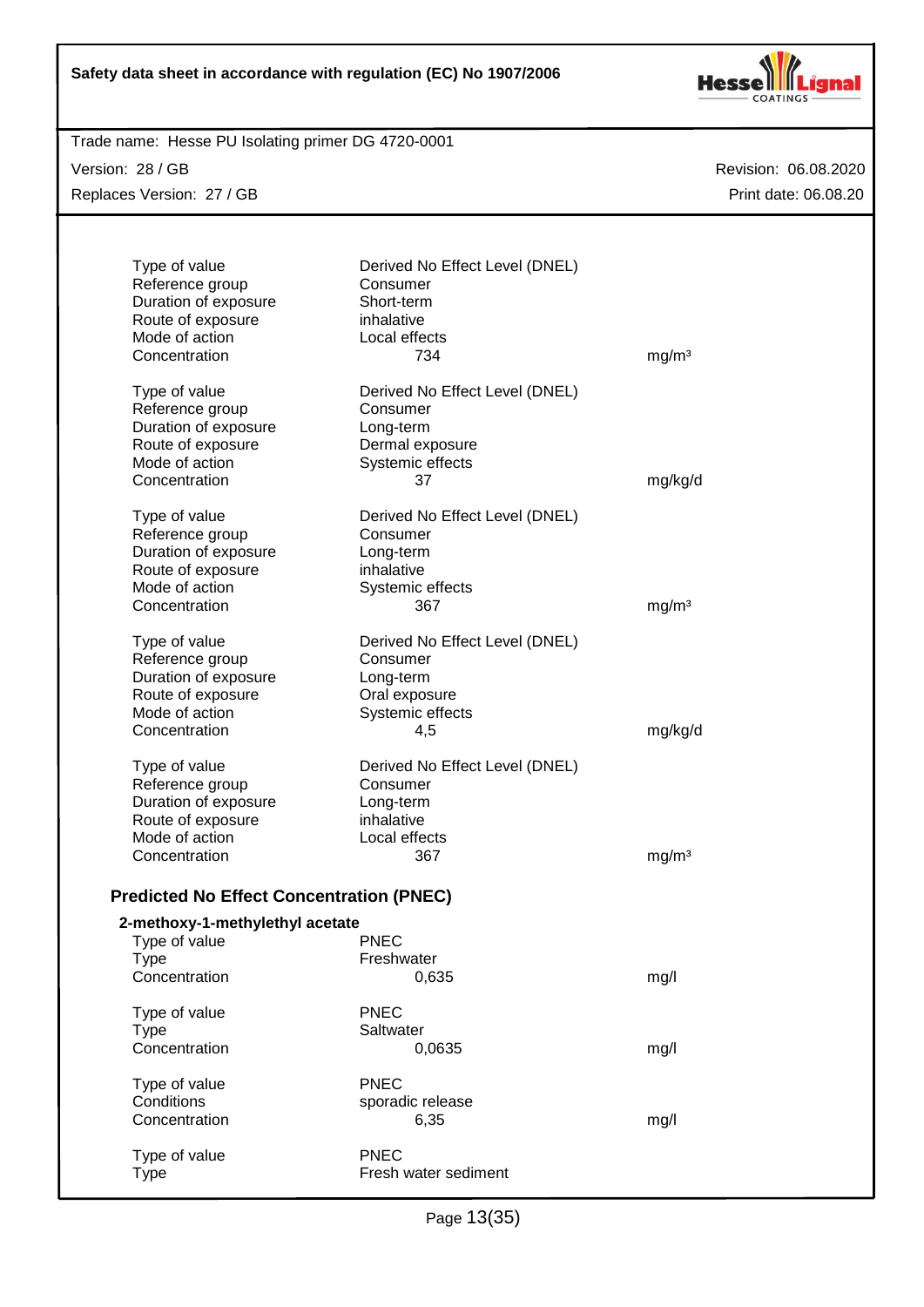

Trade name: Hesse PU Isolating primer DG 4720-0001

Version: 28 / GB Replaces Version: 27 / GB

| Concentration    | 3,29                         | mg/kg |
|------------------|------------------------------|-------|
| Type of value    | <b>PNEC</b>                  |       |
| <b>Type</b>      | saltwater sediment           |       |
| Concentration    | 0,329                        | mg/kg |
| Type of value    | <b>PNEC</b>                  |       |
| <b>Type</b>      | Soil                         |       |
| Concentration    | 0,29                         | mg/kg |
| Type of value    | <b>PNEC</b>                  |       |
| <b>Type</b>      | Sewage treatment plant (STP) |       |
| Concentration    | 100                          | mg/l  |
| isobutyl acetate |                              |       |
| Type of value    | <b>PNEC</b>                  |       |
| <b>Type</b>      | Freshwater                   |       |
| Concentration    | 0,17                         | mg/l  |
| Type of value    | <b>PNEC</b>                  |       |
| <b>Type</b>      | Saltwater                    |       |
| Concentration    | 0,017                        | mg/l  |
| Type of value    | <b>PNEC</b>                  |       |
| <b>Type</b>      | Water                        |       |
| Conditions       | sporadic release             |       |
| Concentration    | 0,34                         | mg/l  |
| Type of value    | <b>PNEC</b>                  |       |
| <b>Type</b>      | Sewage treatment plant (STP) |       |
| Concentration    | 200                          | mg/l  |
| Type of value    | <b>PNEC</b>                  |       |
| <b>Type</b>      | Fresh water sediment         |       |
| Concentration    | 0,877                        | mg/kg |
| Type of value    | <b>PNEC</b>                  |       |
| Type             | saltwater sediment           |       |
| Concentration    | 0,0877                       | mg/kg |
| Type of value    | <b>PNEC</b>                  |       |
| <b>Type</b>      | Soil                         |       |
| Concentration    | 0,0755                       | mg/kg |
| n-butyl acetate  |                              |       |
| Type of value    | <b>PNEC</b>                  |       |
| <b>Type</b>      | Freshwater                   |       |
| Concentration    | 0,18                         | mg/l  |
| Type of value    | <b>PNEC</b>                  |       |
| <b>Type</b>      | Saltwater                    |       |
| Concentration    | 0,018                        | mg/l  |
|                  |                              |       |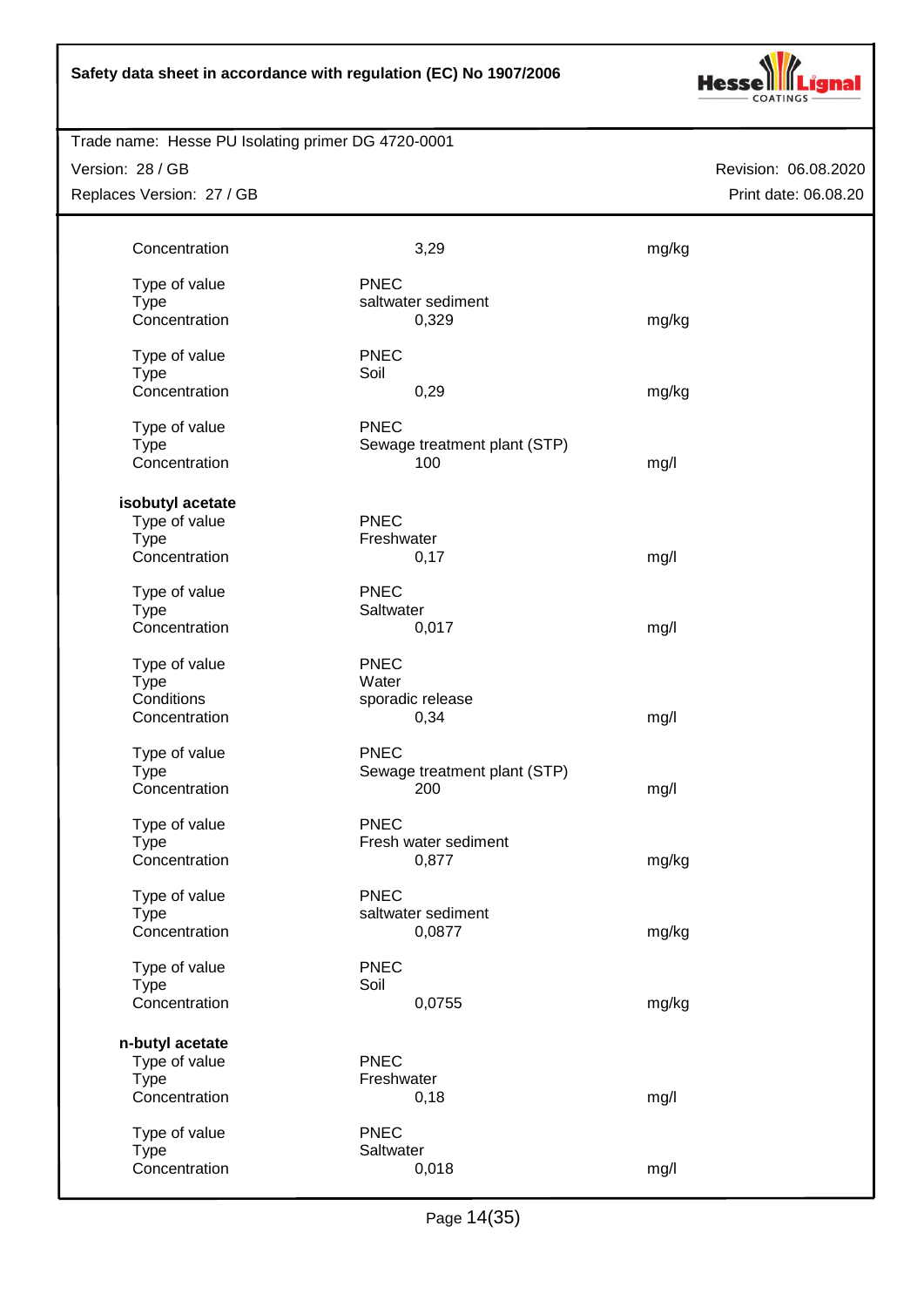

# Trade name: Hesse PU Isolating primer DG 4720-0001

Version: 28 / GB Replaces Version: 27 / GB

| Type of value        | <b>PNEC</b>                  |       |
|----------------------|------------------------------|-------|
| <b>Type</b>          | Sewage treatment plant (STP) |       |
| Concentration        | 35,6                         | mg/l  |
| Type of value        | <b>PNEC</b>                  |       |
| <b>Type</b>          | Water                        |       |
| Conditions           | sporadic release             |       |
| Concentration        | 0,36                         | mg/l  |
| Type of value        | <b>PNEC</b>                  |       |
| <b>Type</b>          | Fresh water sediment         |       |
| Concentration        | 0,981                        | mg/kg |
| Type of value        | <b>PNEC</b>                  |       |
| <b>Type</b>          | saltwater sediment           |       |
| Concentration        | 0,0981                       | mg/l  |
| Type of value        | <b>PNEC</b>                  |       |
| <b>Type</b>          | Soil                         |       |
| Concentration        | 0,0903                       | mg/kg |
| 4-methylpentan-2-one |                              |       |
| Type of value        | <b>PNEC</b>                  |       |
| <b>Type</b>          | Freshwater                   |       |
| Concentration        | 0,6                          | mg/l  |
| Type of value        | <b>PNEC</b>                  |       |
| <b>Type</b>          | Saltwater                    |       |
| Concentration        | 0,06                         | mg/l  |
| Type of value        | <b>PNEC</b>                  |       |
| Conditions           | sporadic release             |       |
| Concentration        | 1,5                          | mg/l  |
| Type of value        | PNEC                         |       |
| <b>Type</b>          | Sewage treatment plant (STP) |       |
| Concentration        | 27,5                         | mg/l  |
| Type of value        | <b>PNEC</b>                  |       |
| <b>Type</b>          | Fresh water sediment         |       |
| Concentration        | 8,27                         | mg/kg |
| Type of value        | <b>PNEC</b>                  |       |
| <b>Type</b>          | saltwater sediment           |       |
| Concentration        | 0,83                         | mg/kg |
| Type of value        | <b>PNEC</b>                  |       |
| <b>Type</b>          | Soil                         |       |
| Concentration        | 1,3                          | mg/kg |
| ethyl acetate        |                              |       |
| Type of value        | <b>PNEC</b>                  |       |
| <b>Type</b>          | Saltwater                    |       |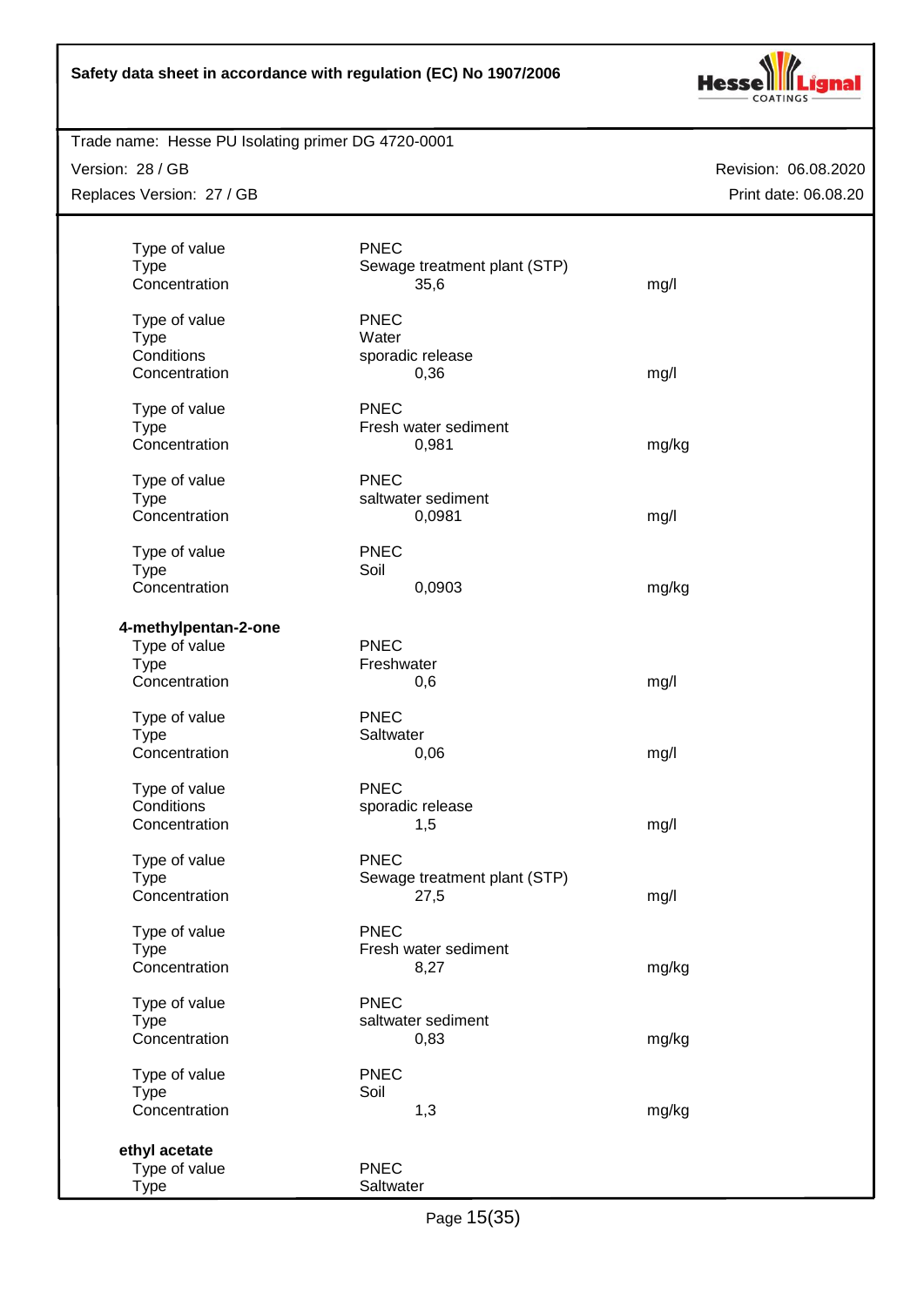

Trade name: Hesse PU Isolating primer DG 4720-0001

| Concentration                                 |                           | 0,026                               | mg/l  |
|-----------------------------------------------|---------------------------|-------------------------------------|-------|
| Type of value<br><b>Type</b><br>Concentration | <b>PNEC</b><br>Freshwater | 0,26                                | mg/l  |
| Type of value<br><b>Type</b><br>Concentration | <b>PNEC</b><br>Soil       | 0,24                                | mg/kg |
| Type of value<br><b>Type</b><br>Concentration | <b>PNEC</b>               | Sewage treatment plant (STP)<br>650 | mg/l  |
| Type of value<br><b>Type</b><br>Concentration | <b>PNEC</b>               | saltwater sediment<br>0,125         | mg/kg |
| Type of value<br><b>Type</b><br>Concentration | <b>PNEC</b>               | Fresh water sediment<br>1,25        | mg/kg |
| Type of value<br>Conditions<br>Concentration  | <b>PNEC</b>               | sporadic release<br>1,65            | mg/l  |

# **8.2. Exposure controls**

#### **Exposure controls**

Users are advised to consider national Occupational Exposure Limits or other equivalent values. Provide for sufficient ventilation. This can be achieved by local exhaust or general exhaust air collection. Wear a suitable respirator if the ventilation is not sufficient to keep the solvent vapour concentration below the occupational limit values.

#### **Respiratory protection**

Avoid inhalation of vapour and spray mist. Use breathing apparatus if exposed to vapours/dust/aerosol. Recommended Filter type: Respiratory protection mask with combination filter A/P2

#### **Hand protection**

Protective gloves complying with EN 374.

Glove material

Multilayer gloves made from

Appropriate Material Fluorinated rubber / butyl-rubber

- Material thickness  $\rightarrow$  = 0,7 mm
- Breakthrough time >= 30 min

This recommendation is valid only for the product named in this safety data sheet supplied by us, and only for the indicated intended use purposes.

For special purposes, it is recommended to check the resistance to chemicals of the protective gloves mentioned above together with the supplier of these gloves.

The instructions and information provided by the glove manufacturer on use, storage, maintenance and replacement must be followed.

The breakthrough time must be greater than the end use time of the product.

Gloves should be replaced regularly and if there is any sign of damage to the glove material.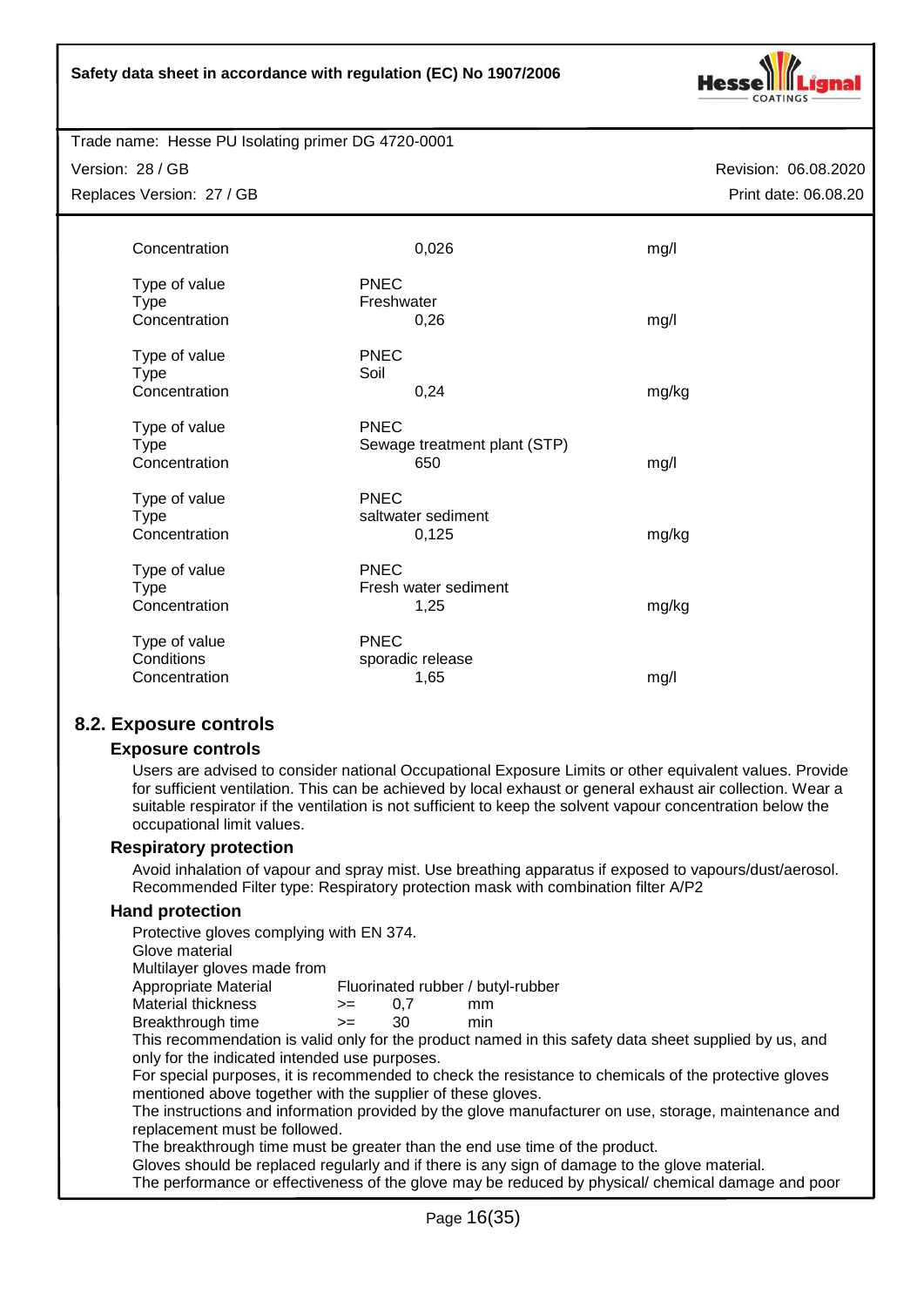

Version: 28 / GB

Replaces Version: 27 / GB

Revision: 06.08.2020 Print date: 06.08.20

maintenance.

# **Eye protection**

Wear eye glasses with side protection according to EN 166.

# **Body protection**

Wear suitable protective clothing. Remove contaminated clothing and wash it before reuse. Wash hands before breaks and after work.

# **9. Physical and chemical properties**

# **9.1. Information on basic physical and chemical properties**

| <b>Form</b>                                   | liquid         |             |       |                   |
|-----------------------------------------------|----------------|-------------|-------|-------------------|
| <b>Colour</b>                                 | colourless     |             |       |                   |
| <b>Odour</b>                                  | solvent-like   |             |       |                   |
| <b>Odour threshold</b>                        |                |             |       |                   |
| Remarks                                       | not determined |             |       |                   |
| pH value                                      |                |             |       |                   |
| Remarks                                       | not determined |             |       |                   |
| <b>Melting point</b>                          |                |             |       |                   |
| Remarks                                       | not determined |             |       |                   |
| <b>Freezing point</b>                         |                |             |       |                   |
| Remarks                                       | not determined |             |       |                   |
| Initial boiling point and boiling range       |                |             |       |                   |
| Value                                         | 74             | to          | 145,8 | $^{\circ}{\rm C}$ |
| <b>Flash point</b>                            |                |             |       |                   |
| Value                                         | 5              |             |       | °C                |
| <b>Evaporation rate</b>                       |                |             |       |                   |
| Remarks                                       | not determined |             |       |                   |
| <b>Flammability (solid, gas)</b>              |                |             |       |                   |
| not determined                                |                |             |       |                   |
| Upper/lower flammability or explosive limits  |                |             |       |                   |
| <b>Remarks</b>                                | not determined |             |       |                   |
| Vapour pressure                               |                |             |       |                   |
| Remarks                                       | not determined |             |       |                   |
| <b>Vapour density</b>                         |                |             |       |                   |
| Remarks                                       | not determined |             |       |                   |
| <b>Density</b>                                |                |             |       |                   |
| Value                                         | 0,894<br>appr. |             |       | kg/l              |
| Temperature                                   | 20             | $^{\circ}C$ |       |                   |
| <b>Solubility in water</b>                    |                |             |       |                   |
| <b>Remarks</b>                                | not determined |             |       |                   |
| Solubility(ies)                               |                |             |       |                   |
| Remarks                                       | not determined |             |       |                   |
| <b>Partition coefficient: n-octanol/water</b> |                |             |       |                   |
| Remarks                                       | not determined |             |       |                   |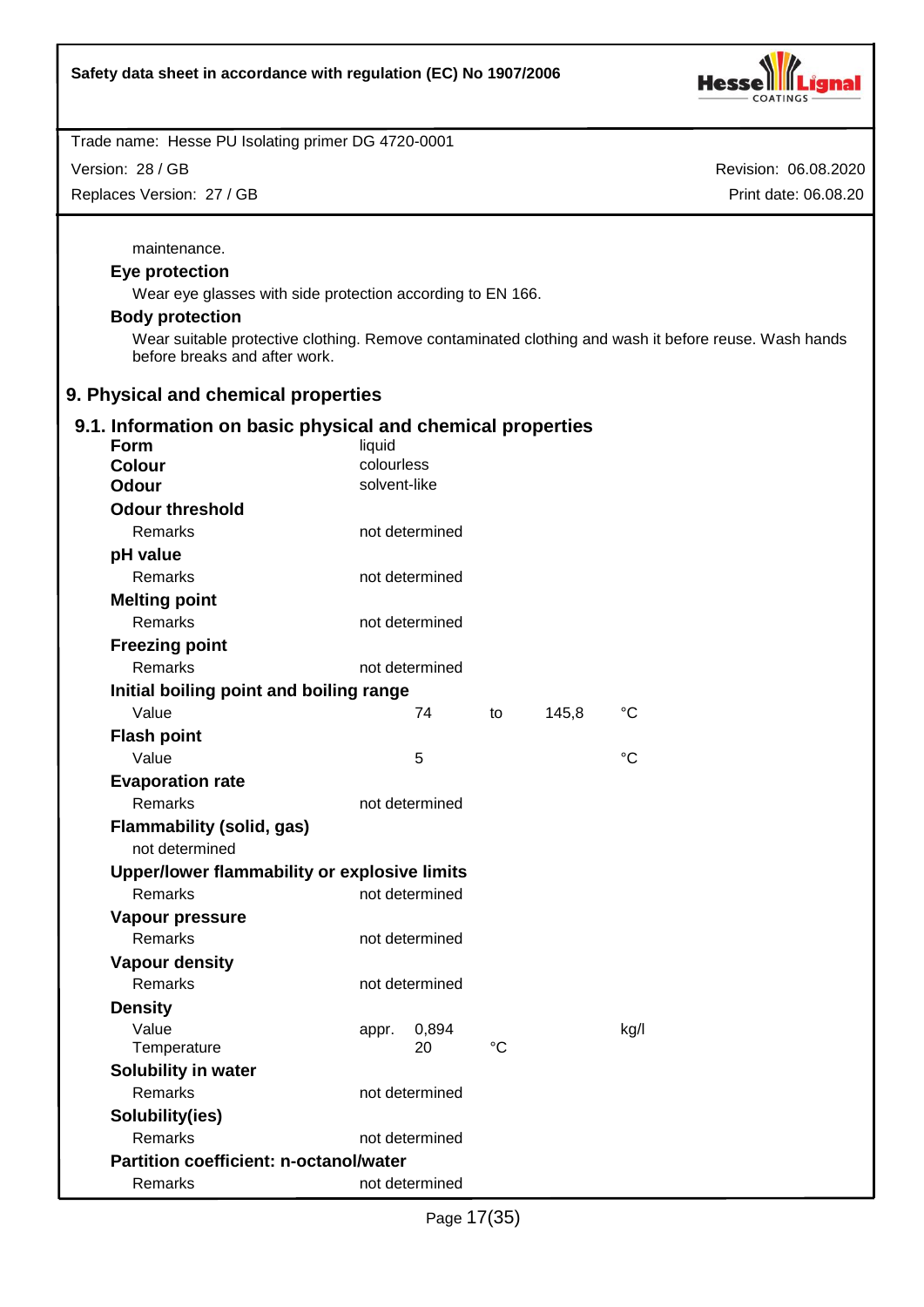

Version: 28 / GB Replaces Version: 27 / GB

| Ignition temperature                                                                                                                                              |                                                                                                                         |    |    |   |  |
|-------------------------------------------------------------------------------------------------------------------------------------------------------------------|-------------------------------------------------------------------------------------------------------------------------|----|----|---|--|
| Remarks                                                                                                                                                           | not determined                                                                                                          |    |    |   |  |
| <b>Decomposition temperature</b>                                                                                                                                  |                                                                                                                         |    |    |   |  |
| Remarks                                                                                                                                                           | not determined                                                                                                          |    |    |   |  |
| <b>Viscosity</b>                                                                                                                                                  | not determined                                                                                                          |    |    |   |  |
| <b>Remarks</b>                                                                                                                                                    |                                                                                                                         |    |    |   |  |
| <b>Efflux time</b>                                                                                                                                                |                                                                                                                         |    |    |   |  |
| Value                                                                                                                                                             | 22                                                                                                                      | to | 34 | s |  |
| Temperature<br>Method                                                                                                                                             | 20<br>DIN EN ISO 2431 - 3 mm                                                                                            | °C |    |   |  |
|                                                                                                                                                                   |                                                                                                                         |    |    |   |  |
| <b>Explosive properties</b><br>evaluation                                                                                                                         |                                                                                                                         |    |    |   |  |
|                                                                                                                                                                   | not determined                                                                                                          |    |    |   |  |
| <b>Oxidising properties</b>                                                                                                                                       |                                                                                                                         |    |    |   |  |
| Remarks                                                                                                                                                           | not determined                                                                                                          |    |    |   |  |
| 9.2. Other information                                                                                                                                            |                                                                                                                         |    |    |   |  |
| <b>Non-volatile content</b>                                                                                                                                       |                                                                                                                         |    |    |   |  |
| Value                                                                                                                                                             | 11,5                                                                                                                    |    |    | % |  |
| Method                                                                                                                                                            | calculated value                                                                                                        |    |    |   |  |
| <b>Other information</b>                                                                                                                                          |                                                                                                                         |    |    |   |  |
| This information is not available.                                                                                                                                |                                                                                                                         |    |    |   |  |
| 10. Stability and reactivity                                                                                                                                      |                                                                                                                         |    |    |   |  |
| 10.1. Reactivity<br>Stable under recommended storage and handling conditions (see section 7).                                                                     |                                                                                                                         |    |    |   |  |
| 10.2. Chemical stability<br>Stable under normal conditions.                                                                                                       |                                                                                                                         |    |    |   |  |
| 10.3. Possibility of hazardous reactions<br>To avoid thermal decomposition, do not overheat.                                                                      |                                                                                                                         |    |    |   |  |
| 10.4. Conditions to avoid<br>Isolate from sources of heat, sparks and open flame.                                                                                 |                                                                                                                         |    |    |   |  |
| 10.5. Incompatible materials<br>Keep away from oxidising agents, strongly alkaline and strongly acid materials in order to avoid<br>exothermic reactions.         |                                                                                                                         |    |    |   |  |
| 10.6. Hazardous decomposition products<br>Carbon monoxide and carbon dioxide, nitrous oxides (NOx), dense black smoke, No decomposition if<br>used as prescribed. |                                                                                                                         |    |    |   |  |
| 11. Toxicological information                                                                                                                                     |                                                                                                                         |    |    |   |  |
| 11.1. Information on toxicological effects                                                                                                                        |                                                                                                                         |    |    |   |  |
| <b>Acute oral toxicity</b>                                                                                                                                        |                                                                                                                         |    |    |   |  |
| Method<br>Remarks                                                                                                                                                 | Calculation method (Regulation (EC) No. 1272/2008)<br>Based on available data, the classification criteria are not met. |    |    |   |  |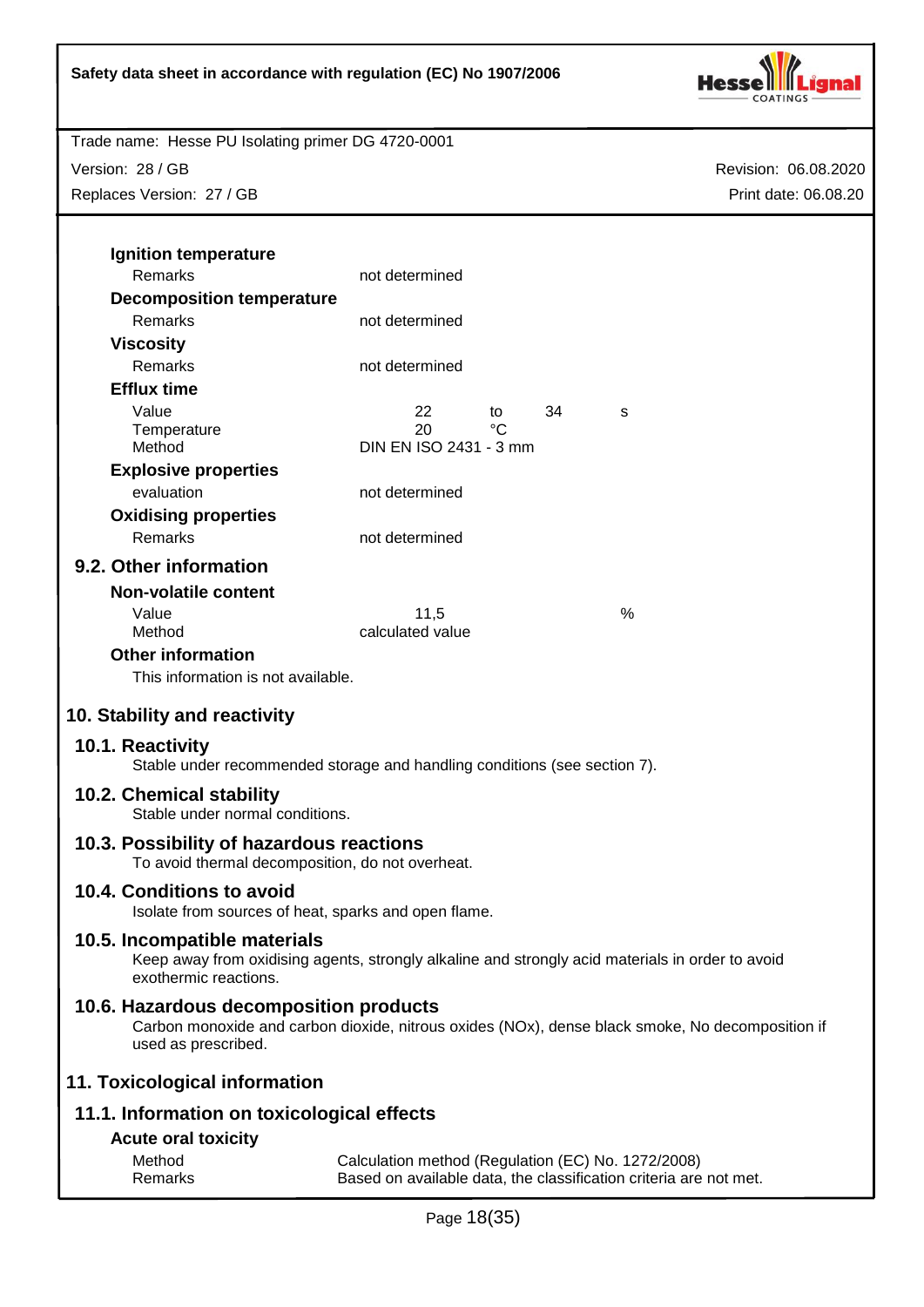| Safety data sheet in accordance with regulation (EC) No 1907/2006 |                                                                      |                      |  |  |
|-------------------------------------------------------------------|----------------------------------------------------------------------|----------------------|--|--|
| Trade name: Hesse PU Isolating primer DG 4720-0001                |                                                                      |                      |  |  |
| Version: 28 / GB                                                  |                                                                      | Revision: 06.08.2020 |  |  |
| Replaces Version: 27 / GB                                         |                                                                      | Print date: 06.08.20 |  |  |
|                                                                   |                                                                      |                      |  |  |
| <b>Acute oral toxicity (Components)</b>                           |                                                                      |                      |  |  |
| 1-(2-Dimethylaminoethyl)-4-methylpiperazine                       |                                                                      |                      |  |  |
| Species                                                           | rat                                                                  |                      |  |  |
| LD50                                                              | 1260                                                                 | mg/kg                |  |  |
| <b>Acute dermal toxicity</b>                                      |                                                                      |                      |  |  |
| <b>ATE</b><br>Method                                              | 10.000<br>$\geq$<br>calculated value (Regulation (EC) No. 1272/2008) | mg/kg                |  |  |
| Remarks                                                           | Based on available data, the classification criteria are not met.    |                      |  |  |
| <b>Acute dermal toxicity (Components)</b>                         |                                                                      |                      |  |  |
| 1-(2-Dimethylaminoethyl)-4-methylpiperazine                       |                                                                      |                      |  |  |
| <b>Species</b>                                                    | rabbit                                                               |                      |  |  |
| LD50                                                              | 346                                                                  | mg/kg                |  |  |
| <b>Acute inhalational toxicity</b>                                |                                                                      |                      |  |  |
| <b>ATE</b><br>Administration/Form                                 | 8,4746<br>Dust/Mist                                                  | mg/l                 |  |  |
| Method                                                            | calculated value (Regulation (EC) No. 1272/2008)                     |                      |  |  |
| Remarks                                                           | Based on available data, the classification criteria are not met.    |                      |  |  |
| <b>Acute inhalative toxicity (Components)</b>                     |                                                                      |                      |  |  |
| 4-methylpentan-2-one                                              |                                                                      |                      |  |  |
| Species                                                           | rat                                                                  |                      |  |  |
| <b>LC50</b><br>Duration of exposure                               | 2,9<br>mg/l<br>4<br>h                                                |                      |  |  |
| Administration/Form                                               | Dust/Mist                                                            |                      |  |  |
| Source                                                            | 2 (reliable with restrictions)                                       |                      |  |  |
| <b>Skin corrosion/irritation</b>                                  |                                                                      |                      |  |  |
| Method                                                            | Calculation method (Regulation (EC) No. 1272/2008)                   |                      |  |  |
| Remarks                                                           | Based on available data, the classification criteria are not met.    |                      |  |  |
| <b>Skin corrosion/irritation (Components)</b>                     |                                                                      |                      |  |  |
| 1-(2-Dimethylaminoethyl)-4-methylpiperazine<br>evaluation         | The product causes burns of eyes, skin and mucous membranes.         |                      |  |  |
| Serious eye damage/irritation                                     |                                                                      |                      |  |  |
| evaluation                                                        | irritant                                                             |                      |  |  |
| Method                                                            | Calculation method (Regulation (EC) No. 1272/2008)                   |                      |  |  |
| Remarks                                                           | The classification criteria are met.                                 |                      |  |  |
| <b>Serious eye damage/irritation (Components)</b>                 |                                                                      |                      |  |  |
| 4-methylpentan-2-one<br>Species                                   | rabbit                                                               |                      |  |  |
| <b>Observation Period</b>                                         | 72<br>h                                                              |                      |  |  |
| evaluation                                                        | Irritating to eyes and respiratory system.                           |                      |  |  |
| Source                                                            | 1 (reliable without restriction)                                     |                      |  |  |
| ethyl acetate<br><b>Species</b>                                   | rabbit                                                               |                      |  |  |
| <b>Observation Period</b>                                         | 24<br>h                                                              |                      |  |  |
| evaluation                                                        | Irritating to eyes.                                                  |                      |  |  |
| Source                                                            | 2 (reliable with restrictions)                                       |                      |  |  |
| <b>Sensitization</b>                                              |                                                                      |                      |  |  |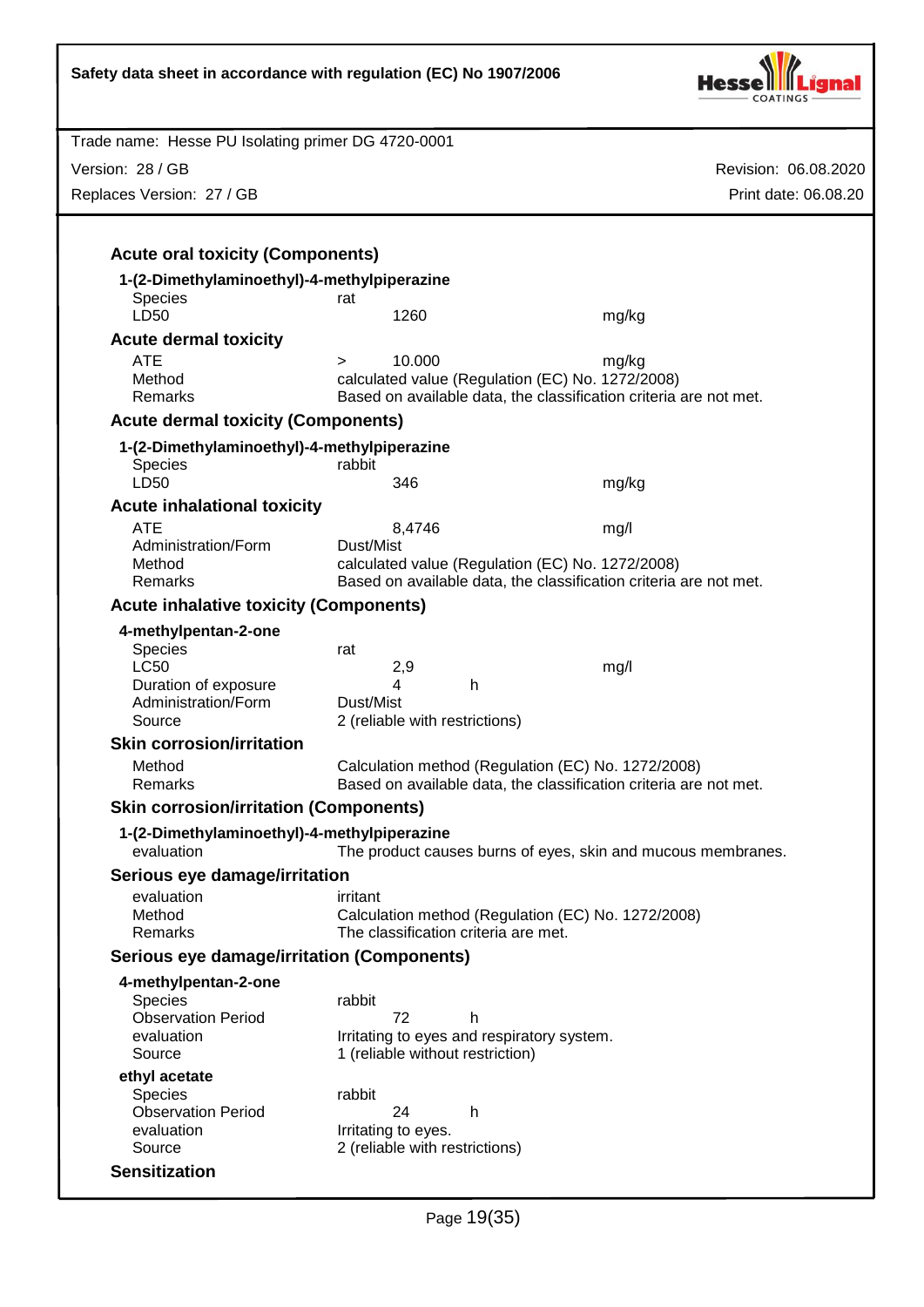

Version: 28 / GB

Replaces Version: 27 / GB

| Method<br>Remarks                                         | Calculation method (Regulation (EC) No. 1272/2008)<br>Based on available data, the classification criteria are not met. |
|-----------------------------------------------------------|-------------------------------------------------------------------------------------------------------------------------|
| <b>Mutagenicity</b>                                       |                                                                                                                         |
| Method                                                    | Calculation method (Regulation (EC) No. 1272/2008)                                                                      |
| Remarks                                                   | Based on available data, the classification criteria are not met.                                                       |
| <b>Reproductive toxicity</b>                              |                                                                                                                         |
| Method                                                    | Calculation method (Regulation (EC) No. 1272/2008)                                                                      |
| Remarks                                                   | Based on available data, the classification criteria are not met.                                                       |
| Carcinogenicity                                           |                                                                                                                         |
| Method                                                    | Calculation method (Regulation (EC) No. 1272/2008)                                                                      |
| Remarks                                                   | Based on available data, the classification criteria are not met.                                                       |
| <b>Specific Target Organ Toxicity (STOT)</b>              |                                                                                                                         |
| <b>Single exposure</b>                                    |                                                                                                                         |
| Method                                                    | Calculation method (Regulation (EC) No. 1272/2008)                                                                      |
| Remarks                                                   | The classification criteria are met.                                                                                    |
| evaluation                                                | May cause drowsiness or dizziness.                                                                                      |
| <b>Repeated exposure</b>                                  |                                                                                                                         |
| Remarks                                                   | Based on available data, the classification criteria are not met.                                                       |
| <b>Specific Target Organ Toxicity (STOT) (Components)</b> |                                                                                                                         |
| 4-methylpentan-2-one                                      |                                                                                                                         |
| evaluation                                                | May cause respiratory irritation.                                                                                       |
|                                                           | Route of exposure Inhalation exposure<br>Organs: Nose, respiratory system, eyes                                         |
| Remarks                                                   | May cause respiratory irritation.                                                                                       |
| ethyl acetate                                             |                                                                                                                         |
|                                                           |                                                                                                                         |
| Specific target organ toxicity - single exposure          | Organs: Nervous system                                                                                                  |
| Remarks                                                   | Possible narcotic effects (drowsiness, dizziness).                                                                      |
| isobutyl acetate                                          |                                                                                                                         |
|                                                           |                                                                                                                         |
| Specific target organ toxicity - repeated exposure        | Organs: Nervous system                                                                                                  |
| Remarks                                                   | Possible narcotic effects (drowsiness, dizziness).                                                                      |
| n-butyl acetate                                           |                                                                                                                         |
| Specific target organ toxicity - repeated exposure        |                                                                                                                         |
| <b>Remarks</b>                                            | Organs: Nervous system<br>Possible narcotic effects (drowsiness, dizziness).                                            |
| 2-methoxy-1-methylethyl acetate                           |                                                                                                                         |
| Specific target organ toxicity - repeated exposure        |                                                                                                                         |
| evaluation                                                | May cause drowsiness or dizziness.<br>Organs: Nervous system                                                            |
|                                                           |                                                                                                                         |
|                                                           |                                                                                                                         |
| <b>Aspiration hazard</b>                                  |                                                                                                                         |
| <b>Other information</b>                                  | Based on available data, the classification criteria are not met.                                                       |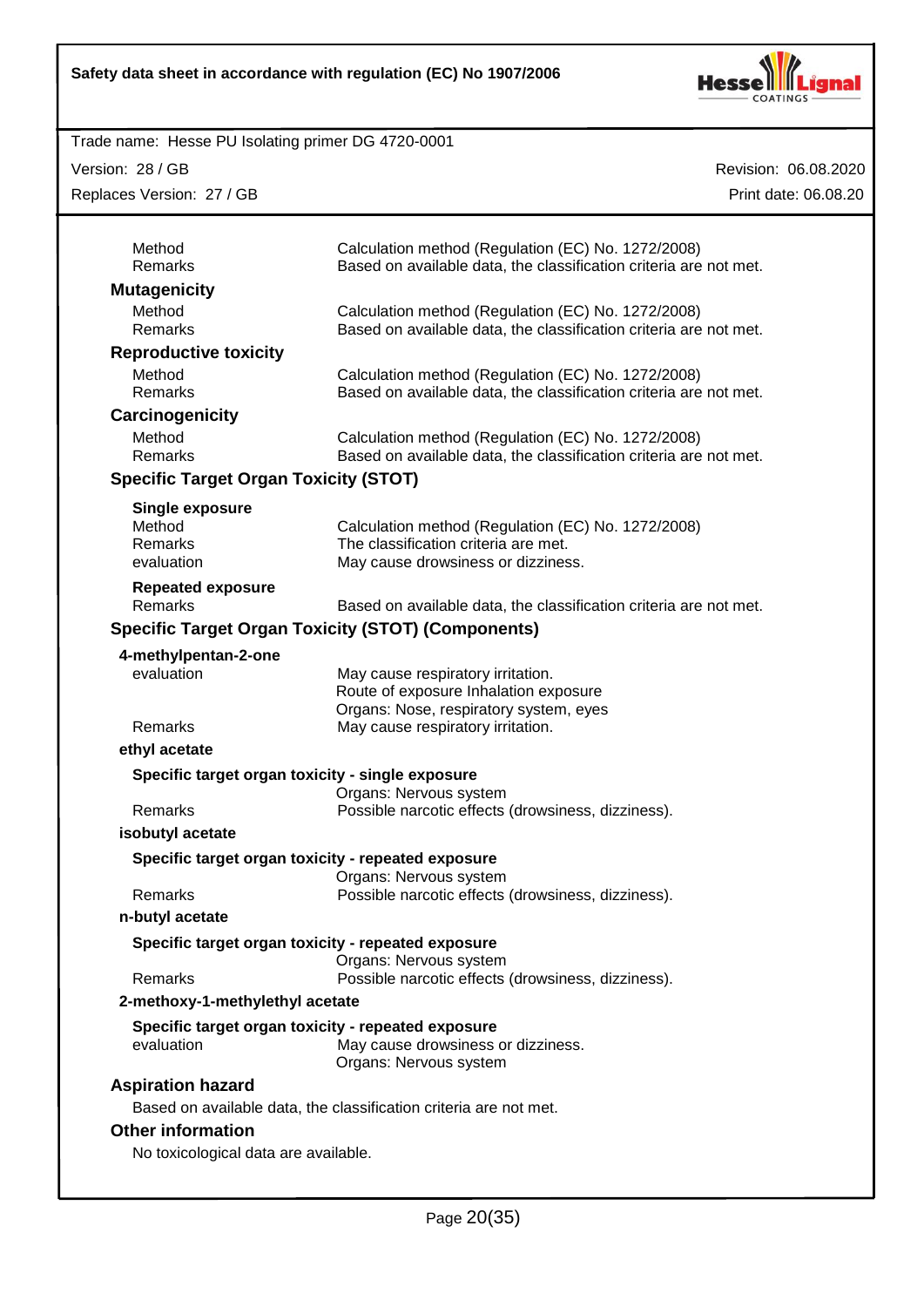

Version: 28 / GB

Replaces Version: 27 / GB

| 12. Ecological information                                |                 |                            |                                                                                         |
|-----------------------------------------------------------|-----------------|----------------------------|-----------------------------------------------------------------------------------------|
| 12.1. Toxicity<br><b>General information</b>              |                 |                            |                                                                                         |
|                                                           |                 |                            | For this subsection there is no ecotoxicological data available on the product as such. |
| <b>Fish toxicity (Components)</b>                         |                 |                            |                                                                                         |
| 1-(2-Dimethylaminoethyl)-4-methylpiperazine               |                 |                            |                                                                                         |
| <b>Species</b>                                            | Fish            |                            |                                                                                         |
| <b>LC50</b><br>Duration of exposure                       | 98,2<br>><br>96 | h                          | mg/l                                                                                    |
| <b>Daphnia toxicity (Components)</b>                      |                 |                            |                                                                                         |
| 1-(2-Dimethylaminoethyl)-4-methylpiperazine               |                 |                            |                                                                                         |
| Species                                                   |                 | Daphnia magna (Water flea) |                                                                                         |
| <b>EC50</b>                                               | 39              |                            | mg/l                                                                                    |
| Duration of exposure                                      | 96              | h                          |                                                                                         |
| 12.2. Persistence and degradability                       |                 |                            |                                                                                         |
| <b>General information</b>                                |                 |                            |                                                                                         |
|                                                           |                 |                            | For this subsection there is no ecotoxicological data available on the product as such. |
| <b>Biodegradability (Components)</b>                      |                 |                            |                                                                                         |
| 1-(2-Dimethylaminoethyl)-4-methylpiperazine<br>evaluation |                 | Not readily biodegradable. |                                                                                         |
| 12.3. Bioaccumulative potential                           |                 |                            |                                                                                         |
| <b>General information</b>                                |                 |                            |                                                                                         |
|                                                           |                 |                            | For this subsection there is no ecotoxicological data available on the product as such. |
| <b>Partition coefficient: n-octanol/water</b>             |                 |                            |                                                                                         |
| Remarks                                                   | not determined  |                            |                                                                                         |
| 12.4. Mobility in soil                                    |                 |                            |                                                                                         |
| <b>General information</b>                                |                 |                            |                                                                                         |
| <b>Mobility in soil</b>                                   |                 |                            | For this subsection there is no ecotoxicological data available on the product as such. |
| no data available                                         |                 |                            |                                                                                         |
| 12.5. Results of PBT and vPvB assessment                  |                 |                            |                                                                                         |
| <b>General information</b>                                |                 |                            |                                                                                         |
|                                                           |                 |                            | For this subsection there is no ecotoxicological data available on the product as such. |
| 12.6. Other adverse effects                               |                 |                            |                                                                                         |
| <b>General information</b>                                |                 |                            |                                                                                         |
|                                                           |                 |                            | For this subsection there is no ecotoxicological data available on the product as such. |
| <b>General information / ecology</b>                      |                 |                            |                                                                                         |
|                                                           |                 |                            | For this subsection there is no ecotoxicological data available on the product as such. |
| 13. Disposal considerations                               |                 |                            |                                                                                         |
|                                                           |                 | Page 21(35)                |                                                                                         |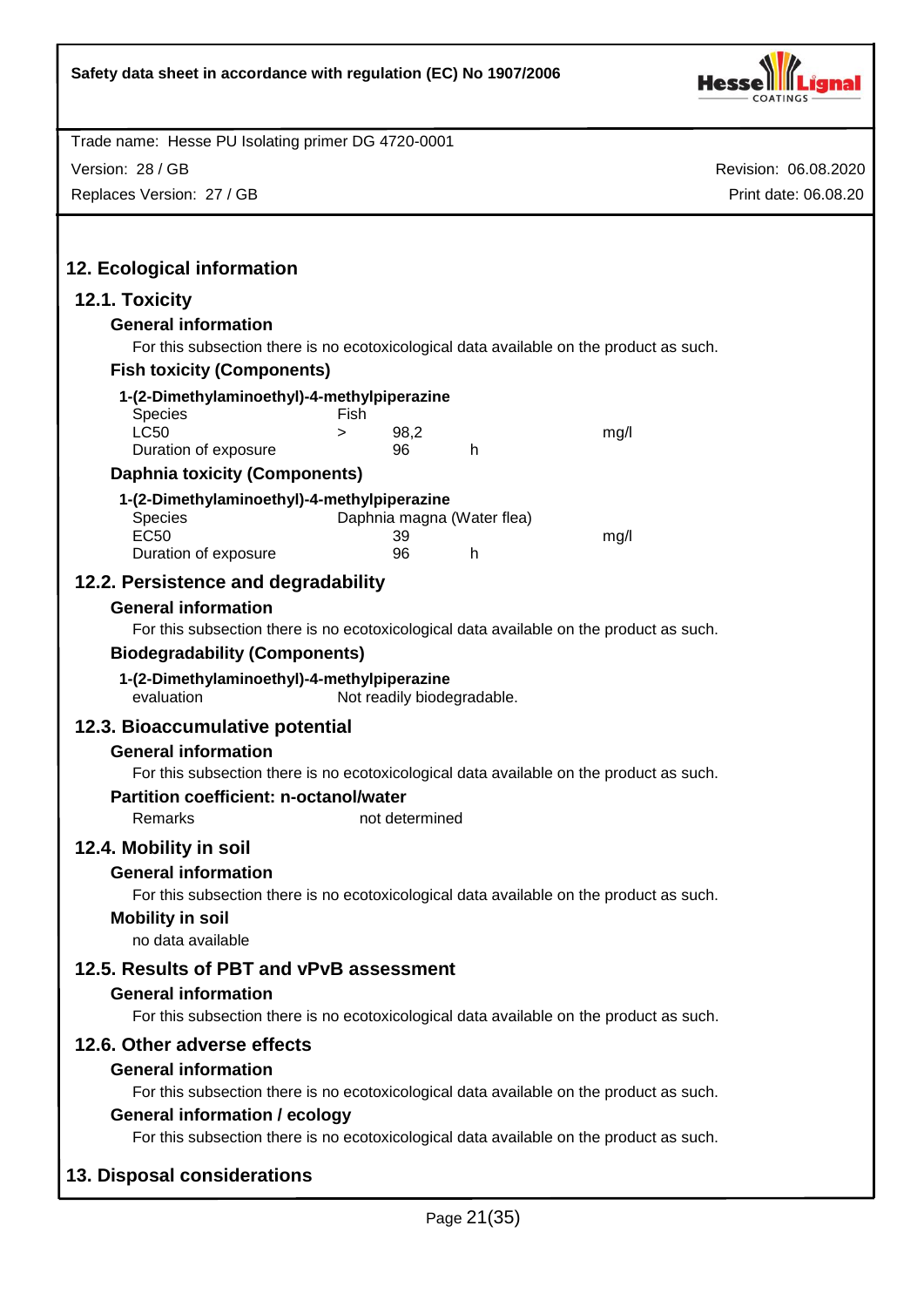

Version: 28 / GB

Replaces Version: 27 / GB

Revision: 06.08.2020 Print date: 06.08.20

| Disposal recommendations for the product                                                                                                                       |                                                                                                                   |
|----------------------------------------------------------------------------------------------------------------------------------------------------------------|-------------------------------------------------------------------------------------------------------------------|
| EWC waste code                                                                                                                                                 | 080111 - waste paint and varnish containing organic<br>solvents or other dangerous substances                     |
| EWC waste code                                                                                                                                                 | 200127 - paint, inks, adhesives and resins containing<br>dangerous substances                                     |
| Where possible recycling is preferred to disposal or incineration.                                                                                             |                                                                                                                   |
| Do not allow to enter drains or waterways.<br>Where possible recycling is preferred to disposal or incineration.<br>Do not allow to enter drains or waterways. |                                                                                                                   |
| modified product                                                                                                                                               |                                                                                                                   |
| EWC waste code                                                                                                                                                 | 080113 - sludges from paint or varnish containing organic<br>solvents or other dangerous substances               |
| EWC waste code                                                                                                                                                 | 080115 - aqueous sludges containing paint or varnish<br>containing organic solvents or other dangerous substances |
| <b>Dried residues</b>                                                                                                                                          |                                                                                                                   |
| EWC waste code                                                                                                                                                 | 080112 - waste lacquers and waste paint except those<br>falling under 080111                                      |
| Disposal recommendations for packaging                                                                                                                         |                                                                                                                   |
| EWC waste code                                                                                                                                                 | 150110 - packaging containing residues of or contaminated<br>by dangerous substances                              |
| Completely emptied packagings can be given for recycling.<br>Completely emptied packagings can be given for recycling.                                         |                                                                                                                   |

# **14. Transport information**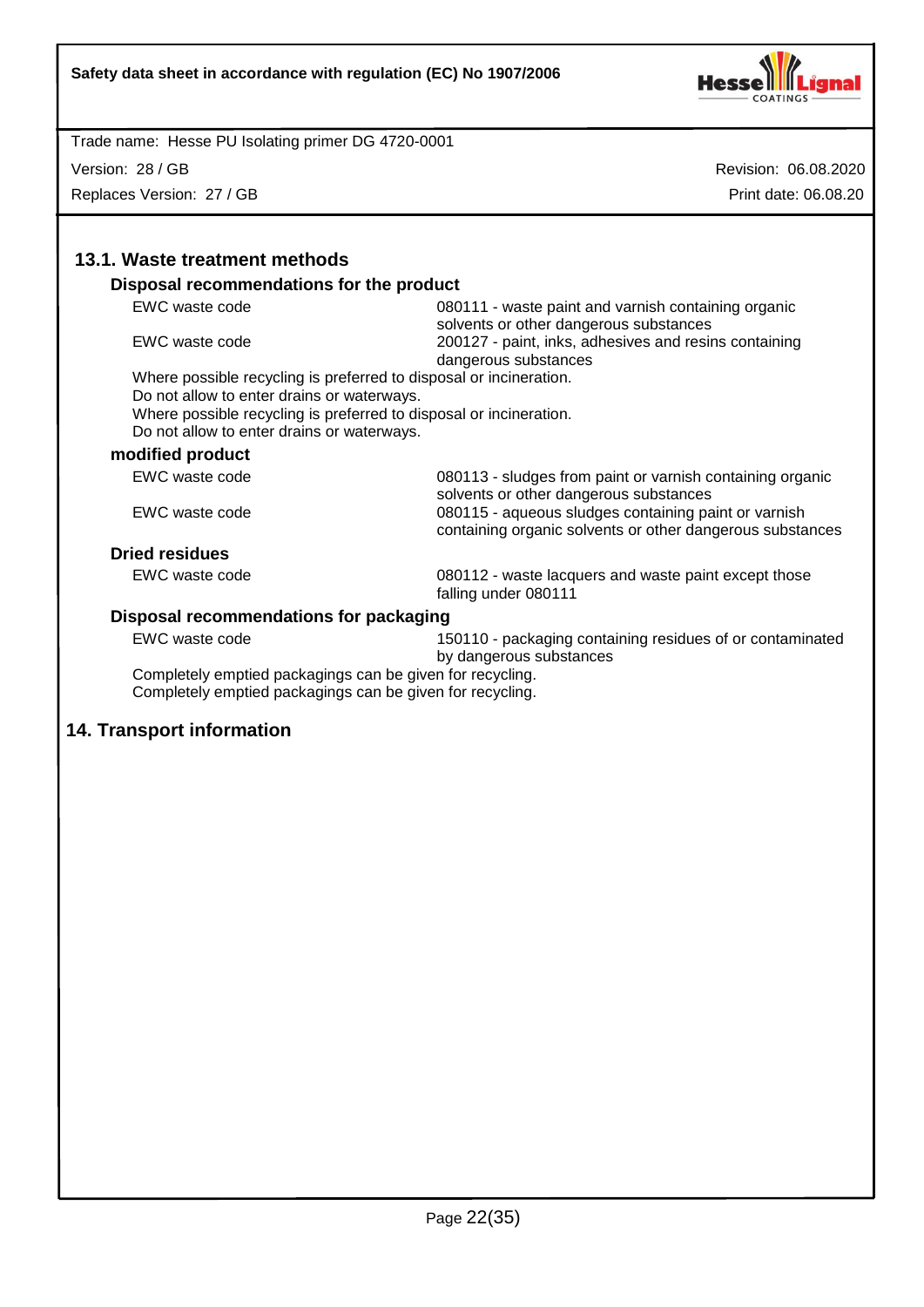

Version: 28 / GB

Replaces Version: 27 / GB

Revision: 06.08.2020 Print date: 06.08.20

|                                     | <b>Land transport ADR/RID</b> | <b>Marine transport</b><br><b>IMDG/GGVSee</b> | Air transport<br><b>ICAO/IATA</b> |
|-------------------------------------|-------------------------------|-----------------------------------------------|-----------------------------------|
| Tunnel restriction code             | D/E                           |                                               |                                   |
| 14.1. UN number                     | 1263                          | 1263                                          | 1263                              |
| 14.2. UN proper shipping name       | <b>PAINT</b>                  | <b>PAINT</b>                                  | <b>PAINT</b>                      |
| 14.3. Transport hazard<br>class(es) | 3                             | 3                                             | 3                                 |
| Label                               | ฃ                             |                                               |                                   |
| 14.4. Packing group                 | $\mathsf{I}$                  | $\mathbf{II}$                                 | Ш                                 |
| Special provision                   | 640D                          |                                               |                                   |
| <b>Limited Quantity</b>             | 51                            |                                               |                                   |
| Transport category                  | $\overline{2}$                |                                               |                                   |

# **15. Regulatory information**

# **15.1. Safety, health and environmental regulations/legislation specific for the substance or mixture**

# **VOC**

VOC (EU) 88,5 % 791 g/l

# **Other information**

All components are contained in the TSCA inventory or exempted. All components are contained in the PICCS inventory.

# **15.2. Chemical safety assessment**

For this substance / mixture a chemical safety assessment was not carried out.

# **16. Other information**

# **Hazard statements listed in Chapter 3**

| EUH066            | Repeated exposure may cause skin dryness or cracking. |
|-------------------|-------------------------------------------------------|
| H <sub>225</sub>  | Highly flammable liquid and vapour.                   |
| H <sub>226</sub>  | Flammable liquid and vapour.                          |
| H <sub>302</sub>  | Harmful if swallowed.                                 |
| H <sub>3</sub> 11 | Toxic in contact with skin.                           |
| H <sub>3</sub> 14 | Causes severe skin burns and eye damage.              |
| H <sub>3</sub> 19 | Causes serious eye irritation.                        |
| H332              | Harmful if inhaled.                                   |
| H <sub>335</sub>  | May cause respiratory irritation.                     |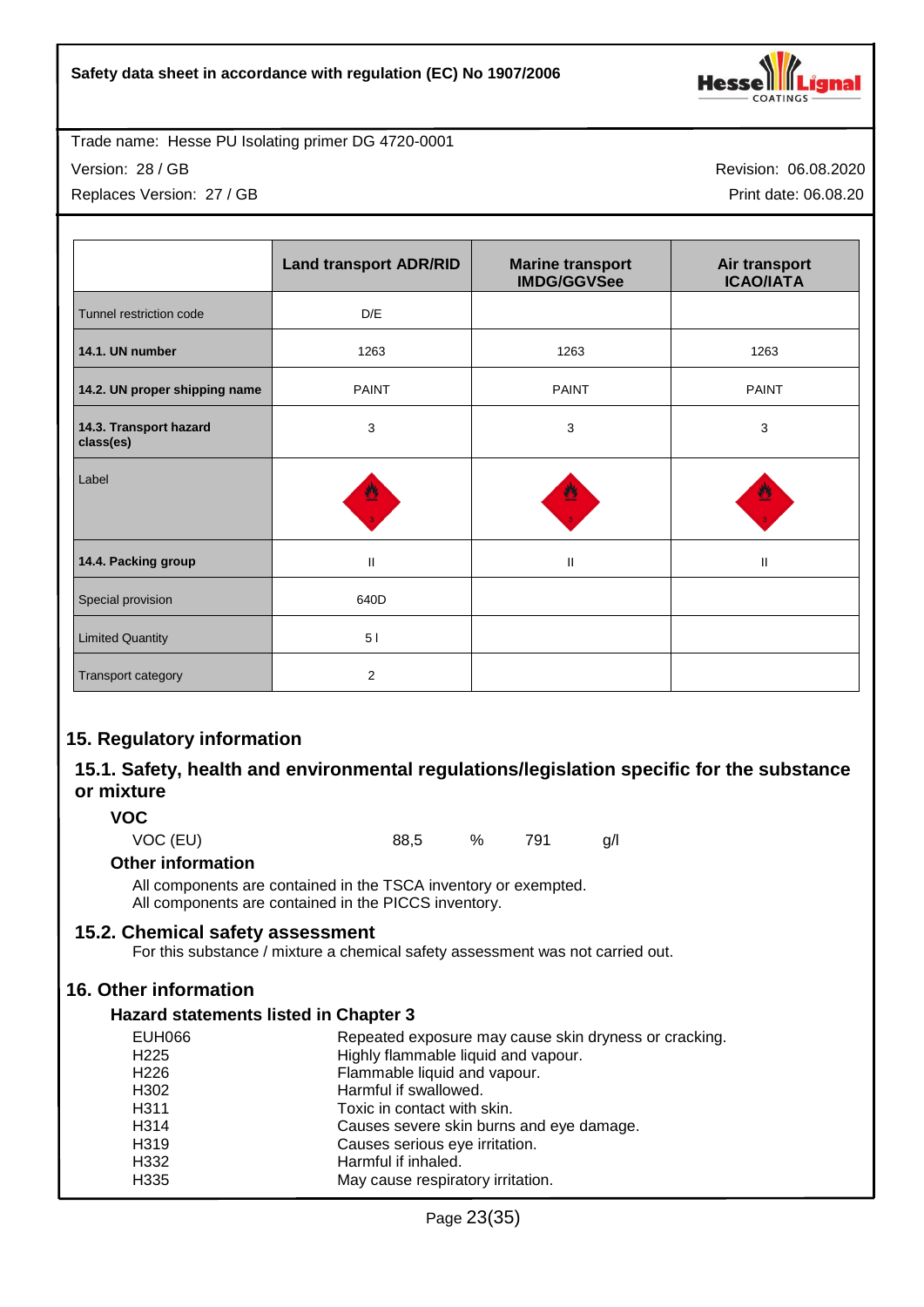

Version: 28 / GB

Replaces Version: 27 / GB

| H412<br><b>CLP categories listed in Chapter 3</b><br>Acute Tox. 3<br>Acute Tox. 4                                                                                                                                                                                                                                                                                                                                                                                        | Harmful to aquatic life with long lasting effects.                                                                                                                                                                                                                                                                                                                                                                                                                                                                                                                                                                                                                                                                                                                                                                                                                                                                                                                                                                                                                                                                                                                                                                                                                                                                                                                                                                                                                                                                                                                                                                                                                                                                    |
|--------------------------------------------------------------------------------------------------------------------------------------------------------------------------------------------------------------------------------------------------------------------------------------------------------------------------------------------------------------------------------------------------------------------------------------------------------------------------|-----------------------------------------------------------------------------------------------------------------------------------------------------------------------------------------------------------------------------------------------------------------------------------------------------------------------------------------------------------------------------------------------------------------------------------------------------------------------------------------------------------------------------------------------------------------------------------------------------------------------------------------------------------------------------------------------------------------------------------------------------------------------------------------------------------------------------------------------------------------------------------------------------------------------------------------------------------------------------------------------------------------------------------------------------------------------------------------------------------------------------------------------------------------------------------------------------------------------------------------------------------------------------------------------------------------------------------------------------------------------------------------------------------------------------------------------------------------------------------------------------------------------------------------------------------------------------------------------------------------------------------------------------------------------------------------------------------------------|
|                                                                                                                                                                                                                                                                                                                                                                                                                                                                          |                                                                                                                                                                                                                                                                                                                                                                                                                                                                                                                                                                                                                                                                                                                                                                                                                                                                                                                                                                                                                                                                                                                                                                                                                                                                                                                                                                                                                                                                                                                                                                                                                                                                                                                       |
| Aquatic Chronic 3<br>Eye Irrit. 2<br>Flam. Liq. 2<br>Flam. Liq. 3<br>Skin Corr. 1A<br>STOT SE 3                                                                                                                                                                                                                                                                                                                                                                          | Acute toxicity, Category 3<br>Acute toxicity, Category 4<br>Hazardous to the aquatic environment, chronic, Category 3<br>Eye irritation, Category 2<br>Flammable liquid, Category 2<br>Flammable liquid, Category 3<br>Skin corrosion, Category 1A<br>Specific target organ toxicity - single exposure, Category 3                                                                                                                                                                                                                                                                                                                                                                                                                                                                                                                                                                                                                                                                                                                                                                                                                                                                                                                                                                                                                                                                                                                                                                                                                                                                                                                                                                                                    |
| <b>Abbreviations</b>                                                                                                                                                                                                                                                                                                                                                                                                                                                     |                                                                                                                                                                                                                                                                                                                                                                                                                                                                                                                                                                                                                                                                                                                                                                                                                                                                                                                                                                                                                                                                                                                                                                                                                                                                                                                                                                                                                                                                                                                                                                                                                                                                                                                       |
| Flam. Liq - Flammable liquids<br>IATA - International Air Transport Association<br>LOAEL - Lowest Observed Adverse Effect Level<br>LOEL - Lowest Observed Effect Level<br>NOAEL - No Observed Adverse Effect Level<br><b>NOEC - No Observed Effect Concentration</b><br>NOEL - No Observed Effect Level<br>VOC - Volatile Organic Compounds<br>versions.<br>information or product specification.<br>warranty or quality specification.<br>guarantee certain properties. | RID - Règlement international concernant le transport des marchandises dangereuses par chemin de fer<br>(Regulations Concerning theInternational Transport of Dangerous Goods by Rail)<br>IMDG - International Maritime Code for Dangerous Goods<br>IATA-DGR - Dangerous Goods Regulations by the "International Air Transport Association" (IATA)<br>ICAO-TI - Technical Instructions by the "International Civil Aviation Organization" (ICAO)<br>GHS - Globally Harmonized System of Classification and Labelling of Chemicals<br>EINECS - European Inventory of Existing Commercial Chemical Substances<br>CAS - Chemical Abstracts Service (division of the American Chemical Society)<br>GefStoffV - Gefahrstoffverordnung (Ordinance on Hazardous Substances, Germany)<br>OECD - Organisation for Econpmic Cooperation and Development<br>Changes since the last version are highlighted in the margin (***). This version replaces all previous<br>This safety datasheet only contains information relating to safety and does not replace any product<br>The information provided in this Safety Data Sheet is correct to the best of our knowledge, information<br>and belief at the date of its publication. The information given is designed only as a guidance for safe<br>handling, use, processing, storage, transportation, disposal and release and is not to be considered a<br>The information relates only to the specific material designated and may not be valid for such material<br>used in combination with any other materials or in any process, unless specified in the text.<br>The information contained herein is based on the present state of our knowledge and does therefore not |
|                                                                                                                                                                                                                                                                                                                                                                                                                                                                          | <u>Annex to the extended Safety Data Sheet (eSDS)</u>                                                                                                                                                                                                                                                                                                                                                                                                                                                                                                                                                                                                                                                                                                                                                                                                                                                                                                                                                                                                                                                                                                                                                                                                                                                                                                                                                                                                                                                                                                                                                                                                                                                                 |
| Short title of the exposure scenario                                                                                                                                                                                                                                                                                                                                                                                                                                     |                                                                                                                                                                                                                                                                                                                                                                                                                                                                                                                                                                                                                                                                                                                                                                                                                                                                                                                                                                                                                                                                                                                                                                                                                                                                                                                                                                                                                                                                                                                                                                                                                                                                                                                       |
|                                                                                                                                                                                                                                                                                                                                                                                                                                                                          | ES001 - Industrial applications: industrial spraying (inside)                                                                                                                                                                                                                                                                                                                                                                                                                                                                                                                                                                                                                                                                                                                                                                                                                                                                                                                                                                                                                                                                                                                                                                                                                                                                                                                                                                                                                                                                                                                                                                                                                                                         |
| Use of the substance/preparation                                                                                                                                                                                                                                                                                                                                                                                                                                         |                                                                                                                                                                                                                                                                                                                                                                                                                                                                                                                                                                                                                                                                                                                                                                                                                                                                                                                                                                                                                                                                                                                                                                                                                                                                                                                                                                                                                                                                                                                                                                                                                                                                                                                       |
| Surface treatment of wood and other materials                                                                                                                                                                                                                                                                                                                                                                                                                            |                                                                                                                                                                                                                                                                                                                                                                                                                                                                                                                                                                                                                                                                                                                                                                                                                                                                                                                                                                                                                                                                                                                                                                                                                                                                                                                                                                                                                                                                                                                                                                                                                                                                                                                       |
| <b>Use</b>                                                                                                                                                                                                                                                                                                                                                                                                                                                               |                                                                                                                                                                                                                                                                                                                                                                                                                                                                                                                                                                                                                                                                                                                                                                                                                                                                                                                                                                                                                                                                                                                                                                                                                                                                                                                                                                                                                                                                                                                                                                                                                                                                                                                       |
| SU <sub>3</sub>                                                                                                                                                                                                                                                                                                                                                                                                                                                          | Industrial uses: Uses of substances as such or in preparations at industrial sites                                                                                                                                                                                                                                                                                                                                                                                                                                                                                                                                                                                                                                                                                                                                                                                                                                                                                                                                                                                                                                                                                                                                                                                                                                                                                                                                                                                                                                                                                                                                                                                                                                    |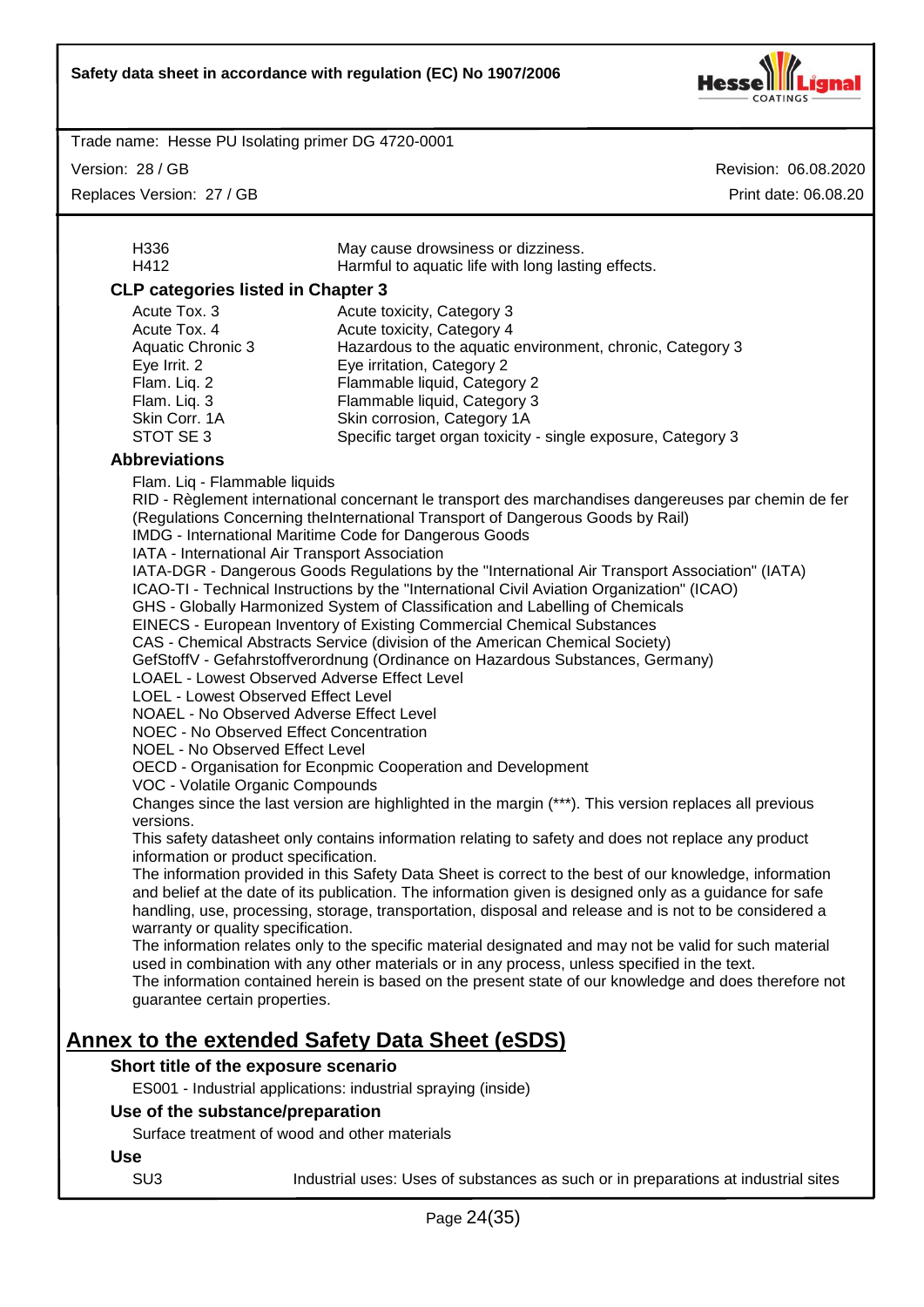

| Trade name: Hesse PU Isolating primer DG 4720-0001                |                                                                                                                                                                                                                                      |        |                                                                                                                                                                                |                                                                                   |
|-------------------------------------------------------------------|--------------------------------------------------------------------------------------------------------------------------------------------------------------------------------------------------------------------------------------|--------|--------------------------------------------------------------------------------------------------------------------------------------------------------------------------------|-----------------------------------------------------------------------------------|
| Version: 28 / GB                                                  |                                                                                                                                                                                                                                      |        |                                                                                                                                                                                | Revision: 06.08.2020                                                              |
| Replaces Version: 27 / GB                                         |                                                                                                                                                                                                                                      |        |                                                                                                                                                                                | Print date: 06.08.20                                                              |
| ERC4                                                              | articles                                                                                                                                                                                                                             |        |                                                                                                                                                                                | Industrial use of processing aids in processes and products, not becoming part of |
| ERC <sub>5</sub><br>PROC7                                         | Industrial spraying                                                                                                                                                                                                                  |        | Industrial use resulting in inclusion into or onto a matrix                                                                                                                    |                                                                                   |
| Contributing exposure scenario controlling environmental exposure |                                                                                                                                                                                                                                      |        |                                                                                                                                                                                |                                                                                   |
| <b>Use</b>                                                        |                                                                                                                                                                                                                                      |        |                                                                                                                                                                                |                                                                                   |
| ERC4                                                              | articles                                                                                                                                                                                                                             |        |                                                                                                                                                                                | Industrial use of processing aids in processes and products, not becoming part of |
| ERC <sub>5</sub>                                                  |                                                                                                                                                                                                                                      |        | Industrial use resulting in inclusion into or onto a matrix                                                                                                                    |                                                                                   |
| <b>Physical form</b>                                              | liquid                                                                                                                                                                                                                               |        |                                                                                                                                                                                |                                                                                   |
| Maximum amount used per time or activity                          |                                                                                                                                                                                                                                      |        |                                                                                                                                                                                |                                                                                   |
| Emission days per site:                                           |                                                                                                                                                                                                                                      | $\leq$ | 300                                                                                                                                                                            |                                                                                   |
| Other relevant operational conditions<br>Use: Room temperature    | Where possible recycling is preferred to disposal or incineration.<br>Do not allow to enter soil, waterways or waste water canal.<br>Dispose of rinse water in accordance with local and national regulations.                       |        | Drying and through-curing takes place at ambient temperature or at higher temperatures.                                                                                        |                                                                                   |
| <b>Waste water</b>                                                |                                                                                                                                                                                                                                      |        |                                                                                                                                                                                |                                                                                   |
|                                                                   | after mechanical pretreatment into a wastewater treatment facility.                                                                                                                                                                  |        | Do not discharge into the drains/surface waters/groundwater. Spray cabin waters are to be conducted                                                                            |                                                                                   |
| <b>Exhaust air</b>                                                |                                                                                                                                                                                                                                      |        |                                                                                                                                                                                |                                                                                   |
|                                                                   | Keep container closed. Avoid release to the environment.                                                                                                                                                                             |        |                                                                                                                                                                                |                                                                                   |
| <b>Soil</b>                                                       |                                                                                                                                                                                                                                      |        |                                                                                                                                                                                |                                                                                   |
|                                                                   | Floors should be impervious, resistant to liquids and easy to clean.                                                                                                                                                                 |        |                                                                                                                                                                                |                                                                                   |
| Disposal recommendations for the product                          |                                                                                                                                                                                                                                      |        |                                                                                                                                                                                |                                                                                   |
| <b>EWC</b> waste code                                             |                                                                                                                                                                                                                                      |        | 080111 - waste paint and varnish containing organic<br>solvents or other dangerous substances<br>200127 - paint, inks, adhesives and resins containing<br>dangerous substances |                                                                                   |
|                                                                   | Where possible recycling is preferred to disposal or incineration.<br>Do not allow to enter drains or waterways.<br>Where possible recycling is preferred to disposal or incineration.<br>Do not allow to enter drains or waterways. |        |                                                                                                                                                                                |                                                                                   |
| modified product                                                  |                                                                                                                                                                                                                                      |        |                                                                                                                                                                                |                                                                                   |
| EWC waste code                                                    |                                                                                                                                                                                                                                      |        | 080113 - sludges from paint or varnish containing organic<br>solvents or other dangerous substances<br>080115 - aqueous sludges containing paint or varnish                    | containing organic solvents or other dangerous substances                         |
| <b>Dried residues</b>                                             |                                                                                                                                                                                                                                      |        |                                                                                                                                                                                |                                                                                   |
| EWC waste code                                                    |                                                                                                                                                                                                                                      |        | 080112 - waste lacquers and waste paint except those<br>falling under 080111                                                                                                   |                                                                                   |
| Disposal recommendations for packaging                            |                                                                                                                                                                                                                                      |        |                                                                                                                                                                                |                                                                                   |
| EWC waste code                                                    |                                                                                                                                                                                                                                      |        | by dangerous substances                                                                                                                                                        | 150110 - packaging containing residues of or contaminated                         |
|                                                                   | Completely emptied packagings can be given for recycling.                                                                                                                                                                            |        |                                                                                                                                                                                |                                                                                   |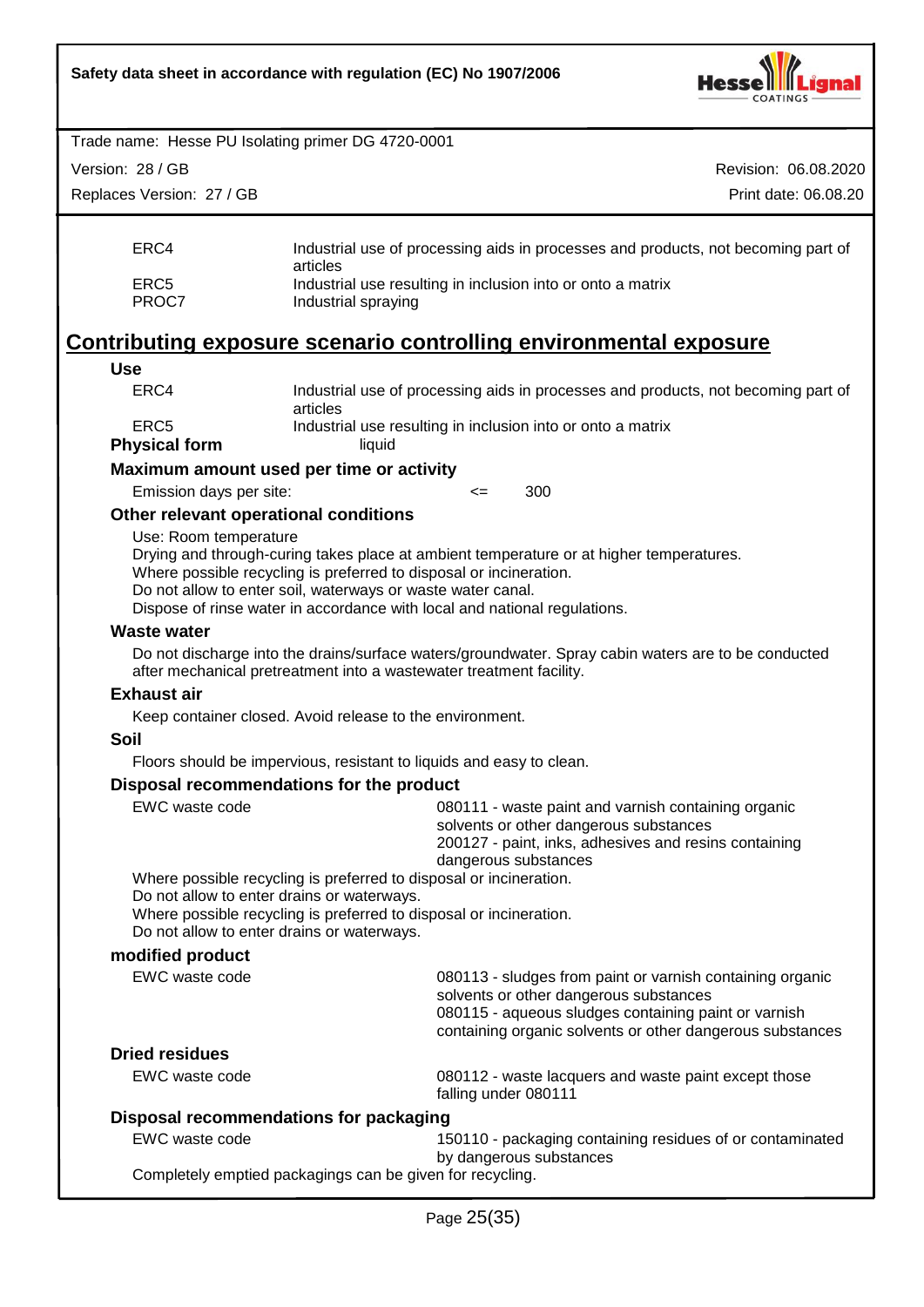

Version: 28 / GB

Replaces Version: 27 / GB

Revision: 06.08.2020 Print date: 06.08.20

Completely emptied packagings can be given for recycling.

# **Contributing exposure scenario controlling worker exposure**

| <b>Use</b>                                                                                                                                                                                                                                                                                                                                                                                                                           |                     |        |     |                                                                                    |  |
|--------------------------------------------------------------------------------------------------------------------------------------------------------------------------------------------------------------------------------------------------------------------------------------------------------------------------------------------------------------------------------------------------------------------------------------|---------------------|--------|-----|------------------------------------------------------------------------------------|--|
| SU <sub>3</sub><br>PROC7                                                                                                                                                                                                                                                                                                                                                                                                             | Industrial spraying |        |     | Industrial uses: Uses of substances as such or in preparations at industrial sites |  |
| <b>Physical form</b>                                                                                                                                                                                                                                                                                                                                                                                                                 | liquid              |        |     |                                                                                    |  |
| Maximum amount used per time or activity                                                                                                                                                                                                                                                                                                                                                                                             |                     |        |     |                                                                                    |  |
| Duration of exposure                                                                                                                                                                                                                                                                                                                                                                                                                 |                     | $\leq$ | 8   | h/d                                                                                |  |
| Frequency of exposure                                                                                                                                                                                                                                                                                                                                                                                                                |                     | $\leq$ | 220 | d/a                                                                                |  |
| Other relevant operational conditions                                                                                                                                                                                                                                                                                                                                                                                                |                     |        |     |                                                                                    |  |
| Use: Room temperature<br>Drying and through-curing takes place at ambient temperature or at higher temperatures.<br>Read attached instructions before use.                                                                                                                                                                                                                                                                           |                     |        |     |                                                                                    |  |
| Product substance and product safety related measures                                                                                                                                                                                                                                                                                                                                                                                |                     |        |     |                                                                                    |  |
| Mainly used in closed systems. Apply technical measures to comply with the occupational exposure<br>limits. Where reasonably practicable this should be achieved by the use of local exhaust ventilation and<br>good general extraction. Provide for sufficient ventilation. This can be achieved by local exhaust or<br>general exhaust air collection. Wear a suitable respirator if the ventilation is not sufficient to keep the |                     |        |     |                                                                                    |  |

solvent vapour concentration below the occupational limit values.

#### **Respiratory protection**

Avoid inhalation of vapour and spray mist. Use breathing apparatus if exposed to vapours/dust/aerosol. Recommended Filter type: Respiratory protection mask with combination filter A/P2

# **Hand protection**

Protective gloves complying with EN 374.

Glove material

Multilayer gloves made from

Appropriate Material Fluorinated rubber / butyl-rubber

Material thickness  $\rightarrow$  = 0,7

Breakthrough time >= 30

This recommendation is valid only for the product named in this safety data sheet supplied by us, and only for the indicated intended use purposes.

For special purposes, it is recommended to check the resistance to chemicals of the protective gloves mentioned above together with the supplier of these gloves.

The instructions and information provided by the glove manufacturer on use, storage, maintenance and replacement must be followed.

The breakthrough time must be greater than the end use time of the product.

Gloves should be replaced regularly and if there is any sign of damage to the glove material.

The performance or effectiveness of the glove may be reduced by physical/ chemical damage and poor maintenance.

# **Eye protection**

Wear eye glasses with side protection according to EN 166.

#### **Body protection**

Wear suitable protective clothing. Remove contaminated clothing and wash it before reuse. Wash hands before breaks and after work.

# **Exposure estimation and reference to its source**

#### **Workers (industrial)**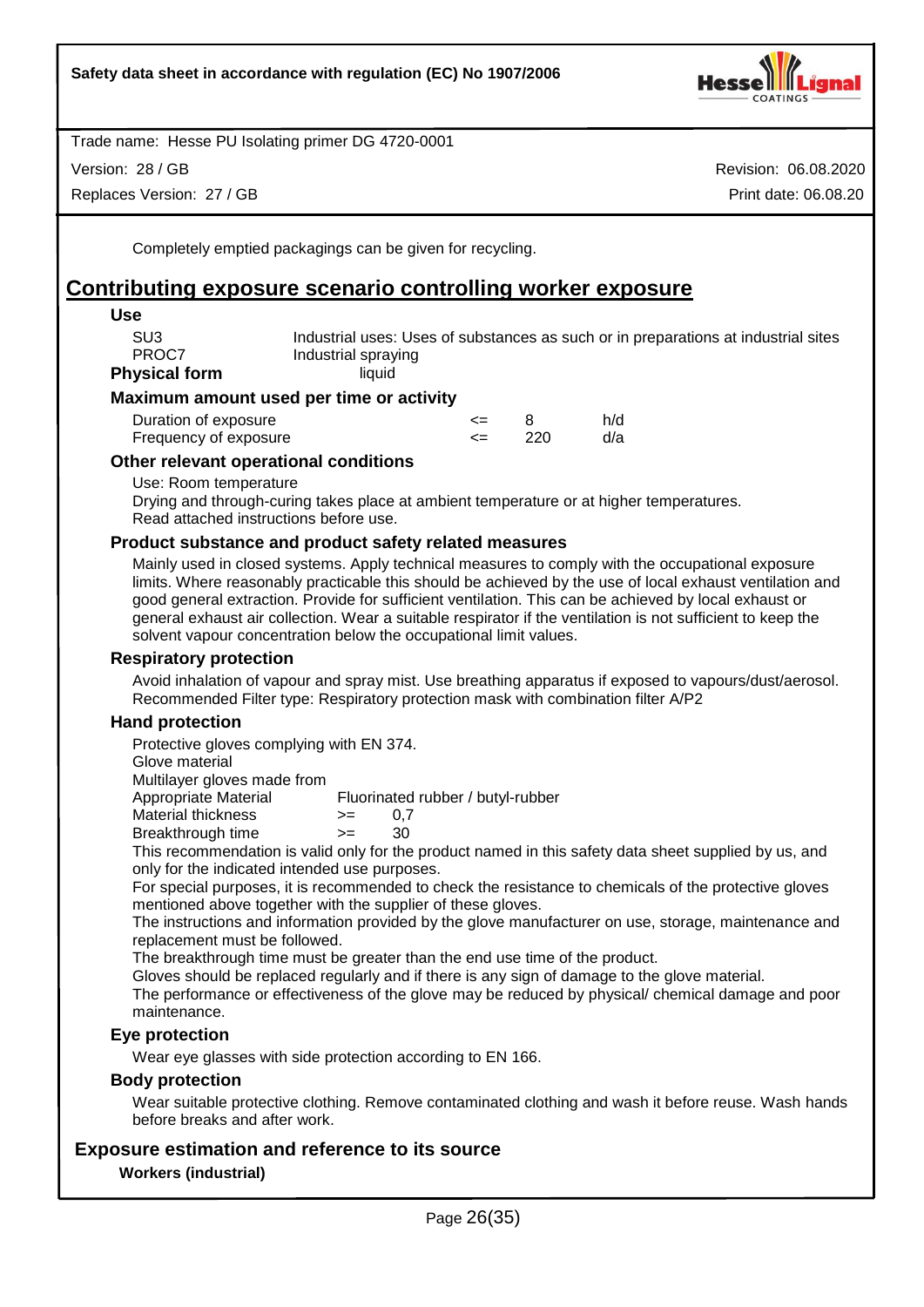

Version: 28 / GB

Replaces Version: 27 / GB

Revision: 06.08.2020 Print date: 06.08.20

# SU SU3 PROC<sup>PROC</sup> PROC7 Exposure assessment  $27,54$  mg/m<sup>3</sup><br>Exposure assessment (method) ECETOC TRA Exposure assessment (method) Risk characterisation ratio (RCR) 0,1 Lead substance 2-methoxy-1-methylethyl acetate **Workers (industrial)** SU SU3 PROC PROCT PROCT Exposure assessment <br>
Exposure assessment (method) 
<br>
ECETOC TRA Exposure assessment (method) Risk characterisation ratio (RCR) 0,01 Lead substance **2-methoxy-1-methylethyl** acetate **Workers (industrial)** SU SU3 PROC PROCTES PROCTES PROCTES PROCTES Exposure assessment and the three states of the S5,08 mg/m<sup>3</sup><br>Exposure assessment (method) exposure the SCETOC TRA Exposure assessment (method) Risk characterisation ratio (RCR) 0,2 Lead substance example 2-methoxy-1-methylethyl acetate **Workers (industrial)** SU SU3 PROC PROCTER PROCTER PROCTER PROCTER PROCTER PROCTER PROCTER PROCTER PROCTER PROCTER PROCTER PROCTER PROCTER PROCTER PROCTER PROCTER PROCTER PROCTER PROCTER PROCTER PROCTER PROCTER PROCTER PROCTER PROCTER PROCTER PROCTER P Exposure assessment <br>
Exposure assessment (method) 
<br>
ECETOC TRA Exposure assessment (method) Risk characterisation ratio (RCR) 0,18 Lead substance 2-methoxy-1-methylethyl acetate

#### **Workers (industrial)**

SU SU3 PROC PROC13 Exposure assessment diffusive to the S5,08 mg/m<sup>3</sup><br>Exposure assessment (method) ECETOC TRA Exposure assessment (method) Risk characterisation ratio (RCR) 0,2 Lead substance **2-methoxy-1-methylethyl** acetate

#### **Workers (industrial)**

SU SU3 PROC PROC13 Exposure assessment and the 13,71 mg/kg/d Exposure assessment (method) ECETOC TRA Risk characterisation ratio (RCR) 0,09 Lead substance 2-methoxy-1-methylethyl acetate

# **Workers (industrial)**

PROC<sup>P</sup> PROC7

Assessment method inhalation, long-term - local and systemic

Assessment method dermal, long-term - local and systemic

Assessment method inhalation, long-term - local and systemic

Assessment method dermal, long-term - local and systemic

Assessment method inhalation, long-term - local and systemic

Assessment method dermal, long-term - local and systemic

Assessment method inhalation, long-term - local and systemic Indoor use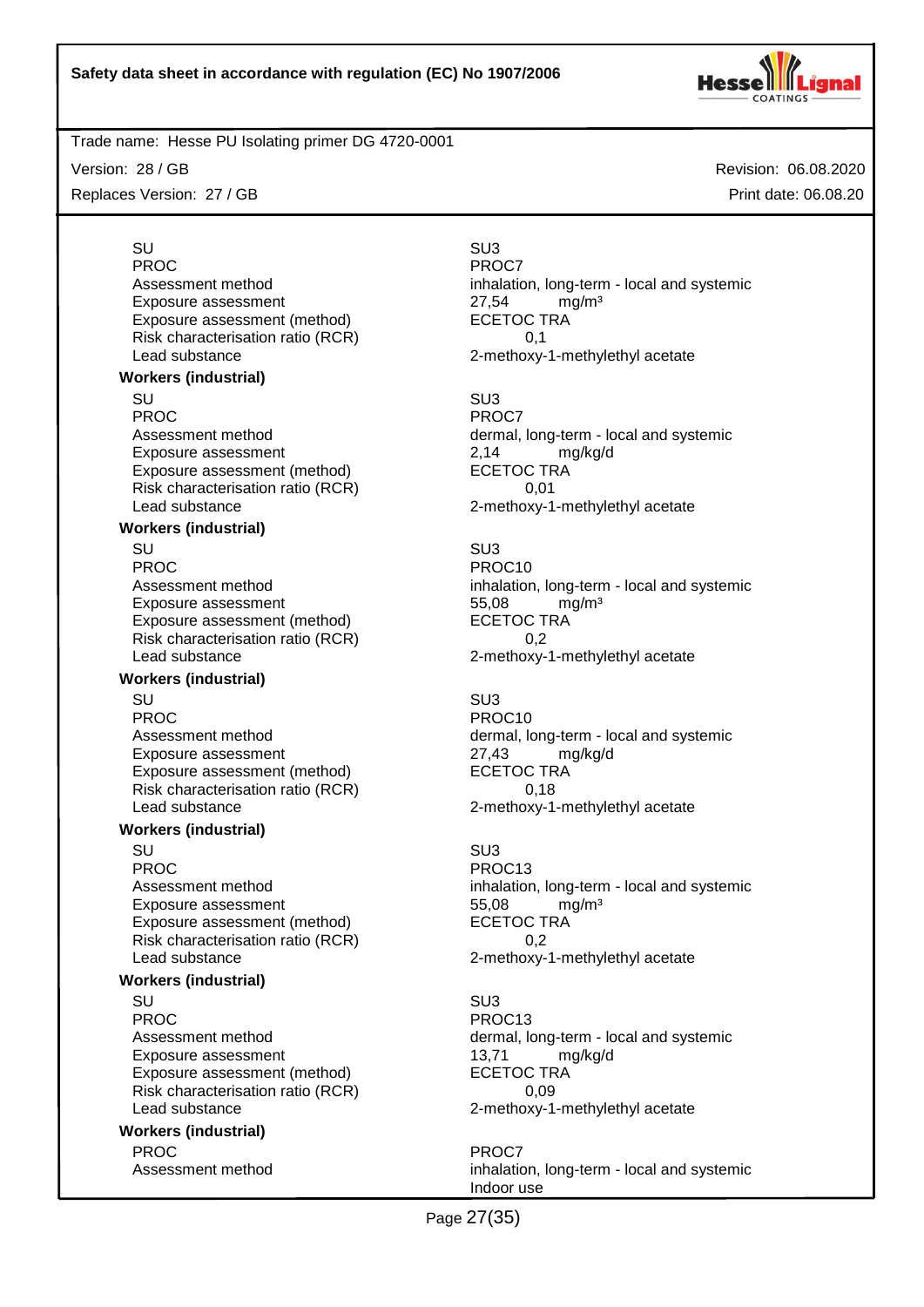

Trade name: Hesse PU Isolating primer DG 4720-0001

Version: 28 / GB

Replaces Version: 27 / GB

Assessment method inhalation, long-term - local and systemic Indoor use

Assessment method inhalation, long-term - local and systemic Indoor use

Assessment method inhalation, long-term - systemic Indoor use

Assessment method dermal, long-term - systemic Indoor use

Assessment method inhalation, long-term - systemic Indoor use

Page 28(35)

Exposure assessment and the control of the formulation of the formulation of the formulation of the formulation of the formulation of the formulation of the formulation of the formulation of the formulation of the formulat

Risk characterisation ratio (RCR) 0,126<br>Lead substance isobutyl acetate Lead substance **Workers (industrial)** PROC PROC10

Exposure assessment (method)

Exposure assessment<br>
Exposure assessment (method) 
<br>
ECETOC TRA Exposure assessment (method) Risk characterisation ratio (RCR) 0,504 Lead substance

**Workers (industrial)** PROC PROC13

Exposure assessment 242 mg/m<sup>3</sup> Exposure assessment (method) ECETOC TRA Risk characterisation ratio (RCR) 0,504 Lead substance isobutyl acetate

# **Workers (industrial)**

SU SU3 PROC<sup>P</sup> PROCT PROCT

Risk characterisation ratio (RCR) 0,75 Lead substance and the 4-methylpentan-2-one

#### **Workers (industrial)**

SU SU3 PROC<sup>P</sup> PROCT PROCT

Risk characterisation ratio (RCR) 0,5 Lead substance example and the 4-methylpentan-2-one

#### **Workers (industrial)**

SU SU3 PROC PROCTES PROCTES PROCTES

Risk characterisation ratio (RCR) 0,5 Lead substance and the 4-methylpentan-2-one

#### **Workers (industrial)**

SU SU3 PROC PROCTER PROCTER PROCTER PROCTER PROCTER PROCTER PROCTER PROCTER PROCTER PROCTER PROCTER PROCTER PROCTER PROCTER PROCTER PROCTER PROCTER PROCTER PROCTER PROCTER PROCTER PROCTER PROCTER PROCTER PROCTER PROCTER PROCTER P Assessment method dermal, long-term - systemic Risk characterisation ratio (RCR) 0,5 Lead substance and the 4-methylpentan-2-one

#### **Workers (industrial)**

SU SU3 PROC PROC13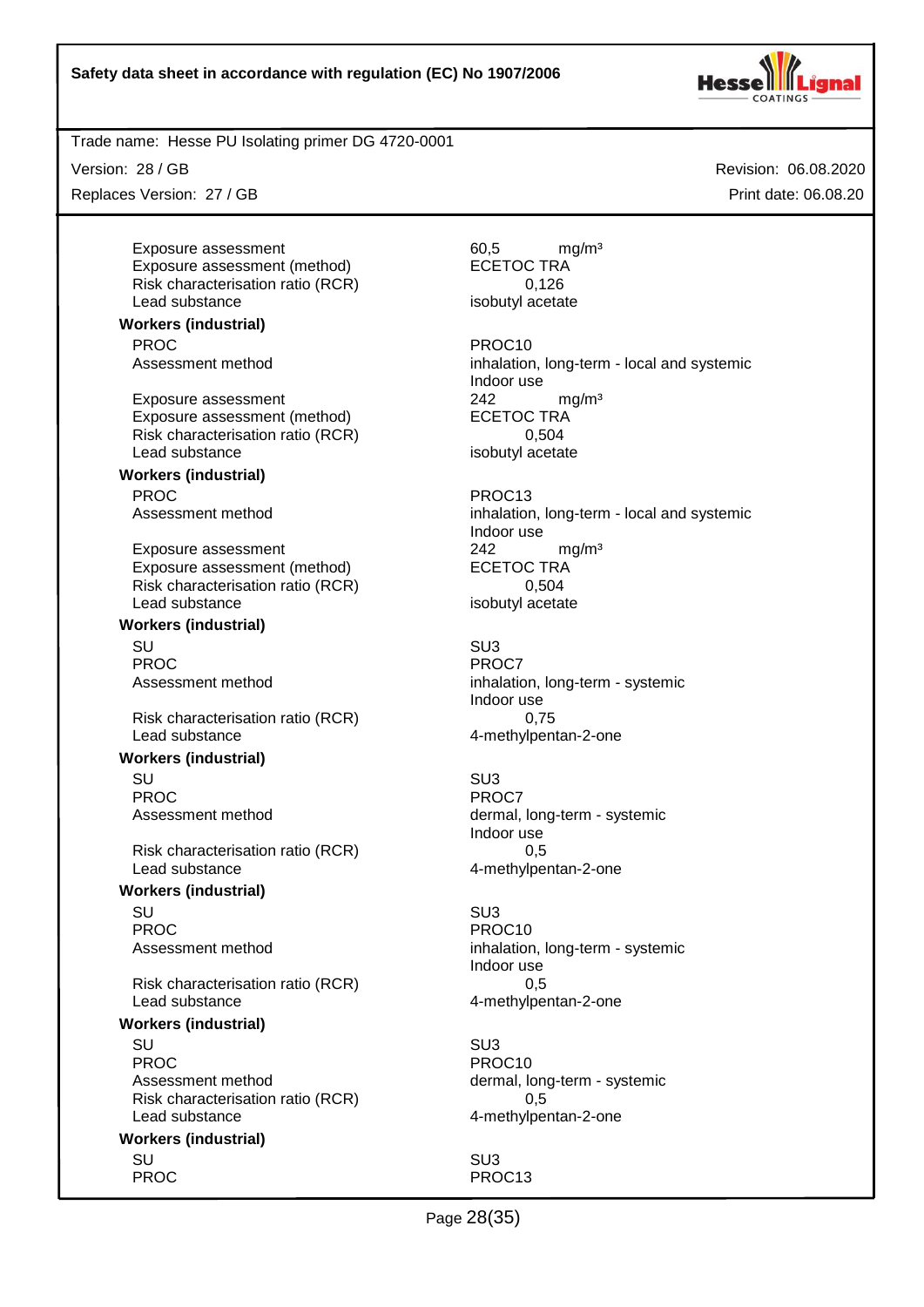

Revision: 06.08.2020

Print date: 06.08.20

Trade name: Hesse PU Isolating primer DG 4720-0001

Version: 28 / GB

Replaces Version: 27 / GB

Assessment method inhalation, long-term - systemic

# **Information on estimated exposure and downstream-user guidance**

# **Guidance for Downstream Users**

The downstream user can evaluate whether he operates within the conditions set in the exposure scenario on the basis of the information supplied. This evaluation can be conducted by an expert or using the risk assessment tools recommended by ECHA.

# **Annex to the extended Safety Data Sheet (eSDS)**

Risk characterisation ratio (RCR) 0.5 Lead substance and the 4-methylpentan-2-one

#### **Workers (industrial)**

SU SU3 PROC PROC13 Assessment method dermal, long-term - systemic Risk characterisation ratio (RCR) 0,5 Lead substance **4-methylpentan-2-one** 

#### **Workers (industrial)**

SU SU3 PROC<sup>PROC</sup> PROC7 Assessment method dermal, long-term - systemic Exposure assessment determines and the state of the state of the manuform of the state of the state of the sta<br>
ECETOC TRA Exposure assessment (method) Risk characterisation ratio (RCR) 0,034 Lead substance ethyl acetate

#### **Workers (industrial)**

SU SU3 PROC PROCT PROCT PROCT Assessment method inhalation, long-term - local Exposure assessment and the matrix of the Taylor and Taylor and Taylor and Taylor and Taylor and Taylor and Taylor and Taylor and Taylor and Taylor and Taylor and Taylor and Taylor and Taylor and Taylor and Taylor and Tayl Exposure assessment (method) ECETOC TRA Risk characterisation ratio (RCR) 0,075 Lead substance ethyl acetate

# **Workers (industrial)**

SU SU3 PROC PROCTES PROCTES Assessment method dermal, long-term - systemic Exposure assessment 63 mg/kg/d Exposure assessment (method) ECETOC TRA Risk characterisation ratio (RCR) 0,011<br>Lead substance ethyl acetate Lead substance

# **Workers (industrial)**

SU SU3 PROC PROCHES PROC10 Assessment method inhalation, long-term - local Exposure assessment <br>Exposure assessment (method) ECETOC TRA Exposure assessment (method) Risk characterisation ratio (RCR) 0,075 Lead substance ethyl acetate

Page 29(35)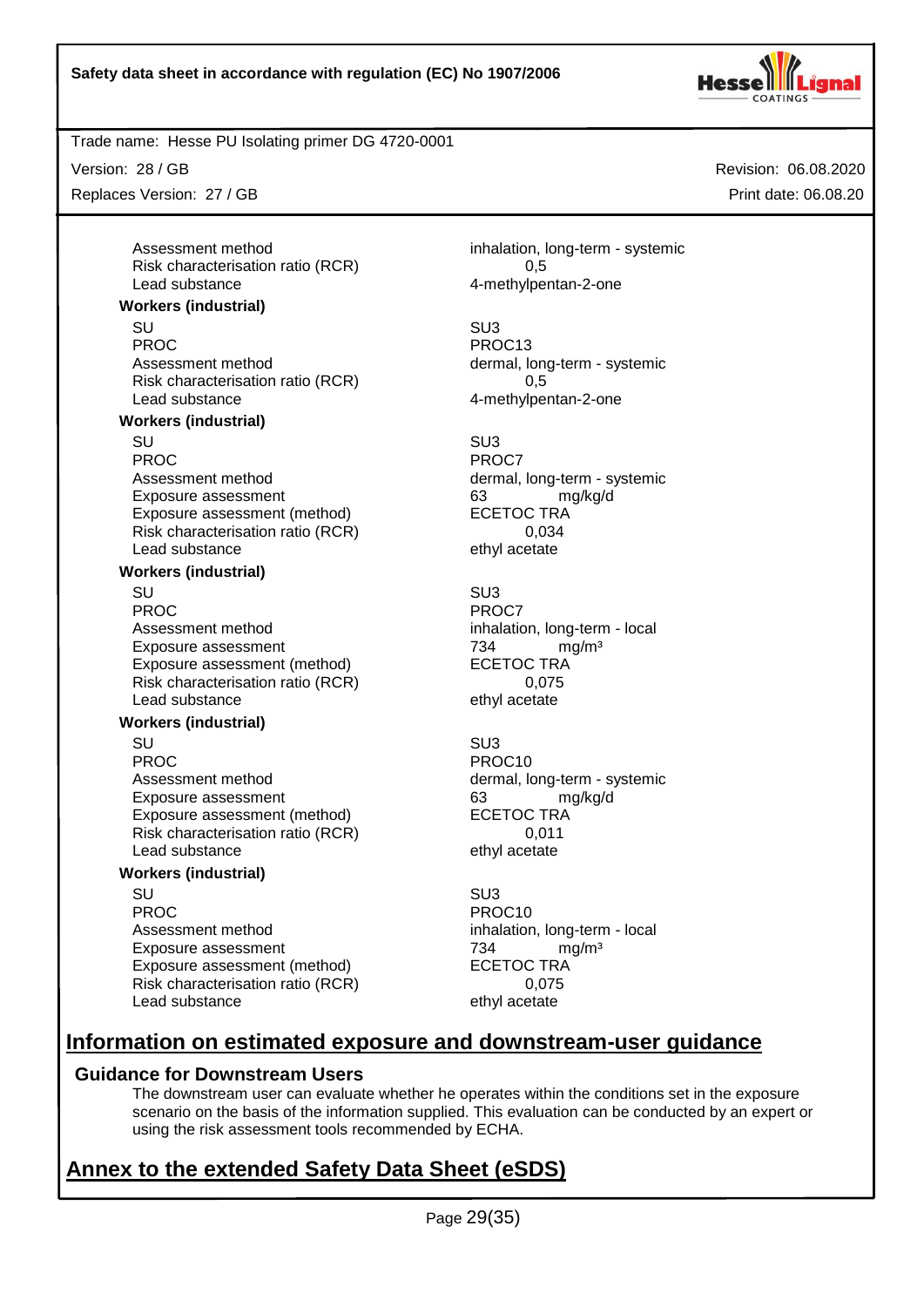

Version: 28 / GB

Replaces Version: 27 / GB

Revision: 06.08.2020 Print date: 06.08.20

#### **Short title of the exposure scenario**

ES003 - Professional uses: Non industrial spraying (inside)

#### **Use of the substance/preparation**

Surface treatment of wood and other materials

#### **Use**

| <b>SU22</b> | Professional uses: Public domain (administration, education, entertainment, |
|-------------|-----------------------------------------------------------------------------|
|             | services, craftsmen)                                                        |
| ERC8a       | Wide dispersive indoor use of processing aids in open systems               |
| ERC8c       | Wide dispersive indoor use resulting in inclusion into or onto a matrix     |
| PROC11      | Non industrial spraying                                                     |

# **Contributing exposure scenario controlling environmental exposure**

#### **Use**

| Physical form | liquid                                                                  |
|---------------|-------------------------------------------------------------------------|
| ERC8c         | Wide dispersive indoor use resulting in inclusion into or onto a matrix |
| ERC8a         | Wide dispersive indoor use of processing aids in open systems           |

#### **Maximum amount used per time or activity**

Emission days per site: <= 250

#### **Other relevant operational conditions**

Use: Room temperature

Drying and through-curing takes place at ambient temperature or at higher temperatures. Volatile organic substances will volatilise into the atmospheric air inside.

Where possible recycling is preferred to disposal or incineration.

Do not allow to enter soil, waterways or waste water canal.

Dispose of rinse water in accordance with local and national regulations.

#### **Waste water**

Do not discharge into the drains/surface waters/groundwater. Spray cabin waters are to be conducted after mechanical pretreatment into a wastewater treatment facility.

# **Exhaust air**

Keep container closed. Avoid release to the environment.

#### **Soil**

Floors should be impervious, resistant to liquids and easy to clean.

#### **Disposal recommendations for the product**

EWC waste code 080111 - waste paint and varnish containing organic solvents or other dangerous substances 200127 - paint, inks, adhesives and resins containing dangerous substances

Where possible recycling is preferred to disposal or incineration.

Do not allow to enter drains or waterways.

Where possible recycling is preferred to disposal or incineration.

Do not allow to enter drains or waterways.

#### **modified product**

EWC waste code 080113 - sludges from paint or varnish containing organic solvents or other dangerous substances 080115 - aqueous sludges containing paint or varnish containing organic solvents or other dangerous substances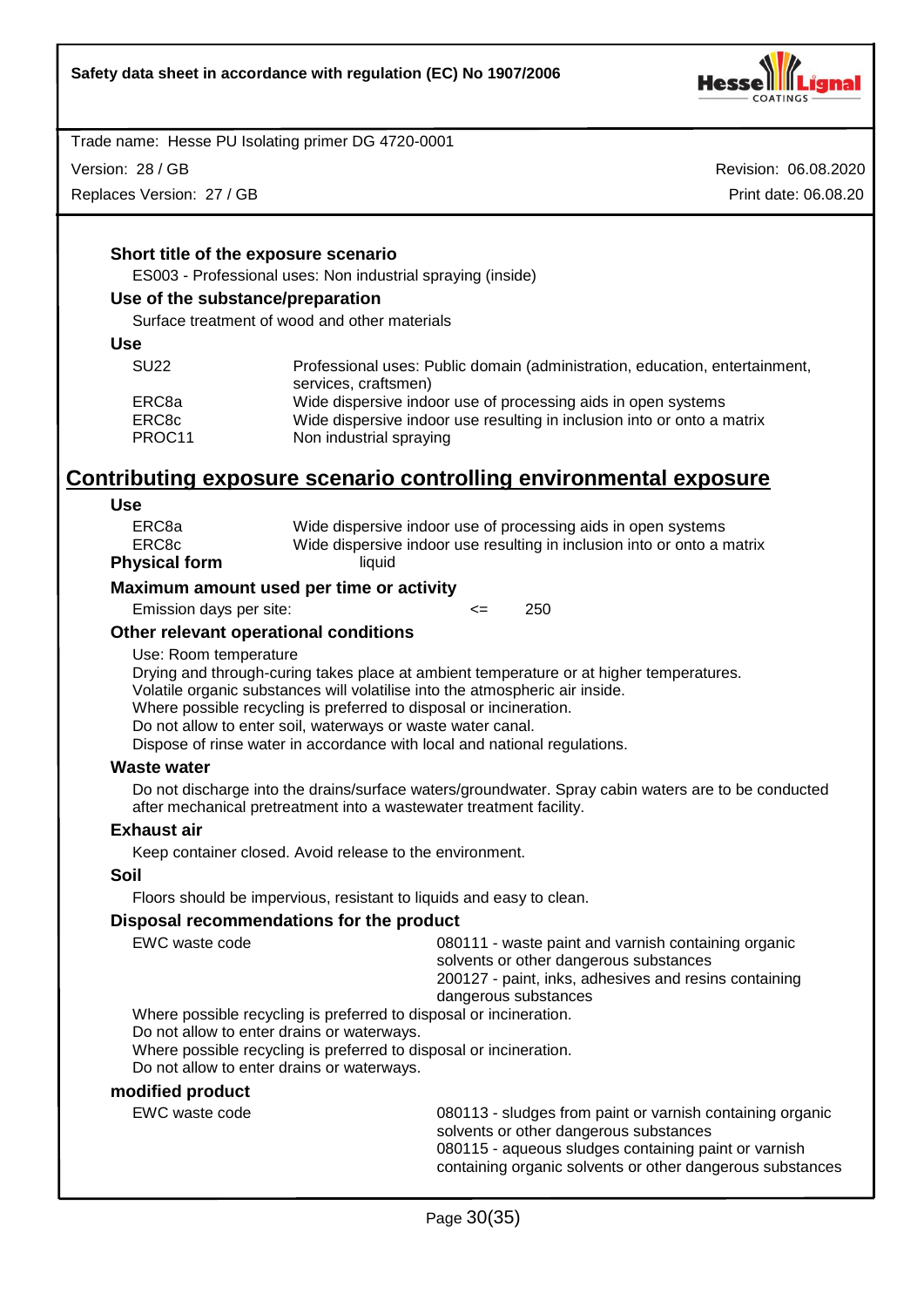

Version: 28 / GB

Replaces Version: 27 / GB

Revision: 06.08.2020 Print date: 06.08.20

# **Dried residues**

EWC waste code 080112 - waste lacquers and waste paint except those falling under 080111

#### **Disposal recommendations for packaging**

EWC waste code 150110 - packaging containing residues of or contaminated by dangerous substances

Completely emptied packagings can be given for recycling. Completely emptied packagings can be given for recycling.

# **Contributing exposure scenario controlling worker exposure (professional)**

# **Short title of the exposure scenario**

Substance number:CES006

**Use**

| SU <sub>22</sub>     | Professional uses: Public domain (administration, education, entertainment, |
|----------------------|-----------------------------------------------------------------------------|
|                      | services, craftsmen)                                                        |
| PROC <sub>11</sub>   | Non industrial spraying                                                     |
| <b>Physical form</b> | liauid                                                                      |

#### **Maximum amount used per time or activity**

| Duration of exposure  | <= |      | h/d |
|-----------------------|----|------|-----|
| Frequency of exposure |    | -220 | d/a |

# **Other relevant operational conditions**

Use: Room temperature

Drying and through-curing takes place at ambient temperature or at higher temperatures. Volatile organic substances will volatilise into the atmospheric air inside. Read attached instructions before use.

# **Product substance and product safety related measures**

Apply technical measures to comply with the occupational exposure limits. Where reasonably practicable this should be achieved by the use of local exhaust ventilation and good general extraction. Provide for sufficient ventilation. This can be achieved by local exhaust or general exhaust air collection. Wear a suitable respirator if the ventilation is not sufficient to keep the solvent vapour concentration below the occupational limit values.

#### **Respiratory protection**

Avoid inhalation of vapour and spray mist. Use breathing apparatus if exposed to vapours/dust/aerosol. Recommended Filter type: Respiratory protection mask with combination filter A/P2

# **Hand protection**

| Protective gloves complying with EN 374.                    |      |                                                                                                       |
|-------------------------------------------------------------|------|-------------------------------------------------------------------------------------------------------|
| Glove material                                              |      |                                                                                                       |
| Multilayer gloves made from                                 |      |                                                                                                       |
| Appropriate Material                                        |      | Fluorinated rubber / butyl-rubber                                                                     |
| Material thickness                                          | $>=$ | 0,7                                                                                                   |
| Breakthrough time                                           | $>=$ | 30                                                                                                    |
| only for the indicated intended use purposes.               |      | This recommendation is valid only for the product named in this safety data sheet supplied by us, and |
| mentioned above together with the supplier of these gloves. |      | For special purposes, it is recommended to check the resistance to chemicals of the protective gloves |
| replacement must be followed.                               |      | The instructions and information provided by the glove manufacturer on use, storage, maintenance and  |
|                                                             |      |                                                                                                       |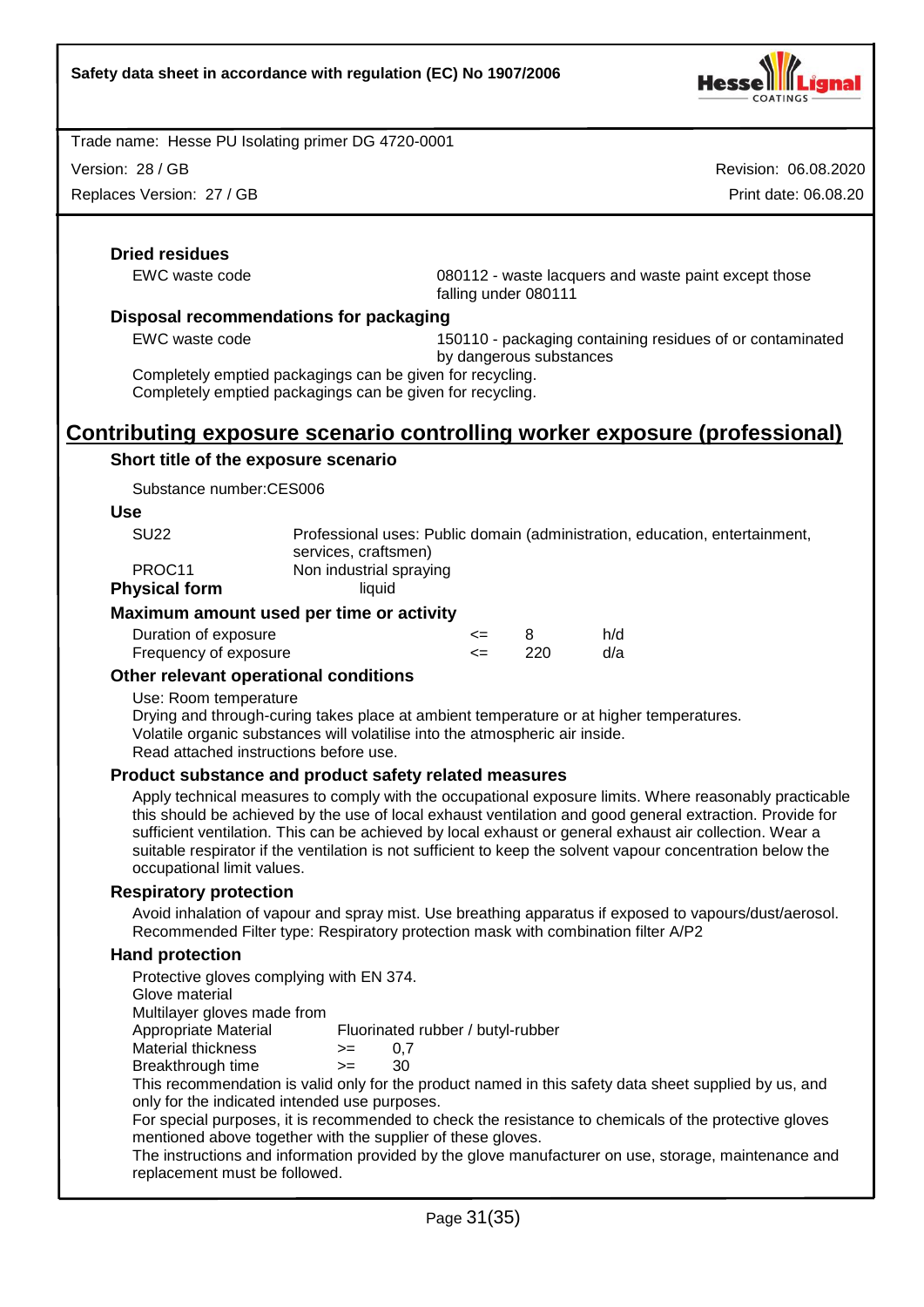

Version: 28 / GB

Replaces Version: 27 / GB

Revision: 06.08.2020

Print date: 06.08.20

The breakthrough time must be greater than the end use time of the product. Gloves should be replaced regularly and if there is any sign of damage to the glove material. The performance or effectiveness of the glove may be reduced by physical/ chemical damage and poor maintenance.

# **Eye protection**

Wear eye glasses with side protection according to EN 166.

# **Body protection**

Wear suitable protective clothing. Remove contaminated clothing and wash it before reuse. Wash hands before breaks and after work.

# **Exposure estimation and reference to its source**

# **Workers (professional)** SU SU22 PROC PROC13 Exposure assessment diffusive to the S5,08 mg/m<sup>3</sup><br>Exposure assessment (method) ECETOC TRA Exposure assessment (method) Risk characterisation ratio (RCR) 0,2 Lead substance 2-methoxy-1-methylethyl acetate **Workers (professional)** SU SU22 PROC PROCTER PROC13 Exposure assessment and the manufacture of the texposure assessment (method) and the texposure of the texposure  $\frac{13}{71}$  mg/kg/d Exposure assessment (method) Risk characterisation ratio (RCR) 0,09 Lead substance 2-methoxy-1-methylethyl acetate **Workers (professional)** SU SU22 PROC PROCTES PROCTES Exposure assessment 137,71 mg/m<sup>3</sup> Exposure assessment (method) ECETOC TRA Risk characterisation ratio (RCR) 0,5 Lead substance example 2-methoxy-1-methylethyl acetate **Workers (professional)** SU SU22 PROC PROC10 Exposure assessment<br>
Exposure assessment (method) exposure assessment (method) exposure assessment (method) Exposure assessment (method) Risk characterisation ratio (RCR) 0,18

**Workers (professional)**

SU SU22 PROC PROCTER PROCTER PROCTER PROCTER PROCTER PROCTER PROCTER PROCTER PROCTER PROCTER PROCTER PROCTER PROCTER PROCTER PROCTER PROCTER PROCTER PROCTER PROCTER PROCTER PROCTER PROCTER PROCTER PROCTER PROCTER PROCTER PROCTER P

Exposure assessment 27,54 mg/m<sup>3</sup> Exposure assessment (method) ECETOC TRA

Assessment method inhalation, long-term - local and systemic

Assessment method dermal, long-term - local and systemic

Assessment method inhalation, long-term - local and systemic

Assessment method dermal, long-term - local and systemic Lead substance **2-methoxy-1-methylethyl** acetate

Assessment method inhalation, long-term - local and systemic Indoor use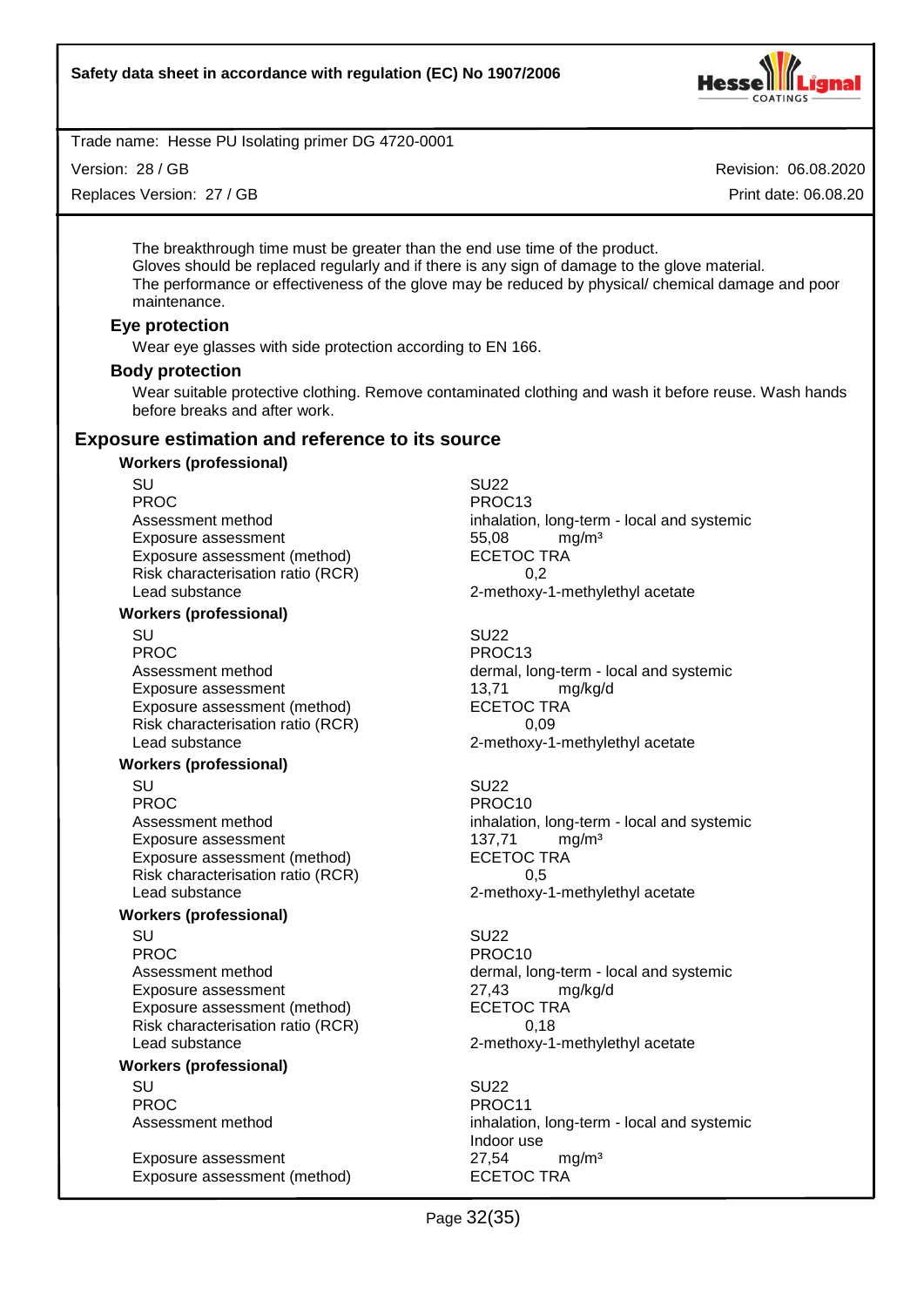

Revision: 06.08.2020

Print date: 06.08.20

Trade name: Hesse PU Isolating primer DG 4720-0001

Version: 28 / GB

Replaces Version: 27 / GB

Risk characterisation ratio (RCR) 0,1 Lead substance 2-methoxy-1-methylethyl acetate

**Workers (professional)** SU SU22

PROC PROC11

Exposure assessment <br>
Exposure assessment (method) 
<br>
ECETOC TRA Exposure assessment (method) Risk characterisation ratio (RCR) 0,01 Lead substance 2-methoxy-1-methylethyl acetate

#### **Workers (professional)**

SU SU22 PROC PROC11

Exposure assessment 655,08 mg/m<sup>3</sup> Exposure assessment (method) ECETOC TRA Risk characterisation ratio (RCR) 0,2<br>Lead substance 2-methoxy-

#### **Workers (professional)**

SU SU22 PROC PROCTER PROCTER PROCTER PROCTER PROCTER PROCTER PROCTER PROCTER PROCTER PROCTER PROCTER PROCTER PROCTER PROCTER PROCTER PROCTER PROCTER PROCTER PROCTER PROCTER PROCTER PROCTER PROCTER PROCTER PROCTER PROCTER PROCTER P

Exposure assessment 107,14 mg/kg/d Exposure assessment (method) ECETOC TRA Risk characterisation ratio (RCR) 0,7<br>Lead substance 2-methoxy-SU SU21 Assessment method dermal, long-term - systemic

Exposure assessment detection of the match of the match of the match match match match match match m<br>
Exposure assessment (method) consExpo v4.1 Exposure assessment (method) Risk characterisation ratio (RCR) 0,11 Lead substance example 2-methoxy-1-methylethyl acetate SU SU21 Assessment method inhalation, long-term - systemic

Exposure assessment 6,83 mg/m<sup>3</sup><br>Exposure assessment (method) ConsExpo v4.1 Exposure assessment (method) Risk characterisation ratio (RCR) 0,6 Lead substance 2-methoxy-1-methylethyl acetate

**Workers (professional)**

SU SU22 PROC PROCTER PROCTER PROCTER PROCTER PROCTER PROCTER PROCTER PROCTER PROCTER PROCTER PROCTER PROCTER PROCTER PROCTER PROCTER PROCTER PROCTER PROCTER PROCTER PROCTER PROCTER PROCTER PROCTER PROCTER PROCTER PROCTER PROCTER P

Exposure assessment 242 mg/m<sup>3</sup> Exposure assessment (method) ECETOC TRA Risk characterisation ratio (RCR) 0,504

Assessment method dermal, long-term - local and systemic Indoor use

Assessment method inhalation, long-term - local and systemic Outdoor use 2-methoxy-1-methylethyl acetate

Assessment method dermal, long-term - local and systemic Outdoor use 2-methoxy-1-methylethyl acetate Indoor use Indoor use

Assessment method inhalation, long-term - local and systemic Indoor use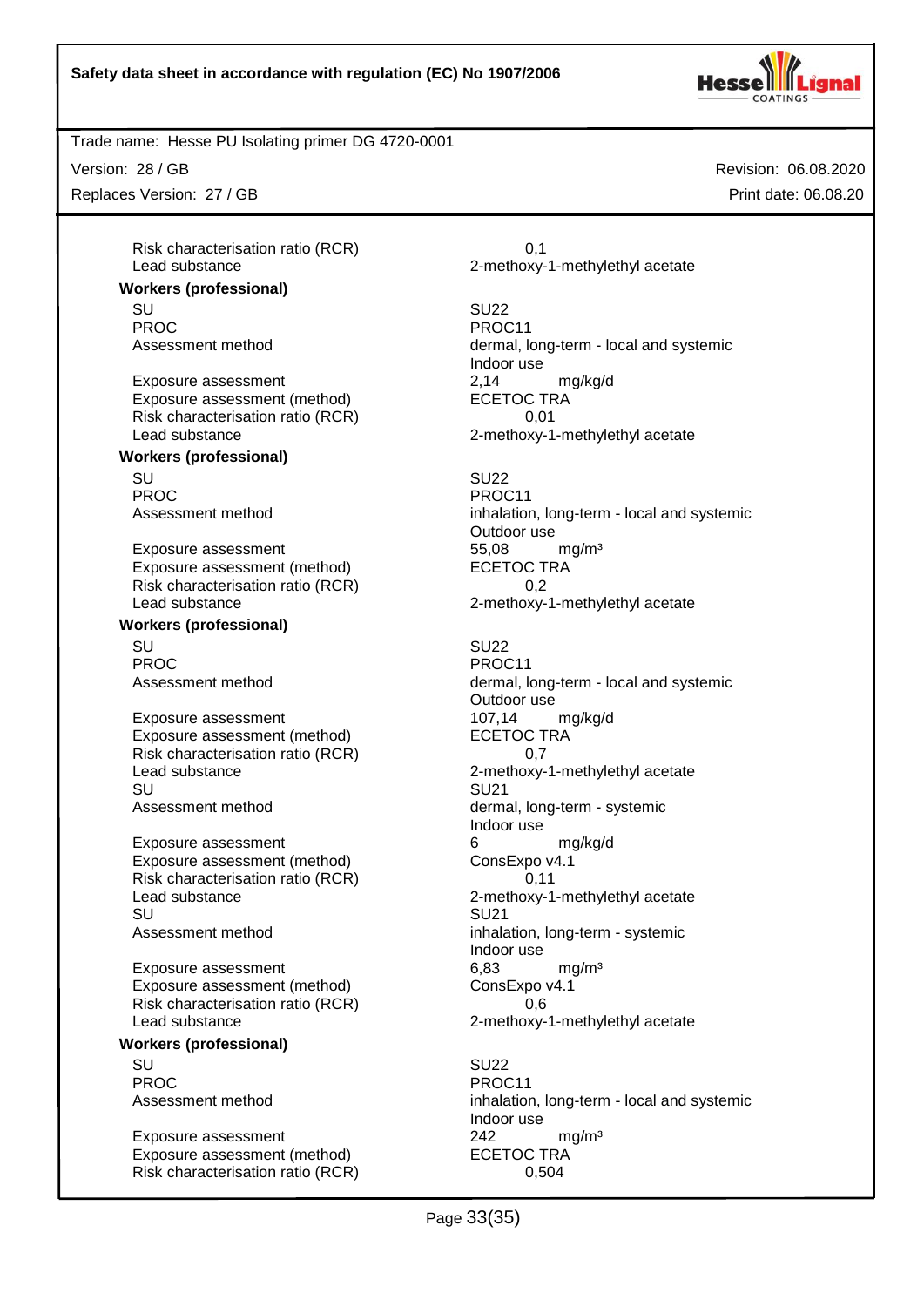

Trade name: Hesse PU Isolating primer DG 4720-0001

Version: 28 / GB Replaces Version: 27 / GB Revision: 06.08.2020 Print date: 06.08.20

Lead substance isobutyl acetate **Workers (professional)** SU SU22 PROC PROCTER PROC11 Assessment method inhalation, long-term - local and systemic Exposure assessment <br>
Exposure assessment (method) 
ECETOC TRA Exposure assessment (method) ECETOC TRA<br>Risk characterisation ratio (RCR) 6.504 Risk characterisation ratio (RCR) Lead substance isobutyl acetate **Workers (professional)** SU SU22 PROC PROCTER PROCTER PROCTER PROCTER PROCTER PROCTER PROCTER PROCTER PROCTER PROCTER PROCTER PROCTER PROCTER PROCTER PROCTER PROCTER PROCTER PROCTER PROCTER PROCTER PROCTER PROCTER PROCTER PROCTER PROCTER PROCTER PROCTER P Assessment method inhalation, long-term - systemic Risk characterisation ratio (RCR) 6.5 Lead substance and the 4-methylpentan-2-one **Workers (professional)** SU SU22 PROC PROC10 Assessment method dermal, long-term - systemic Risk characterisation ratio (RCR) 0,1 Lead substance example and the 4-methylpentan-2-one **Workers (professional)** SU SU22 PROC PROCTER PROCTER PROCTER PROCTER PROCTER PROCTER PROCTER PROCTER PROCTER PROCTER PROCTER PROCTER PROCTER PROCTER PROCTER PROCTER PROCTER PROCTER PROCTER PROCTER PROCTER PROCTER PROCTER PROCTER PROCTER PROCTER PROCTER P Assessment method inhalation, long-term - systemic Risk characterisation ratio (RCR) 0,5 Lead substance and the 4-methylpentan-2-one **Workers (professional)** SU SU22 PROC PROCHES PROCHES PROCHES PROCHES Assessment method dermal, long-term - systemic Risk characterisation ratio (RCR) 6.5 Lead substance and the 4-methylpentan-2-one **Workers (professional)** SU SU22 PROC PROC13 Assessment method inhalation, long-term - systemic Risk characterisation ratio (RCR) 0,75 Lead substance example and the 4-methylpentan-2-one **Workers (professional)** SU SU22 PROC PROCTER PROCTER PROCTER PROCTER PROCTER PROCTER PROCTER PROCTER PROCTER PROCTER PROCTER PROCTER PROCTER PROCTER PROCTER PROCTER PROCTER PROCTER PROCTER PROCTER PROCTER PROCTER PROCTER PROCTER PROCTER PROCTER PROCTER P Assessment method dermal, long-term - systemic Risk characterisation ratio (RCR) 0,5 Lead substance and the 4-methylpentan-2-one **Workers (professional)**

SU SU22 PROC PROCTER PROCTER PROCTER PROCTER PROCTER PROCTER PROCTER PROCTER PROCTER PROCTER PROCTER PROCTER PROCTER PROCTER PROCTER PROCTER PROCTER PROCTER PROCTER PROCTER PROCTER PROCTER PROCTER PROCTER PROCTER PROCTER PROCTER P

Outdoor use

Assessment method dermal, long-term - systemic

Page 34(35)